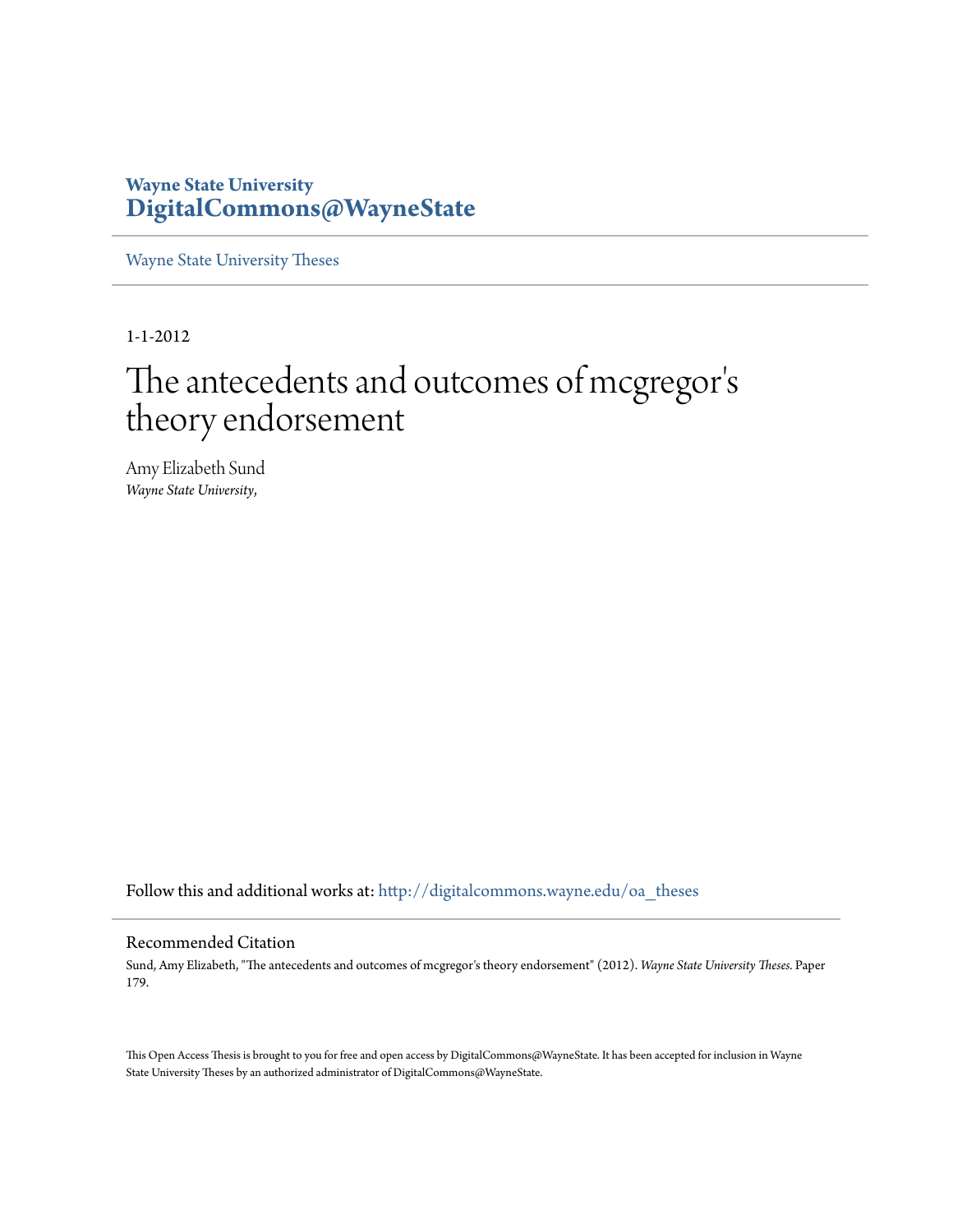## **THE ANTECEDENTS AND OUTCOMES OF MCGREGOR'S THEORY ENDORSEMENT**

by

## **AMY SUND**

## THESIS

Submitted to the Graduate School

of Wayne State University,

Detroit, Michigan

in partial fulfillment of the requirements

for the degree of

## MASTER OF ARTS

2012

MAJOR: PSYCHOLOGY (Industrial/Organizational)

 $\frac{1}{\sqrt{2}}$  ,  $\frac{1}{\sqrt{2}}$  ,  $\frac{1}{\sqrt{2}}$  ,  $\frac{1}{\sqrt{2}}$  ,  $\frac{1}{\sqrt{2}}$  ,  $\frac{1}{\sqrt{2}}$  ,  $\frac{1}{\sqrt{2}}$  ,  $\frac{1}{\sqrt{2}}$  ,  $\frac{1}{\sqrt{2}}$  ,  $\frac{1}{\sqrt{2}}$  ,  $\frac{1}{\sqrt{2}}$  ,  $\frac{1}{\sqrt{2}}$  ,  $\frac{1}{\sqrt{2}}$  ,  $\frac{1}{\sqrt{2}}$  ,  $\frac{1}{\sqrt{2}}$ 

Approved by:

Advisor Date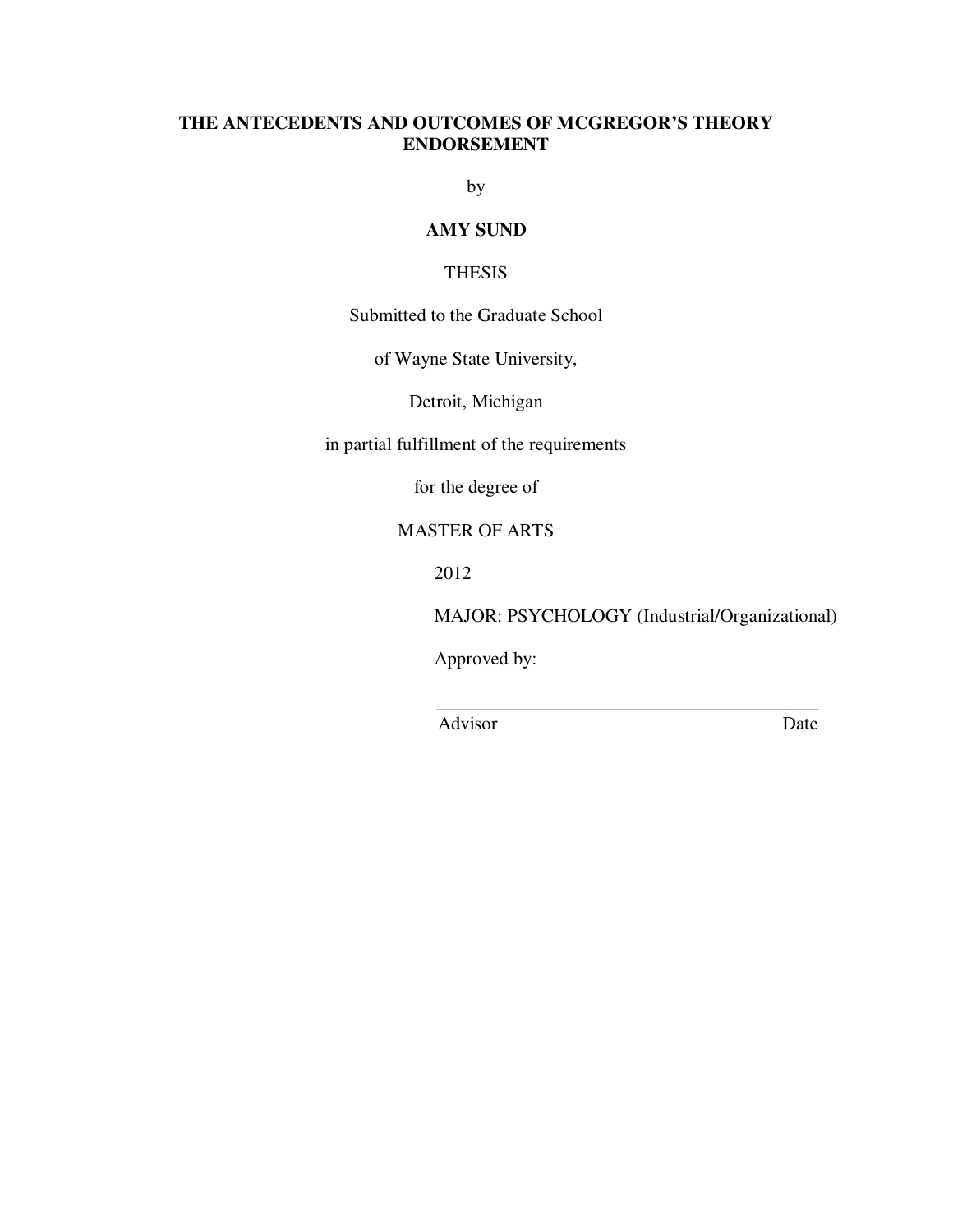| <i>Theory X and Theory Y</i> 2008, 2008, 2008, 2008, 2008, 2008, 2008, 2008, 2008, 2008, 2008, 2008, 2008, 2008, 2008, 2008, 2008, 2008, 2008, 2008, 2008, 2008, 2008, 2008, 2008, 2008, 2008, 2008, 2008, 2008, 2008, 2008, 2008, |
|------------------------------------------------------------------------------------------------------------------------------------------------------------------------------------------------------------------------------------|
|                                                                                                                                                                                                                                    |
| Personality                                                                                                                                                                                                                        |
|                                                                                                                                                                                                                                    |
|                                                                                                                                                                                                                                    |
|                                                                                                                                                                                                                                    |
|                                                                                                                                                                                                                                    |
|                                                                                                                                                                                                                                    |
|                                                                                                                                                                                                                                    |
|                                                                                                                                                                                                                                    |
|                                                                                                                                                                                                                                    |
|                                                                                                                                                                                                                                    |
|                                                                                                                                                                                                                                    |
|                                                                                                                                                                                                                                    |
|                                                                                                                                                                                                                                    |
|                                                                                                                                                                                                                                    |
|                                                                                                                                                                                                                                    |
| Appendix C: Hogan Motives, Values and Preferences Inventory 48                                                                                                                                                                     |
|                                                                                                                                                                                                                                    |
|                                                                                                                                                                                                                                    |

## TABLE OF CONTENTS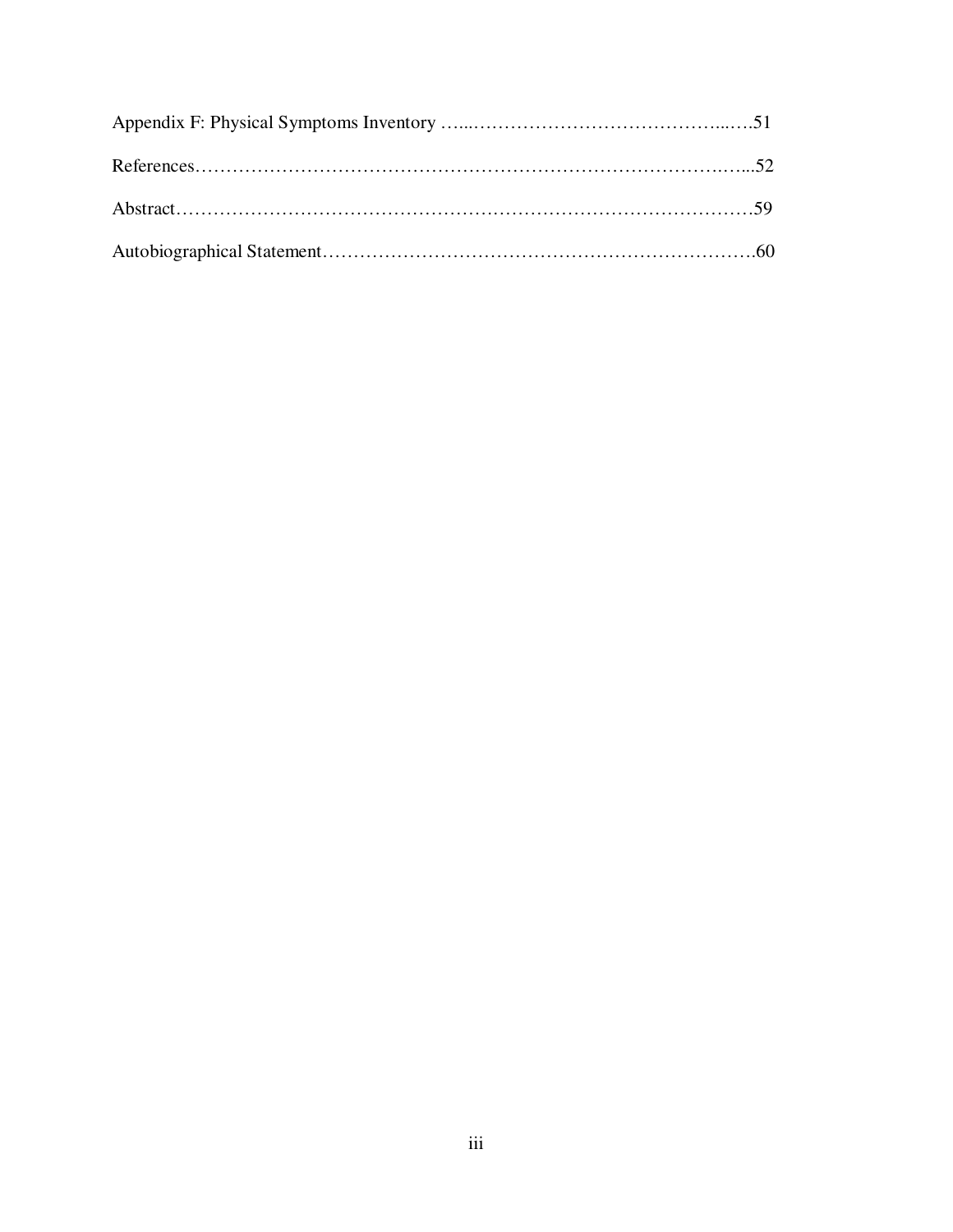## LIST OF TABLES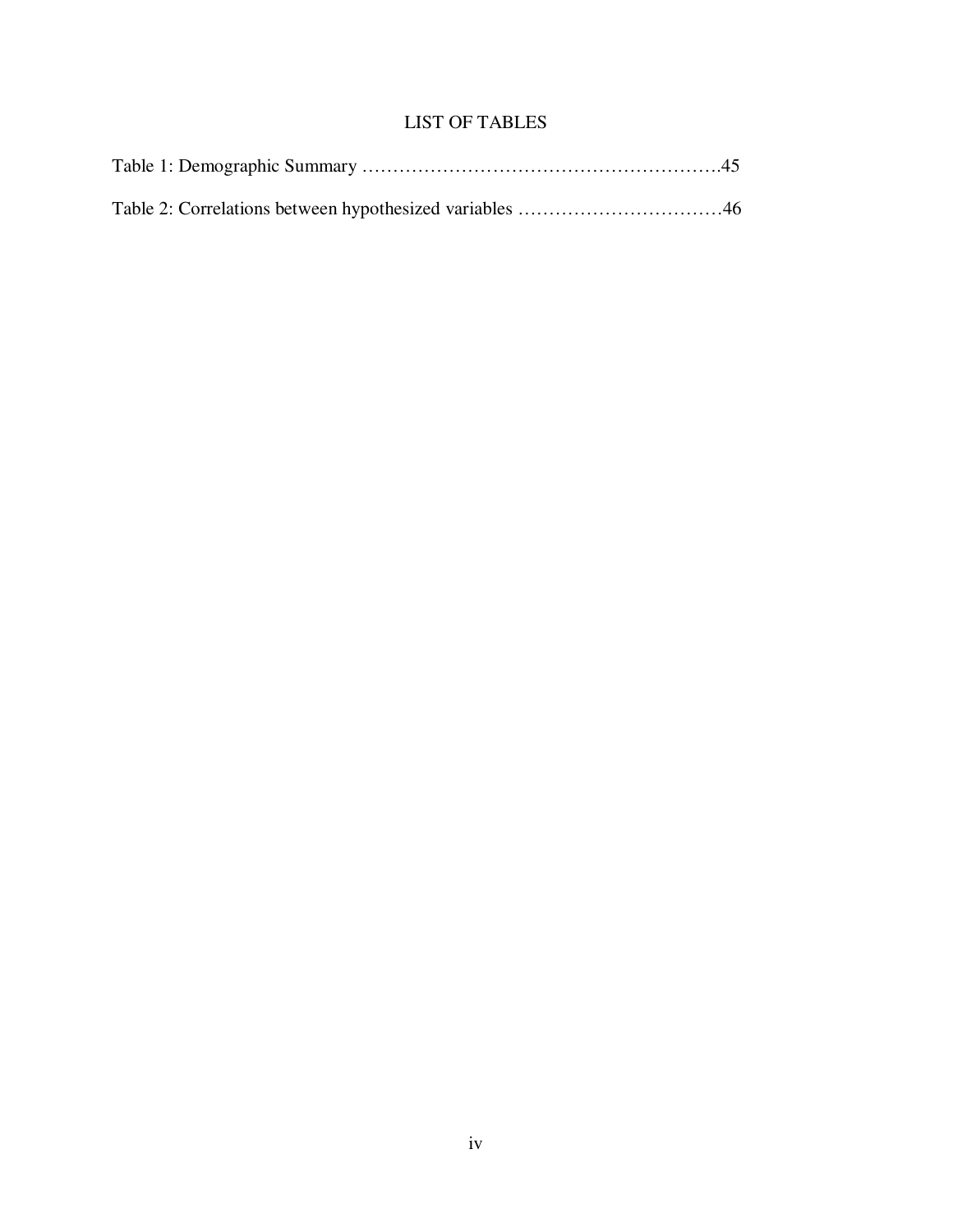The Antecedents and Outcomes of McGregor's Theory Endorsement

In 1960, Douglas McGregor proposed Theory X and Theory Y, which classified managers based on two types of fundamental beliefs about the nature of humans. Individuals who endorse Theory X believe that workers are inherently lazy, incapable of self-control or selfdirection, and motivated only by the desire to avoid punishment. Those who endorse Theory Y believe the opposite to be true of subordinates: that they are motivated, possess self-control and self-direction, have a natural liking for work, and can contribute ideas for improved organizational effectiveness (Kopelman, Prottas & Davis, 2008; Sager, 2008). Which theory an individual endorses is often reflective of his or her basic assumptions of human nature. These beliefs are deeply engrained within the individual, so much so that theory endorsement may be outside his or her consciousness (Kopelman, Prottas & Davis, 2008).

Despite being widely recognized, Theory X and Theory Y leadership styles remain relatively unstudied. Although McGregor's theory is often used to make conceptual distinctions, a construct valid measure of the theory has only recently been developed (Kopelman, Prottas & Davis, 2008). As such, little exists in the way of empirical research (Sager, 2008). It is still unknown the extent to which theory endorsement is related to a manager's enduring traits and values, as well the potential effects on his or her health.

A fair amount of research has supported the notion that work stressors lead to certain negative health outcomes (Landsbergis et al., 2011). Furthermore, there is evidence of a link between certain personality traits (Type A personality in particular) and negative health outcomes (Booth-Kewley & Friedman, 1987; Weidner et al., 1997). As of yet, it is unknown whether theory endorsement plays a role in any of these relationships, either as a direct effect or

1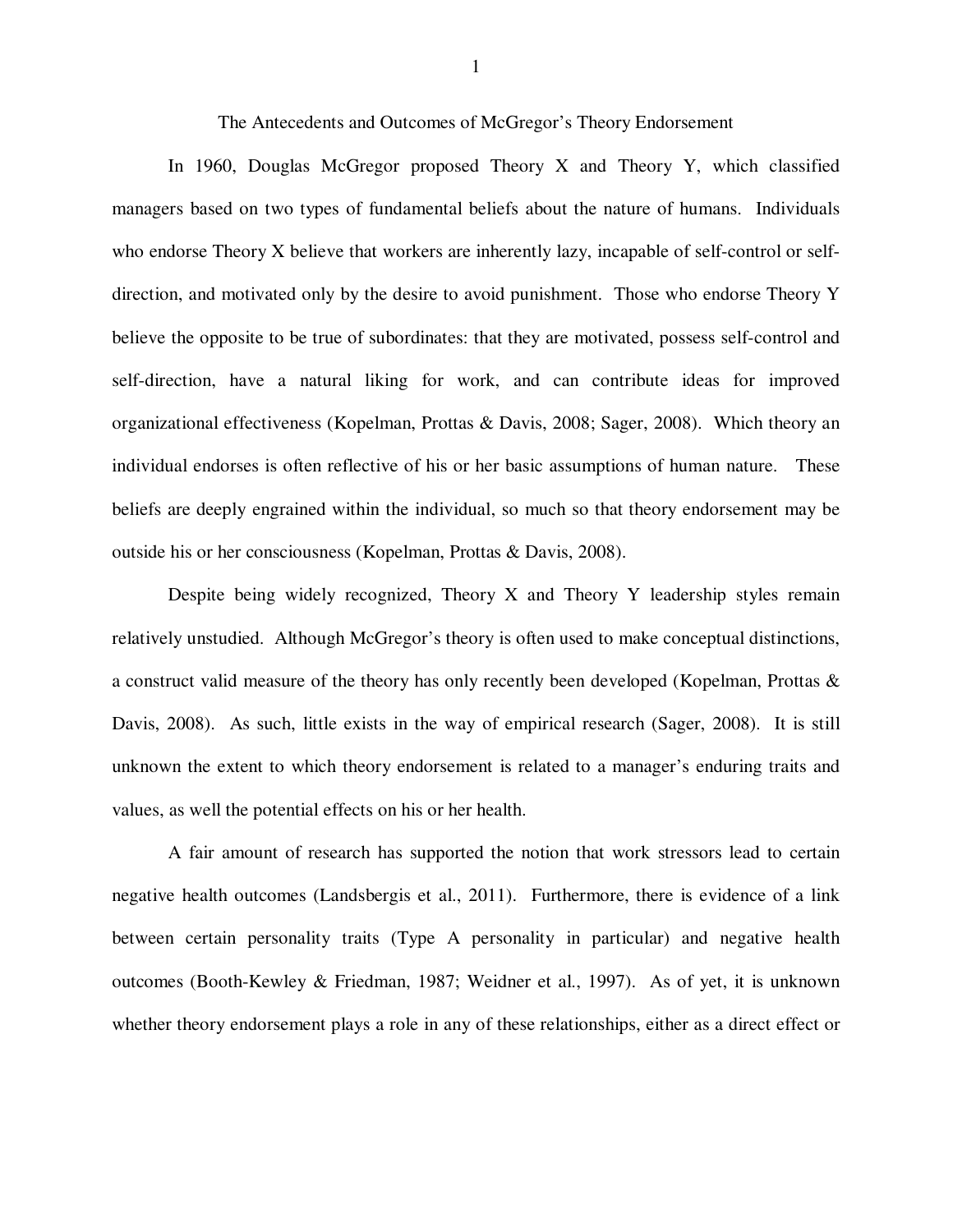as a mediator. Should such a relationship exist, it is worthwhile to examine the individual differences (e.g., personality) that act as antecedents to theory endorsement.

Research examining the antecedents of theory endorsement is seemingly non-existent. That which does exist suggests the self-fulfilling prophecy, discussed below, as a potential mechanism for continued theory endorsement (Kopelman, Prottas & Davis, 2008). Although this phenomenon is likely occurring, it only helps to explain how a leader's beliefs are reinforced. It fails to explain why a leader would endorse a certain set of beliefs in the first place. As such, there is a need to understand the reasons why a leader is likely to endorse one theory over the other.

The present research addresses the need to further empirically explore Theory X and Theory Y. It is possible that theory endorsement is meaningfully related to important outcomes for the individual, but it is also plausible that theory endorsement is a conceptual tool that is useful for little more than classification. Overall, it is necessary to know what role theory endorsement plays in the relationship between an individual's characteristics, perceived strain, and overall health. The present research addresses this issue with two predominant questions: first, is theory endorsement related to work strain and/or negative health outcomes? And second, are there individual differences that predict theory endorsement? That is, do certain personality traits (e.g. conscientiousness, neuroticism) and work values (e.g. the need for security or power) have a direct effect on a manager's theory endorsement?

The present research is a first step in understanding the antecedents to and outcomes of theory endorsement for the individual leader. Understanding why a manager holds Theory X or Theory Y beliefs may allow for strategic selection practices or interventions (e.g. teaching Theory X leaders that not all employees are lazy). A better understanding of the outcomes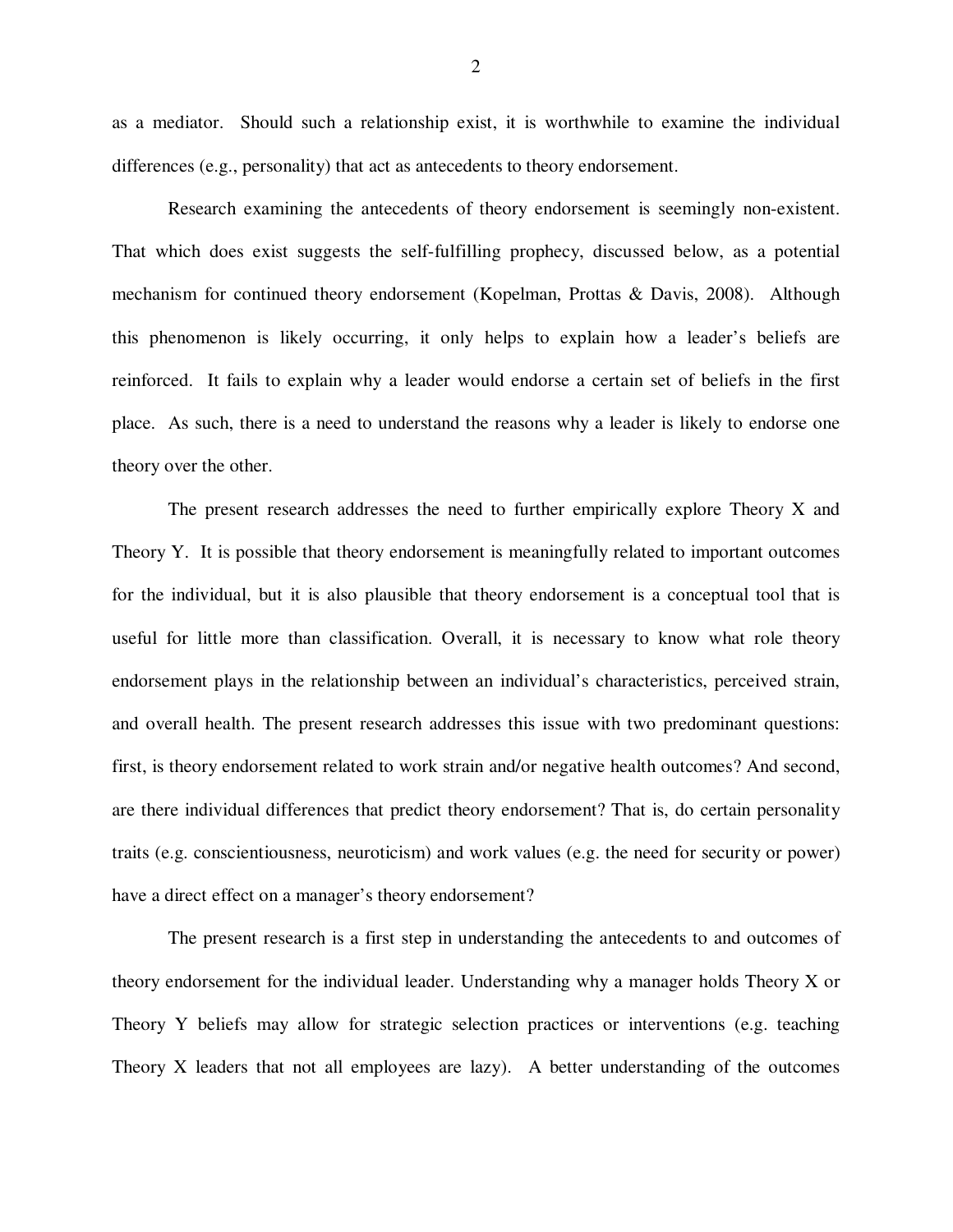associated with theory endorsement, particularly health related outcomes, may have a direct impact on organizations, particularly in the areas of health care costs and loss of productivity due to absenteeism. Furthermore, using Kopelman and colleagues' recently developed Theory X/Theory Y measure in empirical research will help provide necessary methodological support for its use in subsequent research.

Literature Review

#### *Theory X and Theory Y*

 McGregor's 1960 theory, originally presented in *The Human Side of Enterprise,* proposed that leaders generally endorse one of two beliefs about the nature of subordinates. A review of McGregor's theory reveals a number of parallels between Theory X/Theory Y and Maslow's Hierarchy of Needs. Specifically, Theory X leaders assume employees are motivated to fulfill their basic needs, and that they work only to ensure their security. This view implies that employees are content so long as their basic survival needs are met. Conversely, Theory Y leaders believe employees are capable of striving toward higher order needs. This view implies that employees are motivated by the chance to better themselves through challenging pursuits (Gillman, 1993).

 McGregor's theory says that Theory X leaders believe employees try to avoid work because by nature they dislike it. Therefore, in order to elicit organizational results, a subordinate "must be coerced, controlled, directed, threatened with punishment" (McGregor, 1960, pg. 34). Here, the theory indicates that employees are not motivated by the potential to gain rewards, but rather to avoid punishment. Furthermore, Theory X leaders believe that humans prefer to be directed, will avoid responsibility, and primarily seek security (McGregor, 1960, pg. 34). Because employees are believed to avoid work when possible, Theory X leaders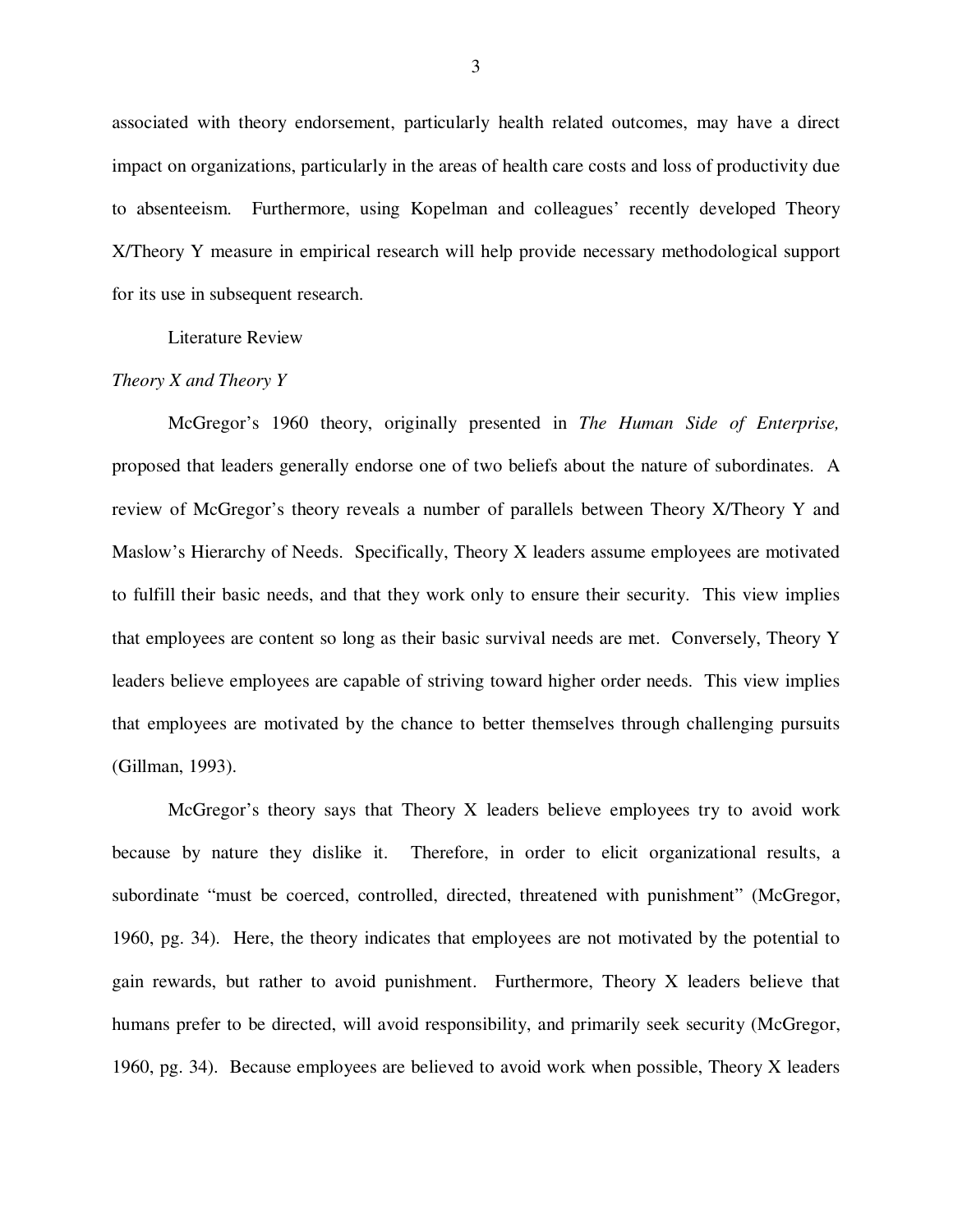believe individuals need a great deal of supervision. It is through constant supervision that the threat of punishment works as a motivator (Kopelman, Prottas & Davis, 2008; Sager, 2008).

This discussion of Theory X leaders requires one point of clarification. Although McGregor's intent was to present his theory in neutral terms, Theory X leaders are generally seen by subordinates in a negative light. Indeed, an employee who prefers an over-bearing and distrusting manager would be rare to find. To this point, Theory X leaders are generally less preferred (i.e., associated with lower subordinate satisfaction) (Siegel, 1973). However, assuming that all Theory X leaders engage in negative behaviors may be a false assumption. A manager who assumes his or her employees are lazy may be tough and autocratic with them, but it is also possible that the manager believes the best way to motivate lazy employees is to be kind to them. It is important to remember that Theory X or Theory Y endorsement is not necessarily descriptive of specific leadership behavior (Gillman, 1993).

At the time that McGregor proposed his theory, and arguably still today, Theory X was seen as the predominant mindset among leaders. Given that Theory X leaders are often seen in a negative light, McGregor saw the need to acknowledge the "other" leaders, those who did not believe their employees were lazy, distrustful work-machines. *The Human Side of Enterprise* was in part written to advocate what was at the time a new method of leadership: Theory Y.

 Theory Y leaders hold assumptions of employees that are opposite of Theory X beliefs. Specifically, McGregor proposed 6 beliefs held by Theory Y leaders: (1) work is as natural as play or rest, (2) workers are capable of and will express self-control and direction, and do not require a threat of punishment to do so, (3) employees find goal achievement inherently motivating, (4) humans accept and also seek out responsibility, (5) workers are creative and capable of providing meaningful suggestions to solve organizational problems and improve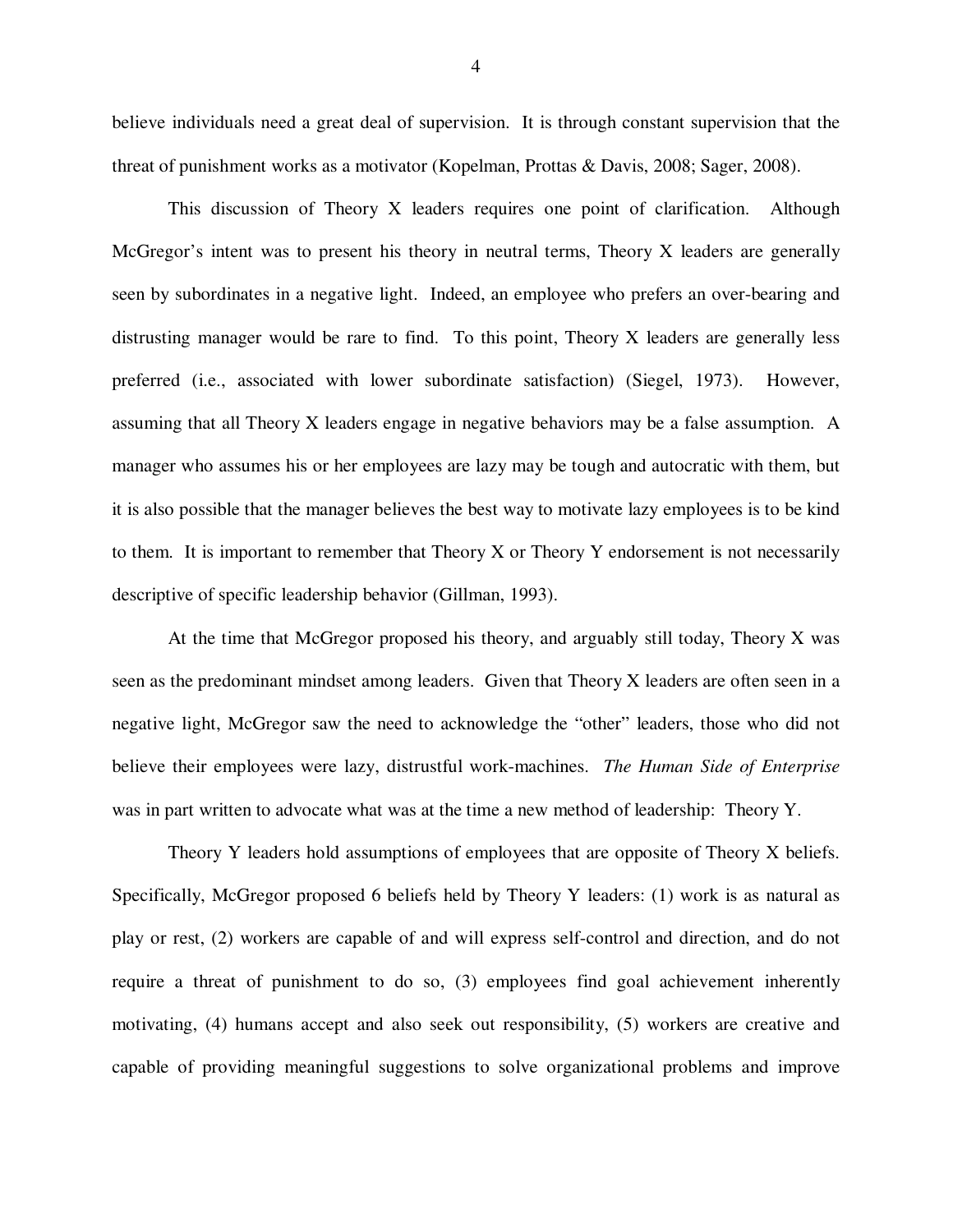organizational effectiveness, and (6) most employees are not reaching their full potential, and given the chance to express their intellect they will do so (McGregor, 1960; Johnston, 2007). These leaders are more likely to give subordinates autonomy and allow them opportunities that are challenging. Theory Y leaders are also more likely to seek the input of subordinates, believing they have ideas that can contribute to organizational effectiveness (Kopelman, Prottas & Davis, 2008; Sager, 2008).

 There are two predominant schools of thought regarding the nature of theory endorsement. Some scholars (e.g., Finman) treat Theory X and Theory Y as individual variables. As such, it is possible that Theory X endorsement is related to some outcomes while Theory Y is related to others. However, this approach is fairly uncommon. Most research, including the present research, treat X and Y as two ends of a continuum. Therefore, variables that are related to Theory X are considered to be related to Theory Y in the opposite direction.

#### *Theory X, Theory Y and Research*

There is surprisingly little research to date regarding the outcomes associated with Theory X and Theory Y leaders, especially given how recognizable the theory is. A 2003 study conducted by Miner found that out of 73 psychological theories, McGregor's was rated as second most recognizable and  $33<sup>rd</sup>$  most useful (Kopelman et al., 2008). The theory is considered very well-known and fairly useful, yet there is a lack of empirical research. This might indicate that the theory is conceptually sound but lacking in practical application. Kopelman and colleagues (2008) suggested that the lack of empirical research was in large part due to the fact that a universally used, construct valid measure had yet to be developed. Indeed, McGregor himself passed away shortly after the completion of his book. Therefore he did not operationalize his constructs, nor did he pursue any tests of them (Kopelman, Prottas & Davis,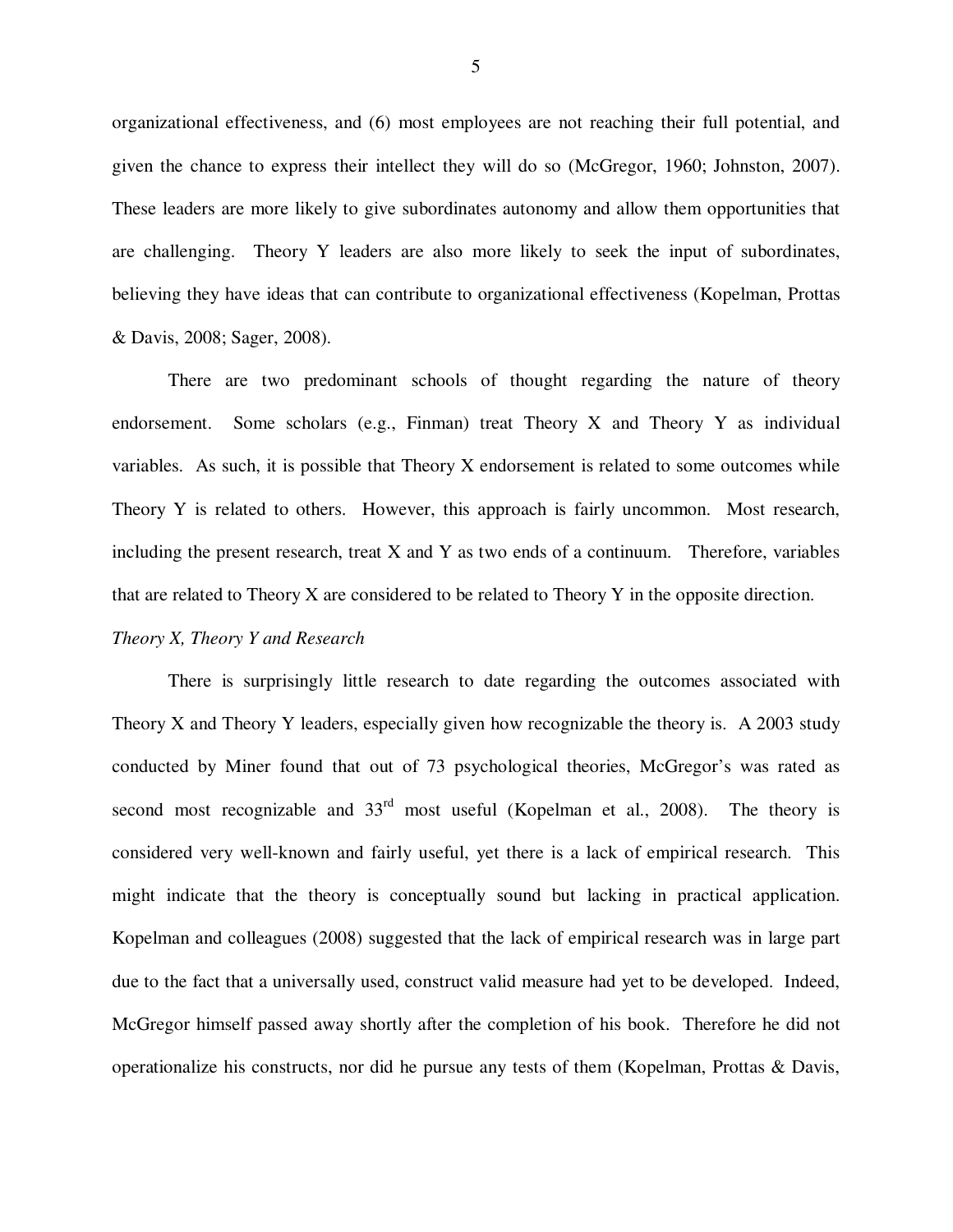2008). This was the main argument presented by Kopelman and colleagues in the justification of their scale development paper.

Despite the lack of a consistently used measure, McGregor's theory has been used frequently as a means for categorizing individuals (Siegel, 1973). A number of studies have examined workplace outcomes associated with leader styles (i.e. Theory X or Theory Y), but have done so using a wide variety of measures, many of which may not be methodologically sound. Prior to the scale development of Kopelman and colleagues, scales in use were either exclusively in the commercial domain (e.g. Teleometrics International) or were lacking in psychometric data.

Kopelman and colleagues provide a full account of the known Theory X/Theory Y scales in their 2008 scale development paper, of which there are 11 in total. Known scales were contributed by: Swenson (n.d.), the Scanlon Leadership Network (n.d.), Costley and Todd (1987), Miles (1964), Fiman (1973), Chapman (in Borkowski, 2005), Greenberg, 1999, Osland, Kolb and Rubin, (2001), Baron and Paulus (1999), Gordon (1999), and Teleometrics International (1995) (Kopelman, et al., 2008). The scales varied in terms of whether they measured Theory X and Theory Y attitudes or behaviors. Of note, Kopelman and colleague's first scale (2008) measures Theory X and Theory Y attitudes; a second scale has been developed to measure Theory X and Theory Y behaviors (Kopelman, Prottas & Falk, 2010).

Among the studies that have empirically tested Theory X and Theory Y assumptions, a variety of measures are used. Interestingly, three dissertations have examined the impact of theory endorsement in school systems. They are written in an educational context and study the school principal as the leader (Bonner, 2007; Gillman, 1993; Ward, 1990). It should be noted that these studies were multi-level in nature and that, although they had varying sample sizes of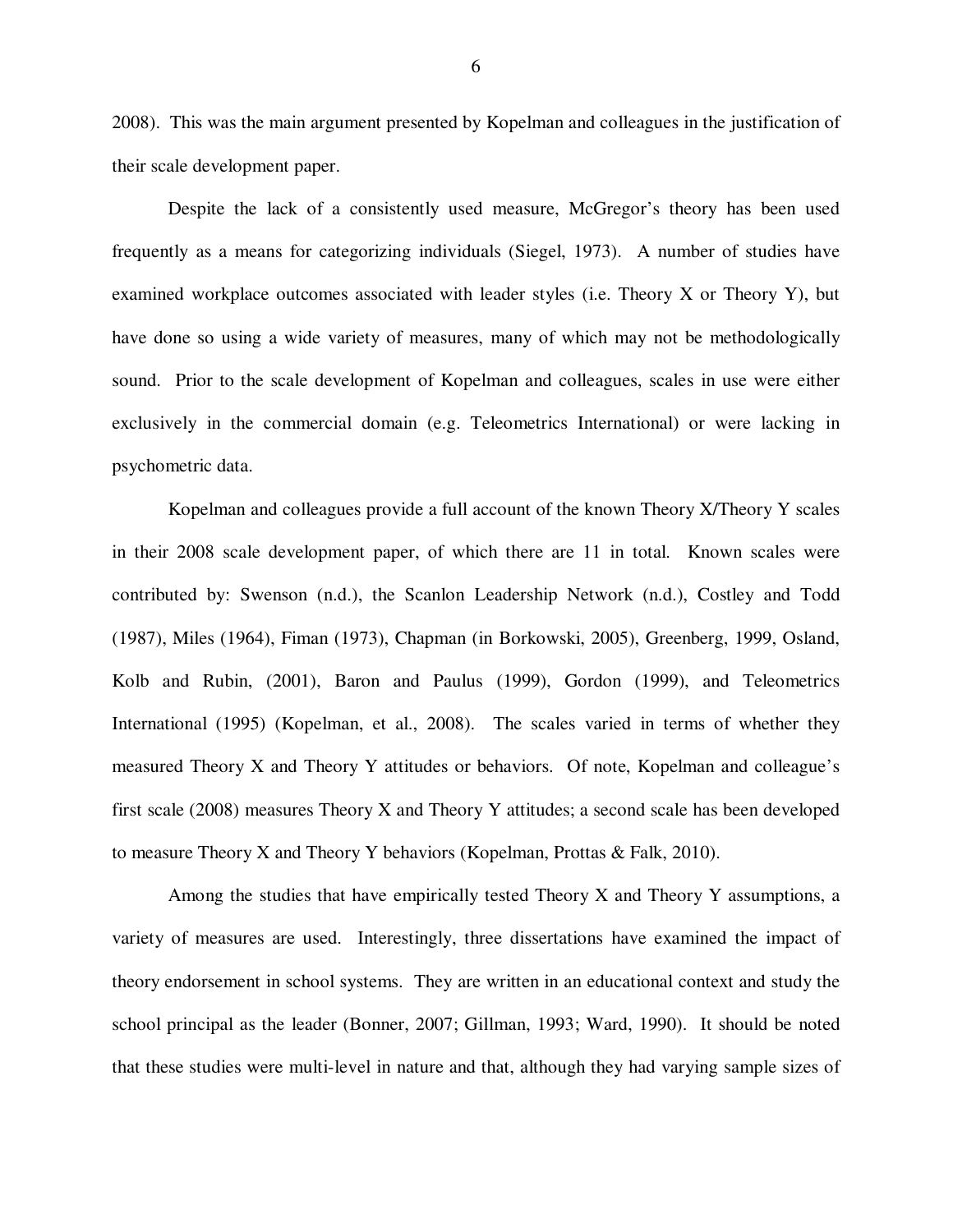teachers, those teachers were nested within principals. As such, they had fairly small samples of leaders, resulting in potentially unstable results.

Gillman (1993) found that female principals were more likely than male principals to endorse Theory Y, and also that staff satisfaction was higher with a Theory Y principal, regardless of principal gender. The two remaining researchers (Bonner and Ward) had a difficult time finding principals who endorsed Theory X. This is interesting, considering that Theory X is considered the traditional management style. The lack of Theory X principals is likely due to the fact that a school is, in many important ways, different that a business. Although the principal is the leader, he or she is operating in an environment that is different than a typical organization.

Ward (1990) addressed this problem by examining an *extremely* Y principal in comparison to a principal who scored more neutrally. In opposition to most other research, Ward found that overall job satisfaction was less positive among the "extreme-Y" principal's subordinates than among the "neutral-Y" principal's subordinates. Furthermore, the neutral-Y principal had a better rapport with staff, and had a more efficient school with less conflict and higher job satisfaction. In this study the researcher mentions that the neutral-Y leader had fewer situational demands (e.g. less conflict) and therefore could be more attentive and supportive to the staff, indicating that the context could provide one explanation for these findings.

One dissertation examined the effect of theory endorsement on executive communication using a sample of executives in the carnival industry (Johnston, 2007). An analysis of narratives revealed that, although executives were equally likely to endorse Theory X or Theory Y, their communication styles were generally reflective of Theory Y endorsement. The author discussed possible reasons for this discrepancy, concluding that an increase in the foreign labor force and a change in the carnival industry overall led to an increased need for Theory Y style relations.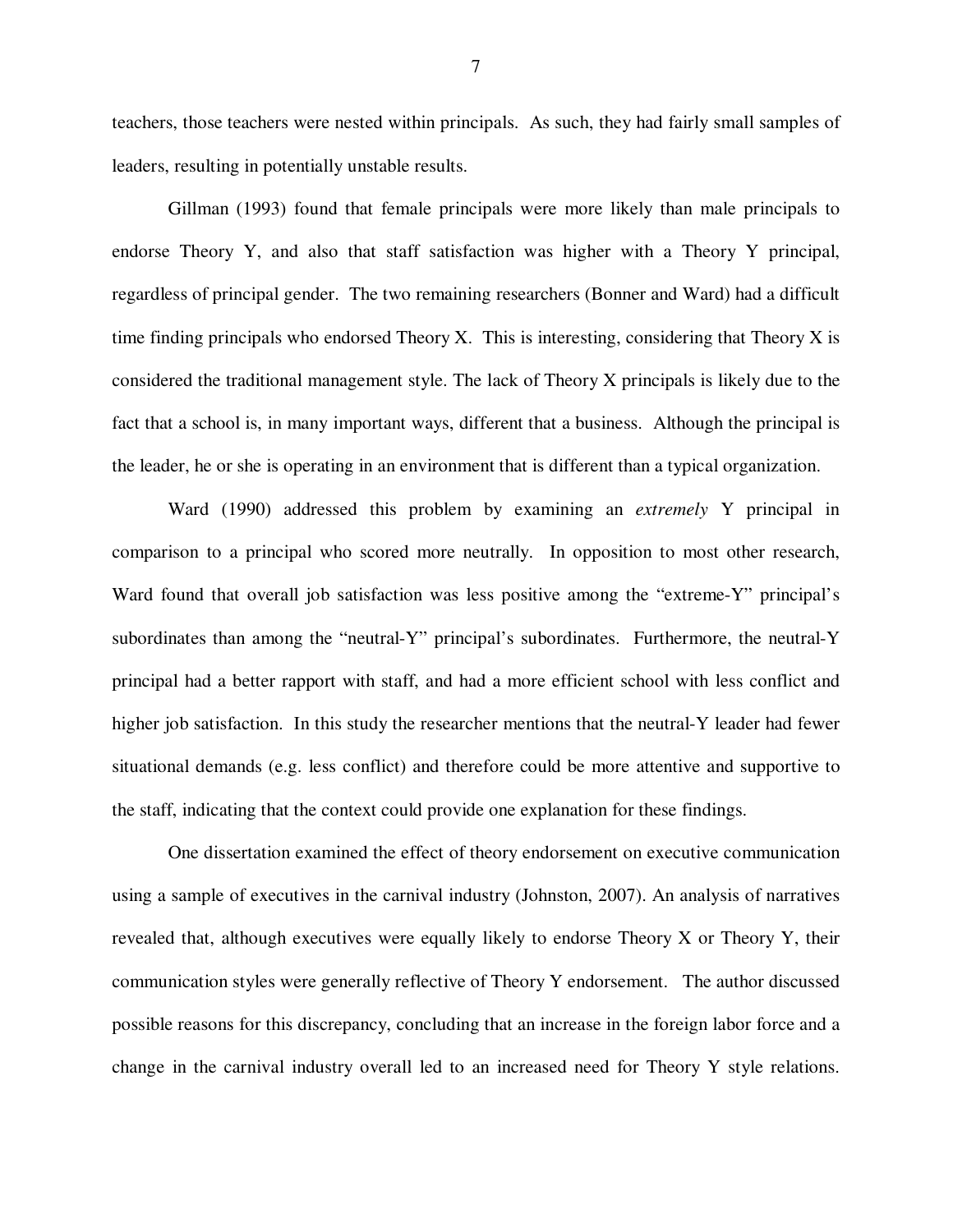This conclusion has interesting implications for the nature of Theory X or Theory Y endorsement (i.e. that there are cultural differences). A final dissertation found that Theory Y endorsement (specifically participative management behavior) was linked to organizational commitment. Surprisingly, participative management was also positively related to absenteeism, which was the opposite of the hypothesized relationship (Logozzo, 1989).

A limited number of studies regarding subordinate outcomes are found in peer reviewed journals. An early study revealed that a leader's Theory X attitudes were significantly and negatively related to subordinate overall satisfaction  $(r = -.48)$  and Theory Y behaviors were significantly and positively related to subordinate overall satisfaction  $(r = .59)$ . Similar findings (i.e. significant and positive relationships with Theory Y and significant and negative relationships with Theory X) were found for satisfaction with work, supervisor, people, pay, and promotion (Fiman, 1973). These findings support the notion that Theory Y leaders are preferred to Theory X leaders, but do not support Gillman's (1993) assertion that Theory X leaders, provided they have a likable leadership style, can also be liked.

When Finman's findings are compared to Ward's, the nature of the relationship between theory endorsement and satisfaction is somewhat unclear. Ward's (1990) dissertation results indicated that the relationship may be curvilinear (employees working under the extreme-Y principal had lower job satisfaction than the neutral-Y principal). It appears that employees prefer autonomy to a certain extent, but also need some amount of direction.

 Fiman's work has examined the effect of theory endorsement on subordinate attitudes, while other work has examined leader behaviors. For instance, research has found that a leader's endorsement of Theory X or Theory Y is related to leader communication style. Specifically, Theory X endorsement was significantly and positively related to dominant and impression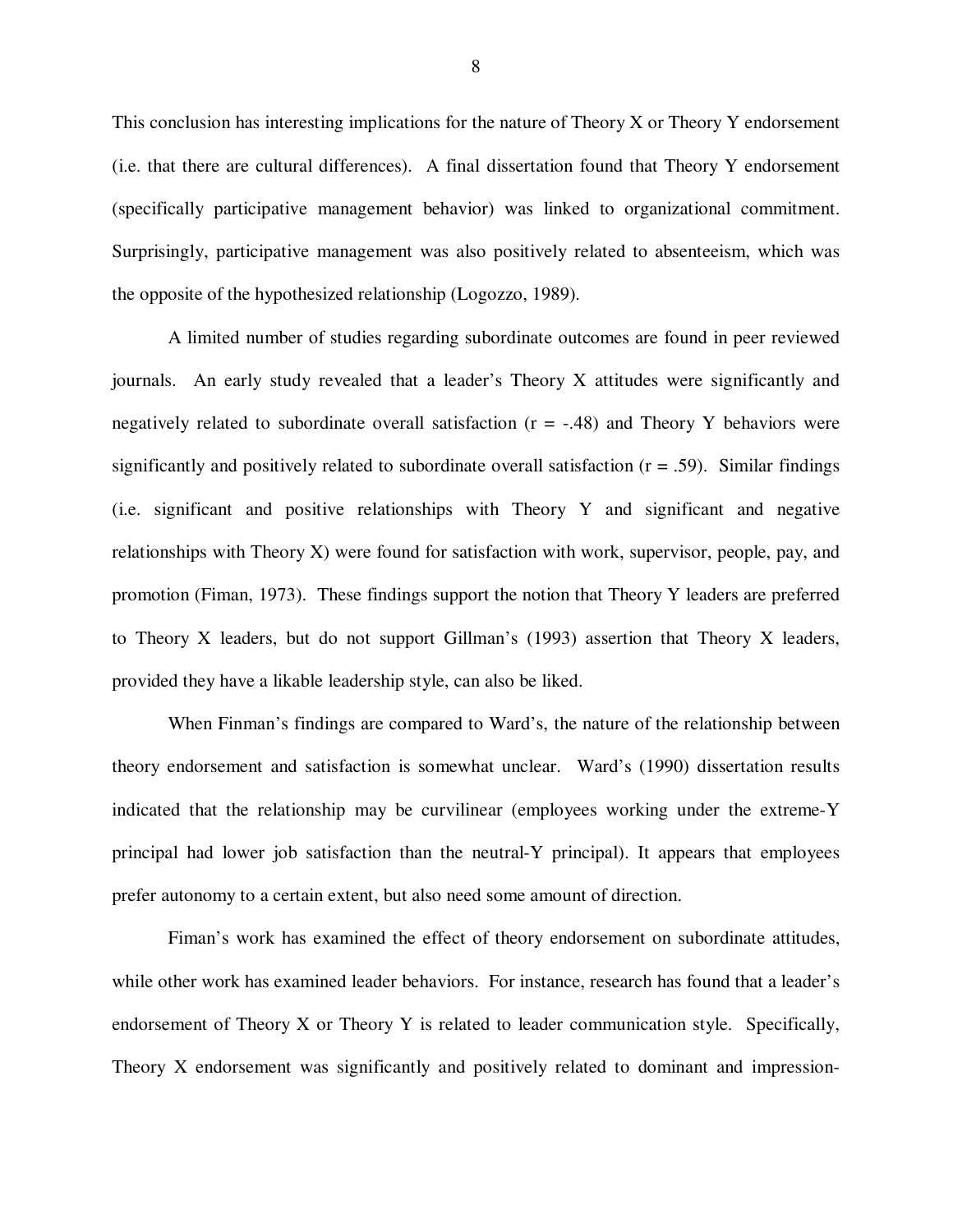leaving communication styles. Theory Y endorsement was significantly and positively related to supportive and non-verbally expressive communication styles and significantly and negatively related to anxious communication styles (Sager, 2008).

Research suggests that Theory X and Theory Y endorsement is also related to compliance gaining strategies (Neuliep, 1987). Namely, the more a leader endorsed Theory X, the more likely he or she was to choose antisocial persuasion techniques. These included deceit, aversive stimulation, and threat. Leaders who endorse Theory Y were more likely to engage in prosocial persuasion techniques including ingratiation and esteem. In a later study, Neuliep (1996) found that Theory X leaders were more likely to perceive unethical behaviors as effective, although these leaders were not more likely than Theory Y leaders to act in unethical ways.

A surprisingly small amount of research, reviewed above, has examined the outcomes of Theory X vs. Theory Y endorsement. Even less research has examined the antecedents of endorsement. Very little is known about why an individual would view subordinates in one way or the other. It has been suggested that subordinates model the behavior of their leaders (Weiss, 1977). If this is the case, individuals would learn to endorse Theory X or Theory Y by observing that endorsement by their previous leaders.

A link has also been found between Machiavellianism and Theory X endorsement (Siegel, 1973). In this study, the "overall leadership" score of managers was calculated as a difference score (Theory Y score - Theory X score). Overall leadership was negatively related to Machiavellianism  $(r = -.20)$ , indicating that the less Machiavellian a leader was, the more likely he or she was to endorse Theory Y. Furthermore, Machiavellianism was negatively related to faith in others  $(r = -.24)$ , internal control  $(-.23)$  and participation  $(-.08)$  (Siegel, 1973).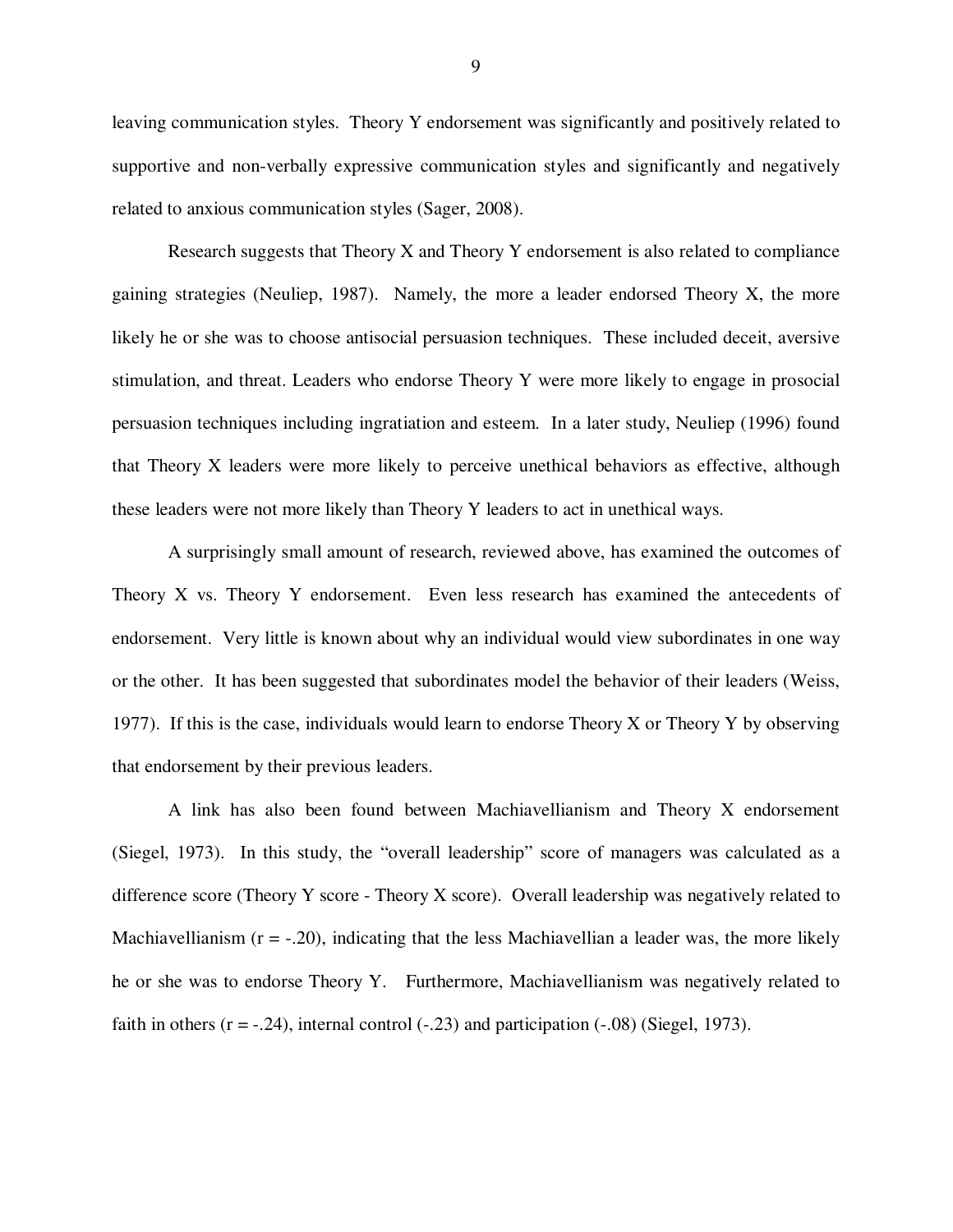Other researchers (Myers, 2010) argue that one's theory endorsement acts as a self fulfilling prophecy. The self-fulfilling prophecy says that believing in an idea leads to its fulfillment (Merton, 1948; Myers 2010). For instance, people who believe they are going to fail a test will see studying as futile and will not engage in such behavior. When the student takes the test, he or she will be unprepared and therefore unlikely to pass.

Analogously, leaders who endorse Theory X treat employees as lazy, lacking in selfcontrol, etc. Hence they are likely to elicit such behavior from employees. As such, the manager feels correct in his or her assumption, and therefore continues to hold it. Conversely, a manager who believes that employees enjoy work and should be granted autonomy will feel justified when his or her employees act in a self-directed manner (Kopelman, Prottas & Davis, 2008). Although this explanation is likely true, it fails to address the origins of these beliefs. The selffulfilling prophecy leaves us with, essentially, a chicken and egg paradox. It could be that leaders endorse Theory X or Y because they have experience with employees who act in a certain way, or it could be that employees act a certain way because their leaders endorse one belief or the other.

The present study attempts to fill the existent void in antecedent research by examining the individual differences (i.e., personality, personal values) associated with theory endorsement. Furthermore, the stress and health related outcomes for these managers will be examined. Research of this kind is useful in furthering the theoretical base of McGregor's work, and is meaningful for organizations both in terms of selection and health-care costs.

#### *Personality*

 The Five Factor Model of personality is the result of an extensive factor analytic process that began as early as 1936, when Allport and Odbert started compiling terms from the dictionary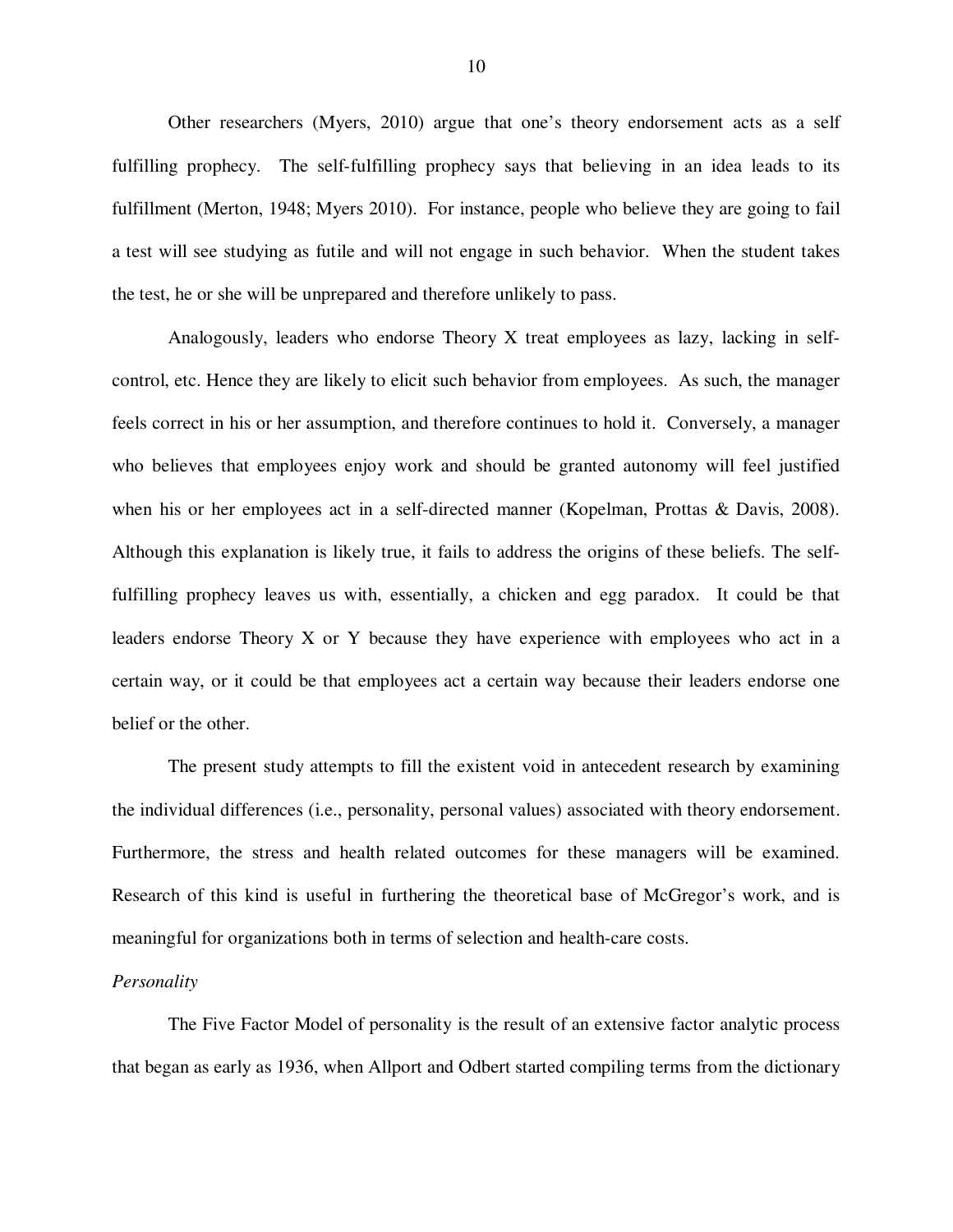that could be used to describe individuals. The result was a list of words which, over the course of nearly 50 years, were clustered into five groups (McCrae & John, 1992). Since then, the study of personality has largely coalesced around the Five Factor Model (Block, 1995).

The model consists of five core personality traits including conscientiousness, neuroticism, openness to experience, agreeableness, and extraversion. The predominant measure of the Five Factor Model, known as the NEO Personality Inventory (NEO-PI), further divides each trait into six sub-dimensions. Each trait and its sub-dimensions will be discussed in more detail below.

A considerable amount of research exists regarding the Five Factor Model. A large number of meta-analyses have examined the traits, indicating that an even larger number of single studies have empirically tested the model. Of these meta-analyses, at least 17 have examined the Five Factor model and job related outcomes. These outcomes include performance (Barrick & Mount, 1991) satisfaction (Judge, Heller & Mount, 2002), absenteeism (Ones, Viswesvaran & Schmidt, 2003), occupational type (Barrick, Mount & Gupta, 2003), burnout (Alarcon, Eschleman & Bowling, 2009), leadership (Judge, Bono, Ilies & Gerhardt, 2002), and counterproductive work behaviors (Berry, Ones & Sackett, 2006) among others. As a testament to the number of meta-analyses conducted regarding personality, one study quantitatively reviewed 15 existing meta-analyses regarding personality and job performance (Barrick, Mount & Judge, 2001). The results of these meta-analyses, when pertinent, will be reviewed in the discussion of each dimension.

There are a few documented criticisms of the Five Factor model. In particular, it has been consistently said that the model is too simplistic to adequately describe the full range of human characteristics. Further criticism says that researchers who rely only on the "Big Five"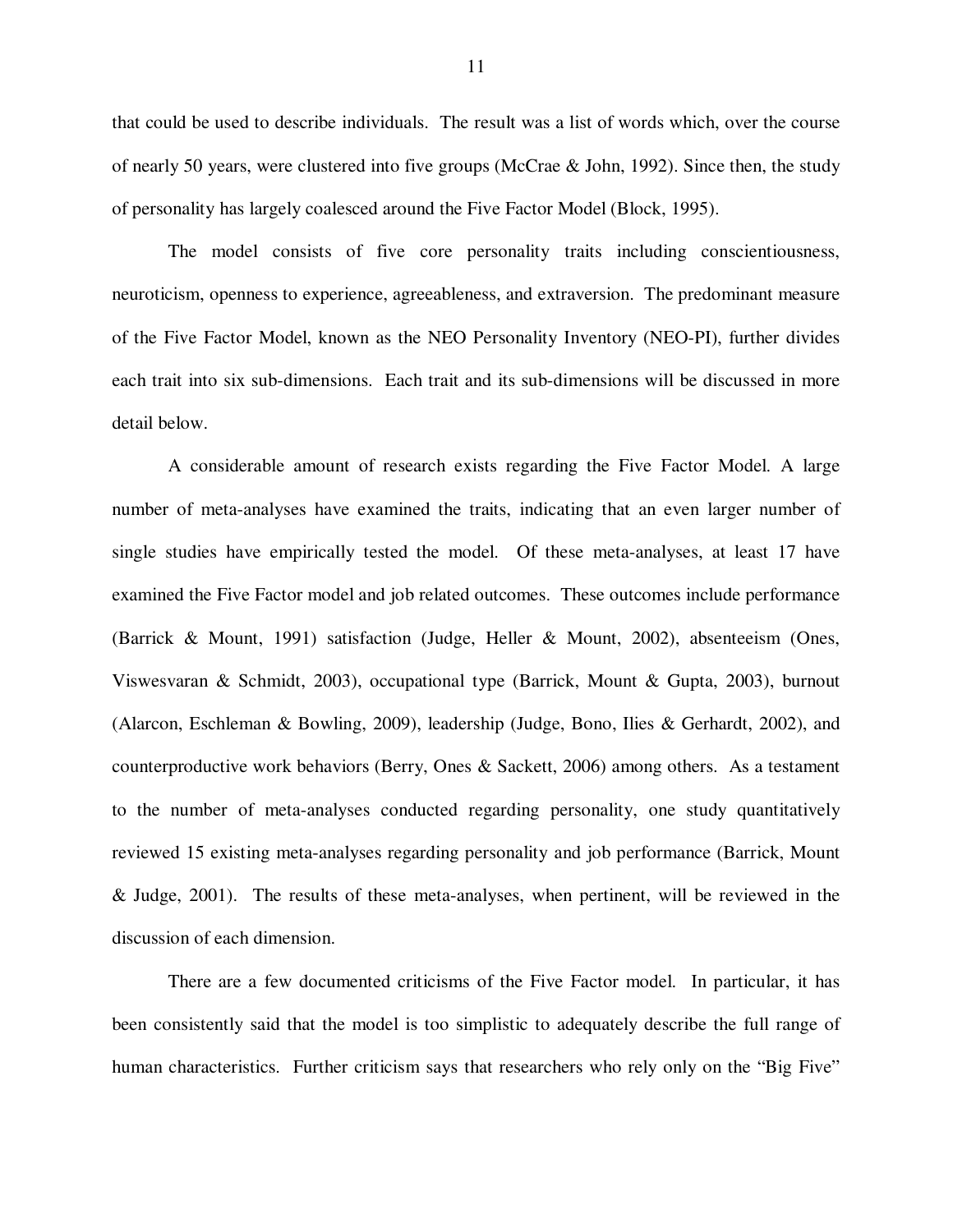are neglecting to measure any other traits (e.g. need for achievement) (Block, 1995). Indeed, one would be hard pressed to find a personality study that is neither based on the Five Factor model nor is framed in contrast or addition to the Big Five traits. Neither of these criticisms is of particular concern in the present study. First, in response to the criticism that the model is overly simplistic, the subscales on the NEO-PI allow for a more detailed personality profile of test takers. Second, although it may be said that those who measure the Big Five neglect to measure other traits, virtually nothing is known about the antecedents of theory endorsement. Because it is unrealistic to measure every possible personality trait, one may argue that the Five Factor Model is as good a starting point as any. Further, the present research will also examine Type A personality, as the trait has been previously linked to meaningful health outcomes. In general, and despite the criticisms of the model, it is widely used. Many researchers have defended its use, stating that, so long as the Five Factor model is a meaningful predictor, there is no reason not to use it (Goldberg & Saucier, 1995).

*Conscientiousness* refers to one's tendency to be organized, reliable and thorough. The conscientiousness dimension of the NEO-PI includes six subscales: competence, order, dutifulness, achievement striving, self discipline and deliberation. Those who are high on the dimension tend to be driven, focused, and responsible, and as such this trait is often associated with successful employees.

Indeed, the relationship between conscientiousness and job performance is reportedly as high as .24 (Barrick, Mount & Judge, 2001). Of note, earlier meta-analyses report a lower correlation  $(r = .13)$  (Barrick & Mount, 1991). This difference likely represents discrepancies in the extent to which correlations were corrected. Conscientiousness is also positively related to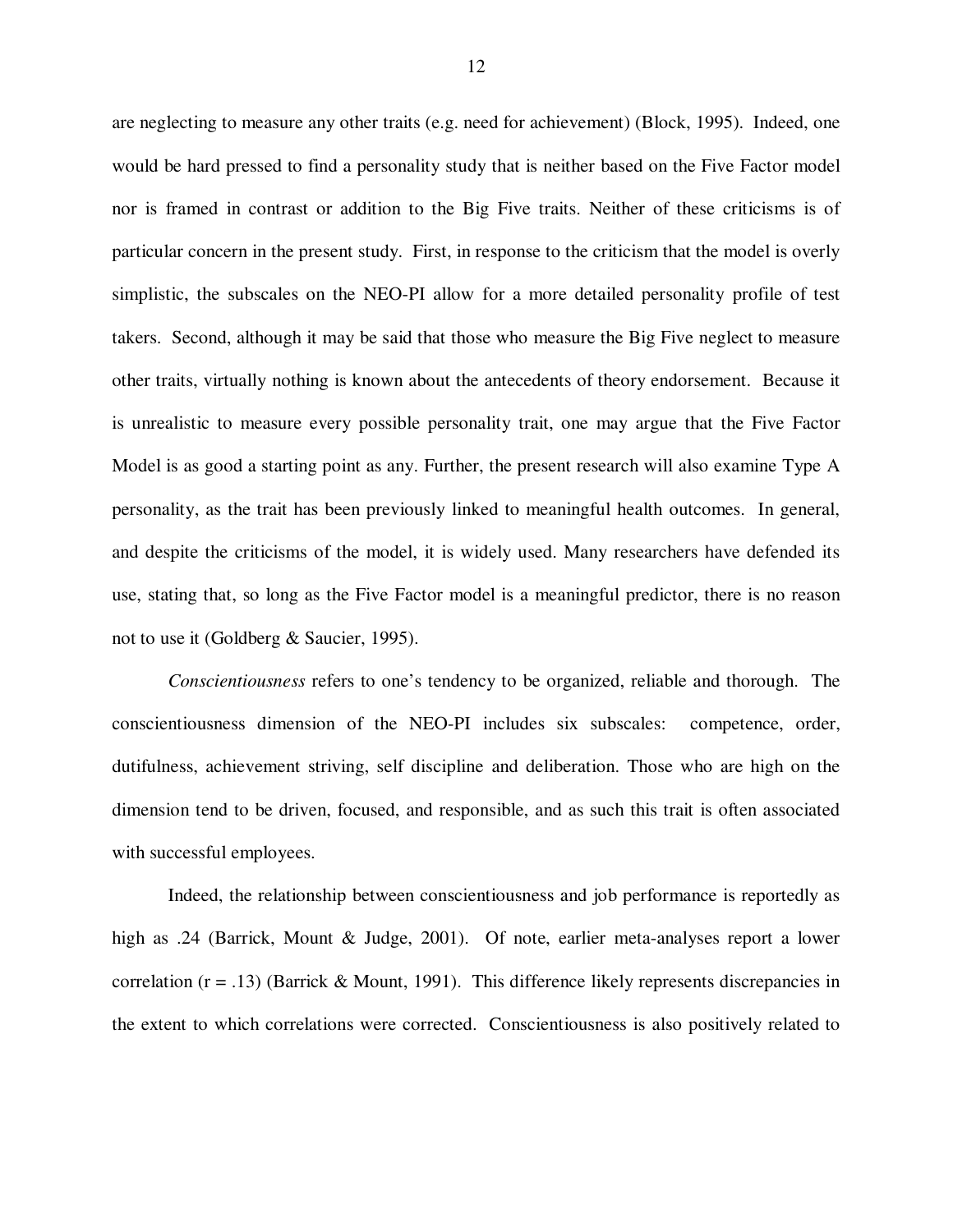satisfaction ( $r = .20$ ) (Judge, Heller & Mount, 2002), and negatively related to interpersonal and organizational deviance  $(r = -.19$  and  $-.34$ , respectively) (Berry, Ones & Sackett, 2006).

Of particular relevance to the present study, meta-analyses have reported a relationship between conscientiousness and leadership  $(r = .28)$ , although this refers to one's "overall" leadership as opposed to predicting what kind of leader one will be (Judge, Bono, Ilies & Gerhardt, 2002). To speak to what kind of leader one is likely to be, researchers have examined the relationship between Holland's organizational types and the Five Factor model. Data show that conscientiousness is positively related to conventional pursuits ( $\rho = 0.13$ ), indicating that conscientious individuals may prefer to follow the status quo (Barrick, Mount & Gupta, 2003). This has implications regarding one's theory endorsement, as Theory X endorsement is more closely associated with the preference for order and structure.

Secondly, conscientiousness is related to the emotional exhaustion subset of burnout  $(p = -.19)$ , which is closely related to both perceived strain and health outcomes (Alarcon, Eschleman & Bowling, 2009). This indicates that those who are conscientious may actually be less prone to burnout, perhaps because a high level of organization results in preparedness, reducing one's fatigue. Furthermore, conscientious individuals tend to be more liked by both their supervisors and coworkers, resulting in more support at work (Alacron, Eshcleman & Bowling, 2009).

 *Neuroticism* refers to the tendency to be anxious, hostile, or insecure. The common definition in the English language is for neurotics to be those prone to worry, but the Five Factor definition is slightly more descriptive than its connotation. The dimension is sometimes referred to as emotional stability (the opposite of neuroticism), indicating that individuals high on neuroticism fluctuate between extremes (both positive and negative) more than others. The sub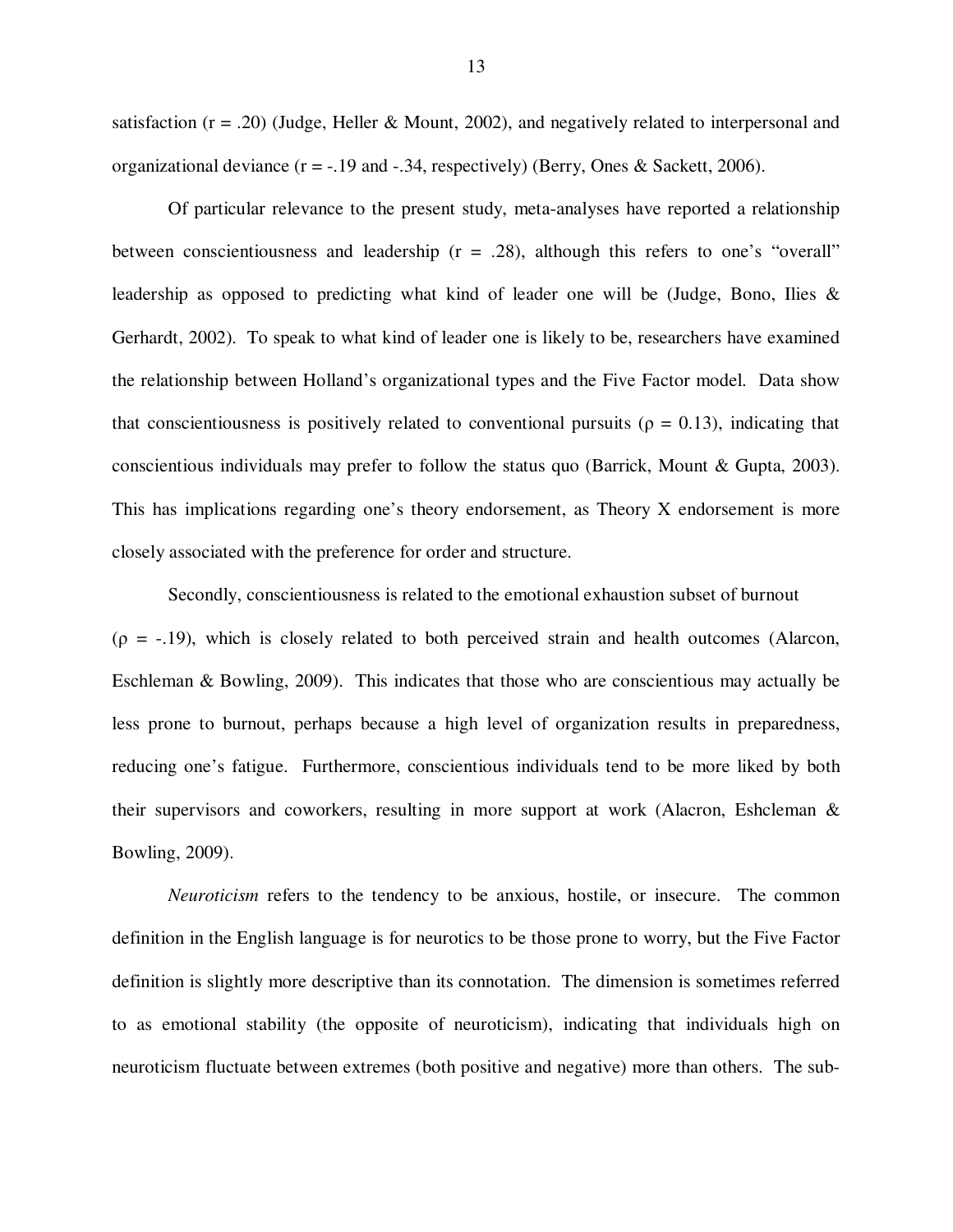dimensions that fall under the neuroticism dimension include anxiety, hostility, depression, selfconsciousness, impulsiveness, and vulnerability to stress.

 The dimension is known by two opposing names (neuroticism and emotional stability), and as such one should exercise slight caution in interpreting the results. That is, neuroticism is generally *negatively* related to positive work outcomes, while emotional stability tends to be *positively* related. Meta-analyses reveal that the estimated true correlation between emotional stability and performance is moderate ( $\rho = .15$ ) (Barrick, Mount & Judge, 2001). Similar to conscientiousness, this relationship is higher than that previously reported ( $r = .05$ ) (Barrick & Mount, 1991). However, the relationship between job satisfaction and neuroticism is fairly strong ( $r = -0.24$ ) (Judge, Heller & Mount, 2002), as are the relationships between emotional stability and interpersonal deviance  $(r = -.20)$  and organizational deviance  $(r = -.19)$  (Berry, Ones & Sackett, 2006).

 The reported relationship between neuroticism and leadership is similarly strong and negative ( $\rho = -0.24$ ) (Judge, Bono, Ilies & Gerhardt, 2002). This indicates that those high on neuroticism are perceived as less effective leaders overall, but does not indicate what style of leadership they are likely to endorse. The relationship between emotional stability and emotional exhaustion is particularly alarming, as the true correlation is estimated to be -.50. Of note, emotional stability in this study was measured as part of one's Core Self Evaluation, and therefore was not measured using the NEO-PI. Finally in regards to neuroticism, one metaanalysis indicates that there may be a direct link between neuroticism and certain health outcomes. Although neuroticism was not specifically measured, three of its subscales (anxiety, hostility and depression) were related to coronary heart disease outcomes (r = .14, .17 and .23, respectively) (Booth-Kewley & Friedman, 1987).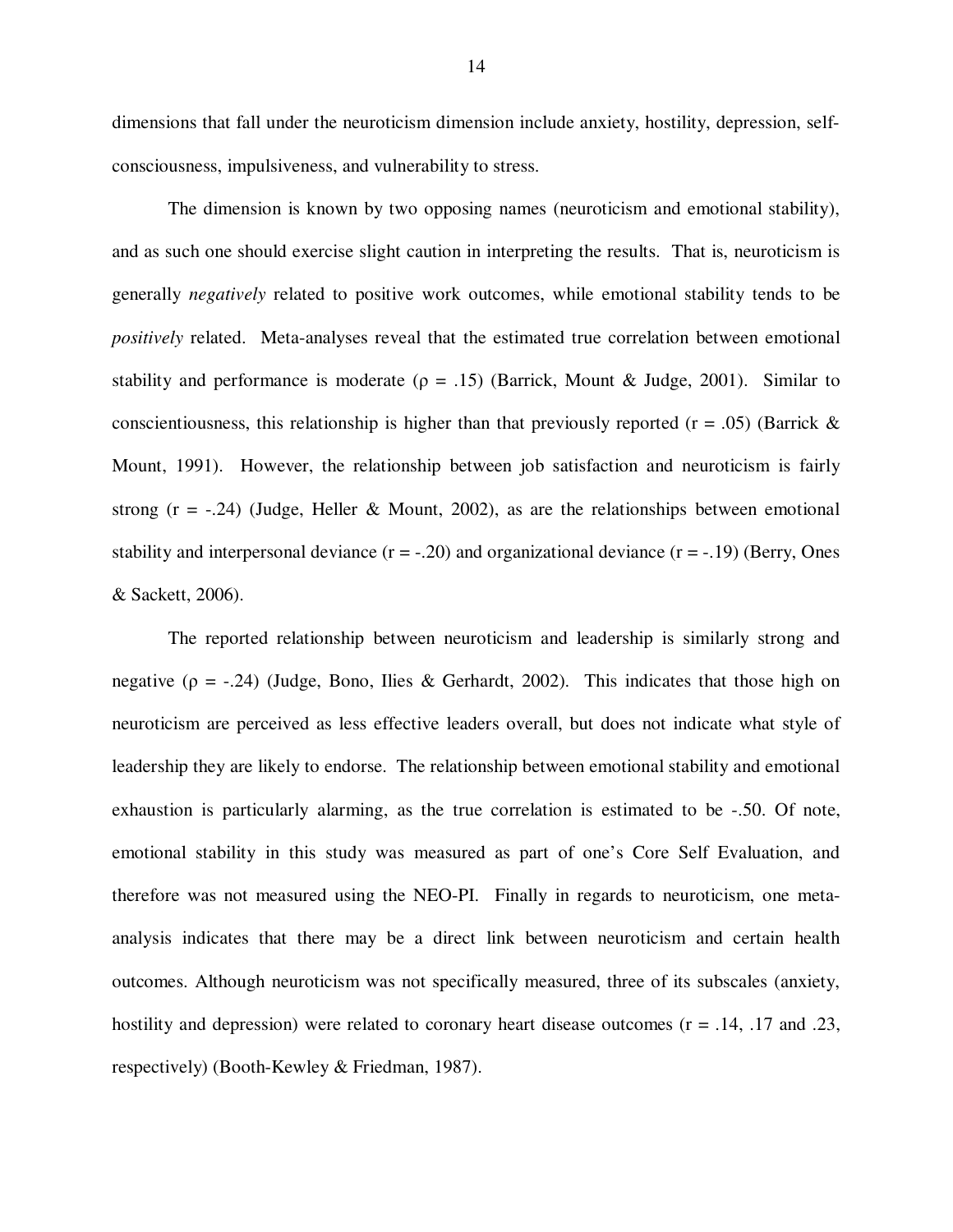*Openness to Experience* refers to the tendency to prefer new ideas and the willingness to try new activities. Individuals high on the dimension are likely to be interested in the arts, inherently curious, and creative. The six subscales associated with openness to experience include fantasy, aesthetics, feelings, actions, ideas, and values.

 Openness to experience is only weakly related to most organizational outcomes. For instance, the relationship between openness to experience and job performance is weak ( $r = .03$ ) observed,  $\rho = .07$  corrected), indicating that one's intellect is not very indicative of his or her success on the job (Barrick & Mount, 1991; Barrick, Mount & Judge, 2001). Similar results were found regarding job satisfaction ( $r = .01$ ), burnout ( $\rho = -.01$ ), interpersonal deviance  $(r = -.07)$  and organizational deviance  $(r = -.03)$  (Judge, Heller & Mount, 2002; Alacron, Eschleman & Bowling, 2009; Berry, Ones & Sackett, 2006).

Importantly, openness to experience is reportedly related to leadership ( $\rho = .24$ ). These results are often interpreted such that those who tend to think outside of the box are more likely than others to emerge as and be successful leaders (Judge, Bono, Ilies & Gerhardt, 2002). The interplay between openness to experience and leadership may be such that those who are open to new ideas are more likely to support unconventional leadership styles. In many ways, Theory Y is considered to be the less conventional of the styles, and as such is likely to be associated with openness to experience. This is supported by meta-analytic results, which report that openness to experience is negatively related to conventional pursuits ( $\rho = -11$ ) (Barrick, Mount & Gupta, 2003).

 *Agreeableness* is the dimension most closely associated with being likeable and cooperative. Individuals high on agreeableness tend to work well with others because they are not hostile, judgmental nor overly confrontational. The sub-dimensions that fall under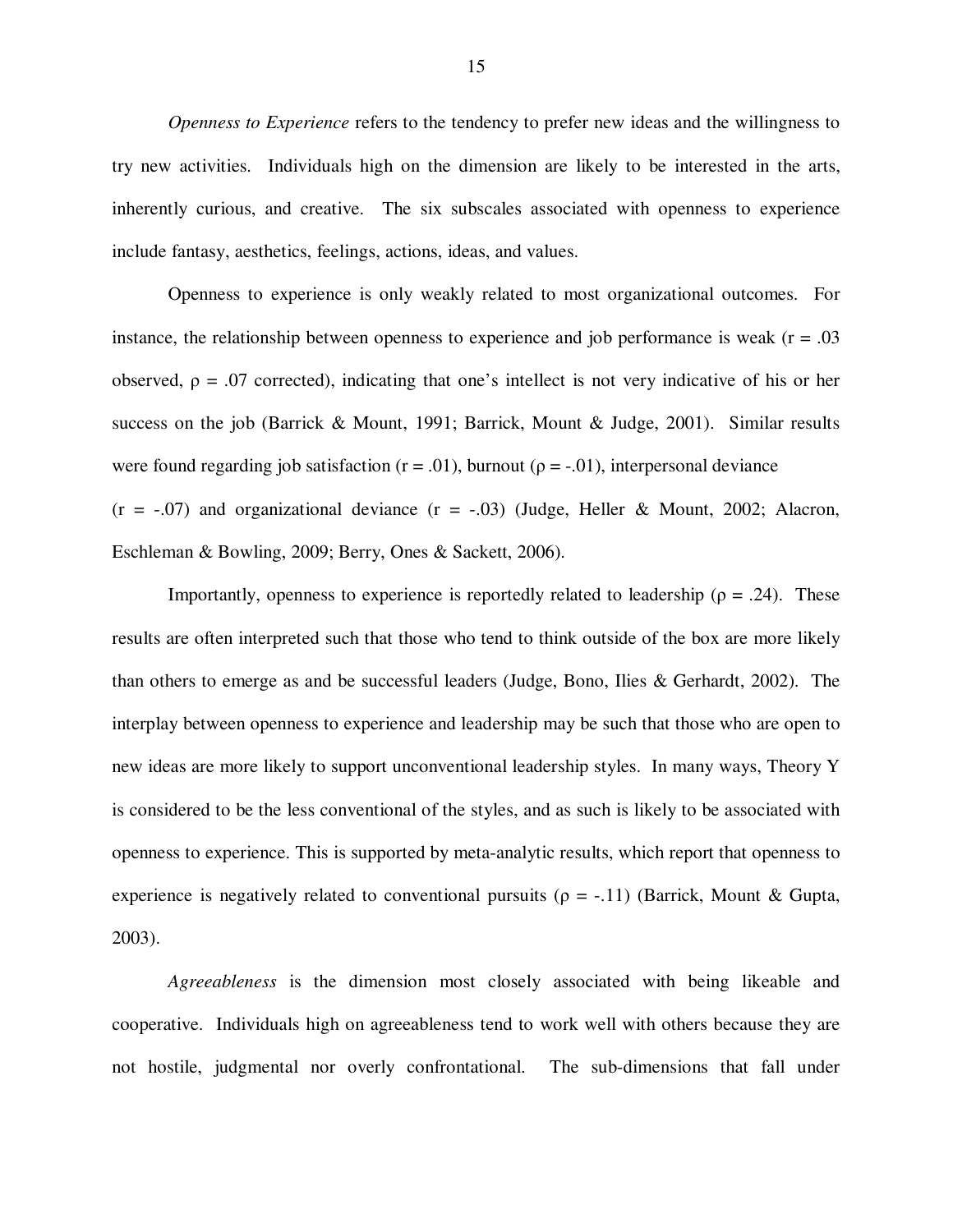agreeableness include trust, straightforwardness, altruism, compliance, modesty, and tendermindedness.

As with the previous two traits, agreeableness is very weakly related to performance  $(r =$ .04 when uncorrected,  $\rho = .09$  when corrected) (Barrick & Mount, 1991; Barrick, Mount & Judge, 2001). It is moderately related to job satisfaction  $(r = .13)$  and fairly strongly and negatively related to deviance  $(r = -.36)$  and  $-.25$ . for interpersonal deviance and organizational deviance respectively) (Judge, Heller & Mount, 2002; Berry, Ones & Sackett, 2006).

Although overall leadership is only weakly related to agreeableness ( $\rho = .08$ ), the relationship between leader effectiveness and agreeableness is considerably higher ( $\rho = .21$ ) (Judge, Bono, Ilies & Gerhardt, 2002). This is in contrast to the relationship between agreeableness and leader emergence, which is also fairly weak ( $\rho = .05$ ). The relationship between agreeableness and leadership has generally been considered ambiguous, and is often discussed at the sub-dimension level. Although interpersonal sensitivity and cooperativeness are positively associated with leadership, the need for affiliation and modesty are negatively related (Judge, Bono, Ilies & Gerhardt, 2002). The conclusion that need for affiliation is negatively related to leader emergence becomes somewhat intuitive when one considers that, in order to get ahead, it may be less important to make friends.

Finally in regards to agreeableness, the dimension is also related to burnout. The relationship between agreeableness and emotional exhaustion is moderate ( $\rho = -15$ ), indicating that those who are agreeable are less likely to experience burnout. Researchers explain this relationship with the notion that agreeable individuals tend to be more liked by their coworkers and supervisors, and as such have a more positive working environment (Alacron, Eschleman & Bowling, 2009).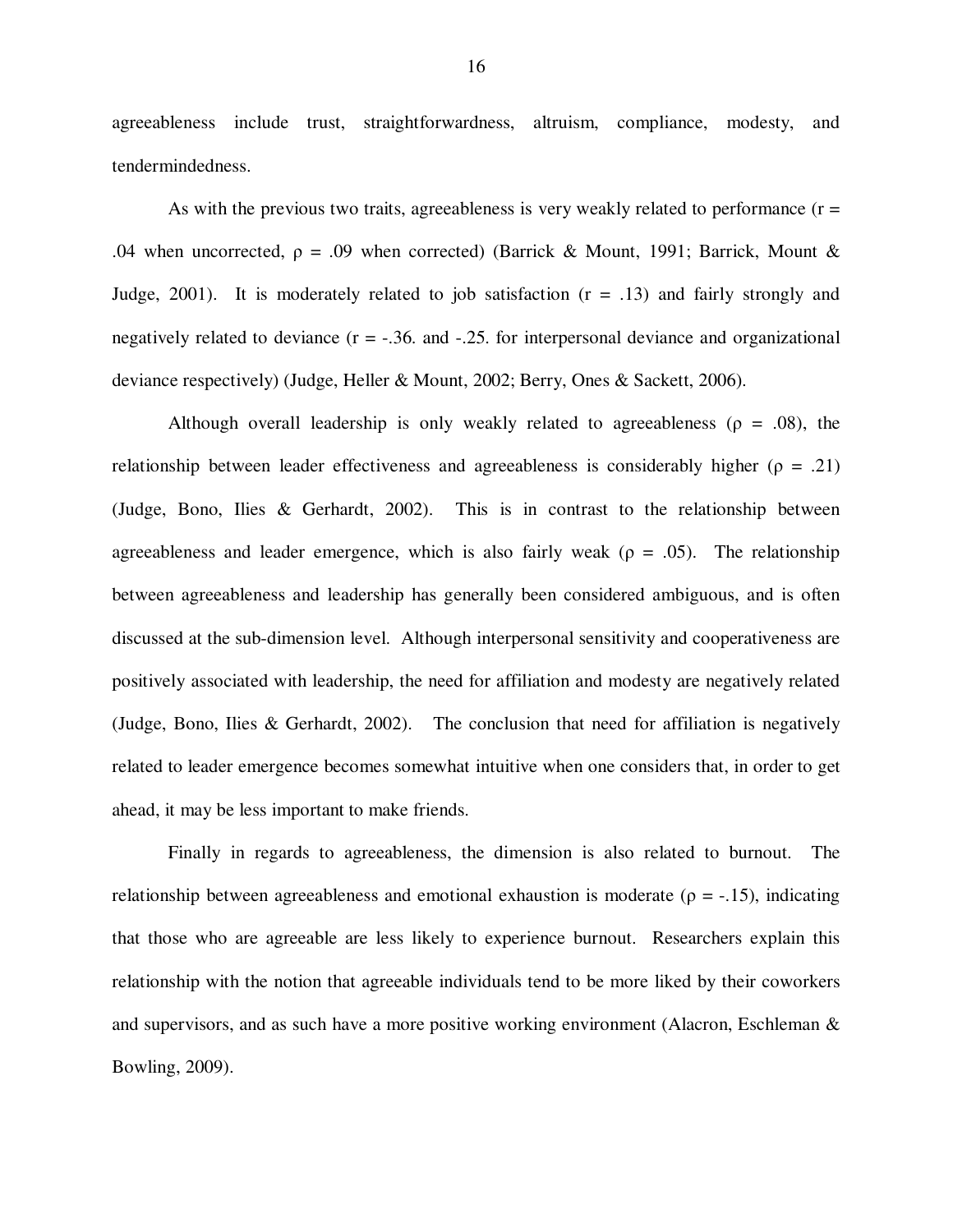*Extraversion* refers to the tendency to be outgoing, sociable and gregarious. Those high on extraversion prefer to be around others and are easily bored. The subscales associated with extraversion include warmth, gregariousness, assertiveness, activity, excitement seeking and positive emotion.

The relationship between extraversion and performance is moderate at best  $(r = .08$ uncorrected,  $\rho = .15$  corrected) (Barrick & Mount, 1991; Barrick, Mount & Judge, 2001). However, it is more strongly related to job satisfaction  $(r = .19)$  (Judge, Heller & Mount, 2002). It is very weakly related to interpersonal and organizational deviance  $(r = .02 \text{ and } .07$ respectively) (Berry, Ones & Sackett, 2006).

 Perhaps not surprisingly, the relationship between extraversion and leadership is strong and positive ( $\rho = .31$ ). Extraversion is strongly related to leader emergence ( $\rho = .33$ ) and leader effectiveness ( $\rho = .24$ ), indicating that extraverts are not only more likely to become leaders but are also better leaders (Judge, Bono, Ilies & Gerhardt, 2002). The relationship between extraversion and emotional exhaustion is equally strong, although negative ( $\rho = -.26$ ). This is presumably because extraverts are more likely to perceive situations more positively, and as such experience less burnout at work (Alacron, Eschleman & Bowling, 2009). Finally, meta-analytic results report a relationship, although rather weak, between extraversion and coronary heart disease outcomes  $(r = .07)$  (Booth-Kewley & Friedman, 1987). Interestingly, the authors fail to form a hypothesis regarding extraversion or explain their results. Indeed, they fail to address the reasons for its inclusion in their analysis all together. Regardless, the fact that the results are meta-analyzed leads one to conclude that the relationship between the two variables has been examined in the past.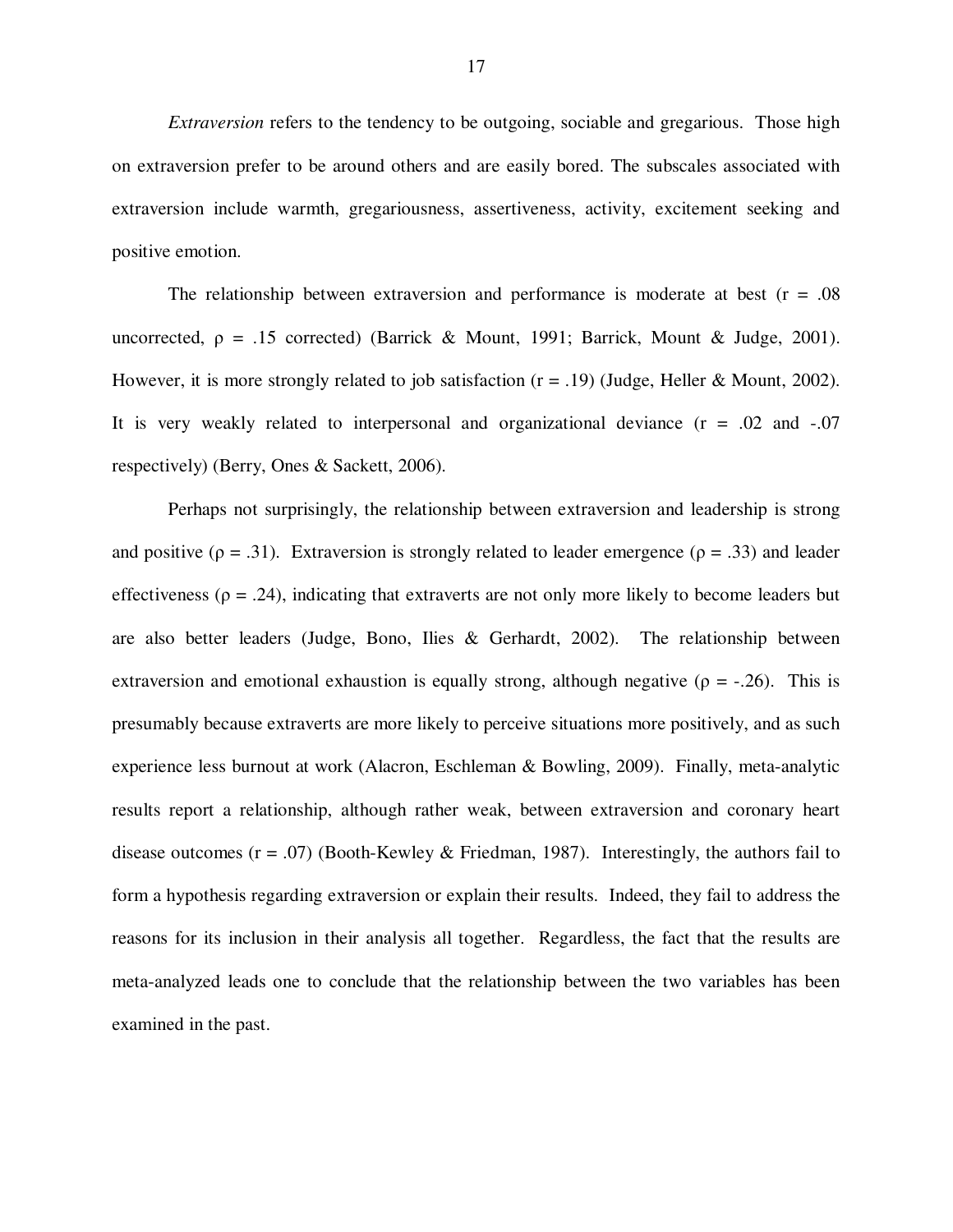*Type A Personality* The final personality variable included in the present analysis, Type A, is not part of the Five Factor Model. Type A individuals are impatient, competitive, easily frustrated, and ambitious, often to the point of perfectionism. The trait is typically broken into two dimensions: impatience-irritability and achievement striving. Impatience-irritability refers to the tendency to become angry and frustrated, while achievement striving is associated with the tendency to work hard until goals are reached. Interestingly, these dimensions are fairly unrelated to each other, as they differentially predict a number of outcomes (Spector  $\&$ O'Connell, 1994).

Type A personality has been linked to a number of work-related outcomes. For instance, Type A, particularly paired with an external locus of control, is significantly and negatively related to job satisfaction (Kirkcaldy, Shepard & Furnham, 2002). Impatience-irritability is significantly related to work-family conflict overall as well as work interfering with family  $(r = .17$  and  $.15$  respectively). Interestingly, the same study also reported significant correlations between Type A and gender  $(r = .19$  and  $.15$ , for impatience-irritability and achievement striving respectively) and age  $(r = -0.31 \text{ and } 0.18$ , respectively) (Bruck & Allen, 2003).

Type A is also related to performance. In a university study, students who were high in achievement striving performed significantly worse on exams than those low on the dimension. These results are typical in the academic domain. Researchers suggest that this is because highly ambitious students are likely to take on too many challenges at once, and as such cannot adequately focus on any one task (Watson, Minzenmayer & Bowler, 2006). This notion is supported by a meta-analysis of Type A and job performance, which found a negative relationship between the two  $(r = -11)$  (Tett, Jackson, Rothstein, 1991). Seemingly contradictory evidence was found in a study of pay increases in the fast food industry, which found that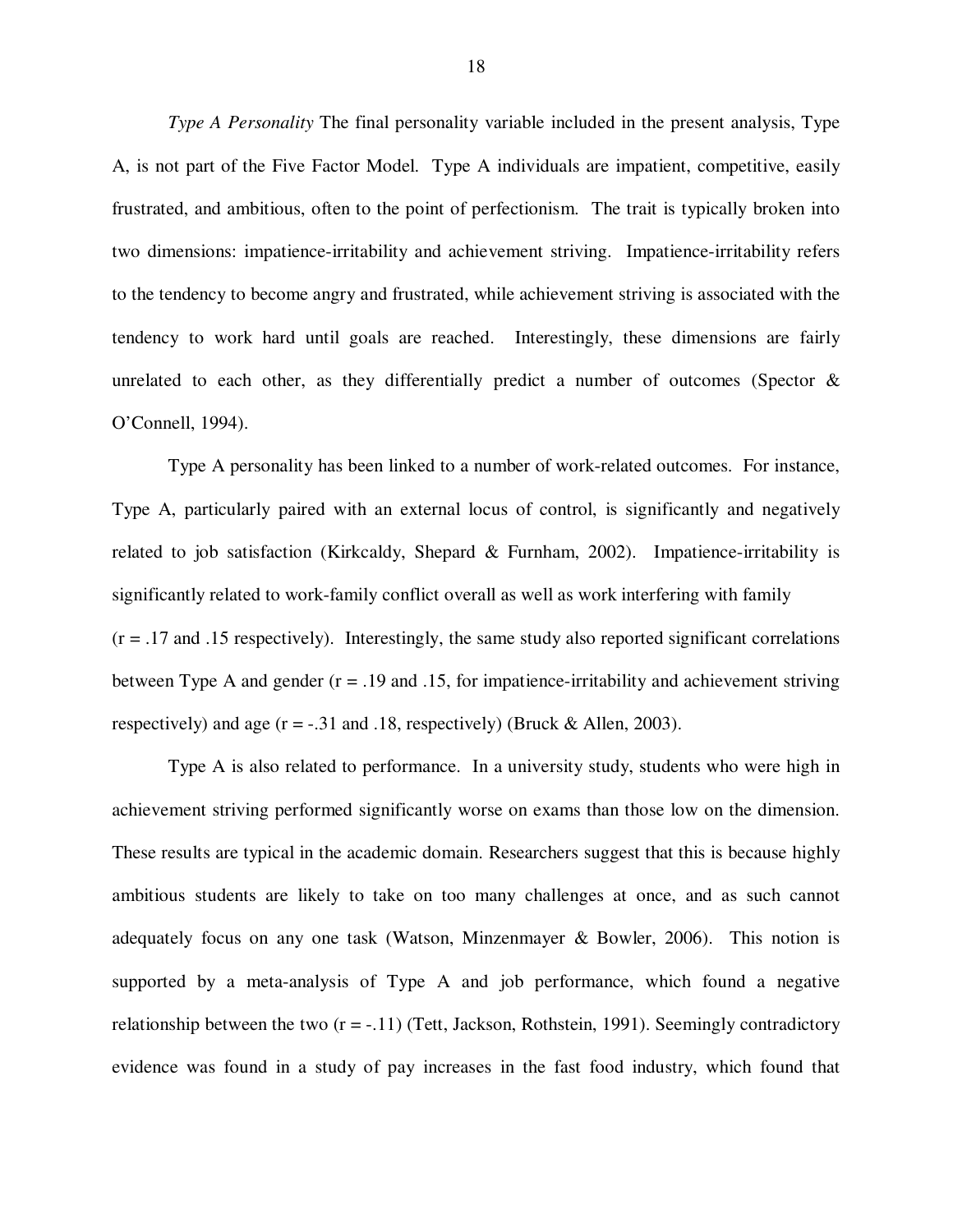achievement striving was positively related number and amount of pay increases (r = .46 and .44 respectively), while irritability-impatience was not significantly related to either outcome (Aziz, Goldman & Olsen, 2007). Perhaps in the academic environment it is difficult to juggle multiple tasks and one receives little reward for doing so. However, the work domain rewards multitasking, as one who takes on multiple challenges is perceived as driven.

By and large, the majority of studies regarding Type A personality and work-related behaviors have been in the domain of job stress and burnout. A recent meta-analysis reported a strong correlation between Type A personality and burnout, specifically the reduced personal accomplishment dimension ( $\rho = .37$ ) (Alarcon, Eschleman & Bowling, 2009). The reduced personal accomplishment dimension refers to the tendency to feel unable to reach goals and even perpetually inadequate at work. Although Type A was measured unidimensionally, one would suspect that the achievement striving component is more closely related to this type of burnout than is the irritability-impatience dimension.

The relationship between Type A personality and job stress is such that those who exhibit Type A personality behaviors are more prone to be negatively affected by job stressors. They are more likely to perceive certain work conditions as stressors, as well as to experience strain as a result (Spector & O'Connell, 1994). Indeed, the irritability-impatience dimension is significantly related to organizational constraints  $(r = .24)$  and interpersonal conflict  $(r = .29)$ . The achievement striving dimension is significantly related to role ambiguity  $(r = -.32)$ , role conflict (r = -.24), and workload (r = .26) (Spector & O'Connell, 1994). It appears that those who are high on the Type A personality dimension perceive their work environment as more stressful, and as such are likely to elicit behavior from others that confirms their suspicions.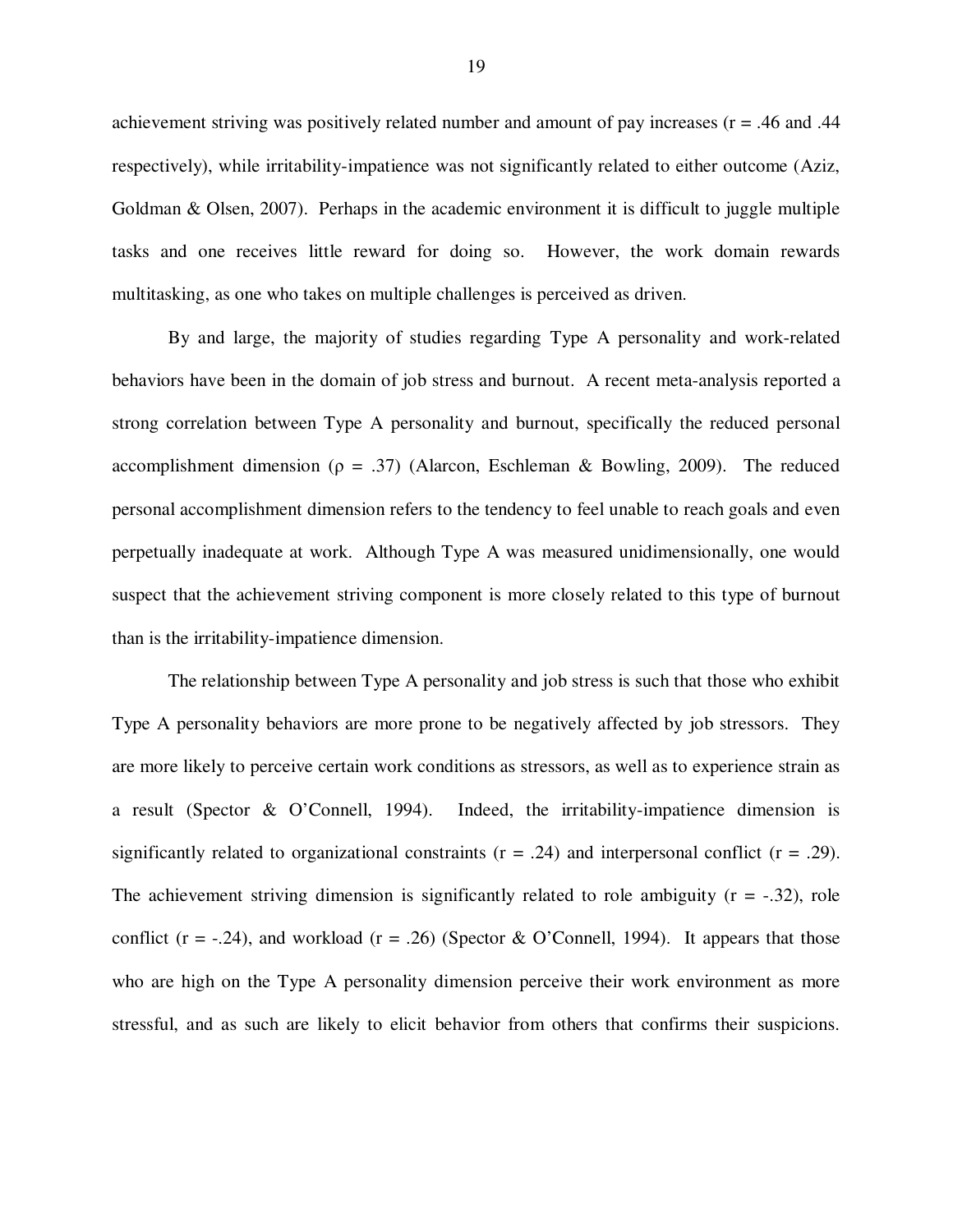Much like the way one's theory endorsement can elicit certain behavior from subordinates, perhaps Type A personality works in some ways as a self-fulfilling prophecy.

It is not simply that Type A individuals perceive more stress in their workplace, they are also more affected by it. The literature surrounding Type A personality reports a link between the personality dimension and an assorted number of health outcomes, many of them heart related (Kirkcaldy, Shephard & Furnham, 2002). Meta-analyses reveal a relationship between Type A and Coronary Heart Disease outcomes  $(r = .11)$ . Interestingly, this relationship is stronger in studies prior to 1977 ( $r = .20$ ) than those after 1977 ( $r = .11$ ) (Booth-Kewley & Friedman, 1987). The reasons for this discrepancy are unclear. To think that the occurrence of coronary heart disease outcomes could dramatically decrease in a relatively short time is unlikely. Instead, researchers suggest a number of methodological explanations, including a shift in articles that journals choose to publish and the deterioration of certain Type A instruments.

#### *Personal Values*

 One's personal values refer to his or her preferences in style of work. Personal values measures are generally found in the fit literature, where researchers examine the extent to which the characteristics of a job or the culture of an organization align with what an individual is seeking from his or her work life. A number of values measures exist in the commercial domain, the most common of which is the Hogan Motives Values and Preferences Inventory (MVPI). The MVPI is a measure of work-based values. The measure's scales include recognition, power, hedonism, altruistic, affiliation, tradition, security, commerce, aesthetics, and science. This instrument is well normed and available at a cost for use by organizations and individuals. A similar tool, based on the Hogan MVPI, has been created and is available in the public domain.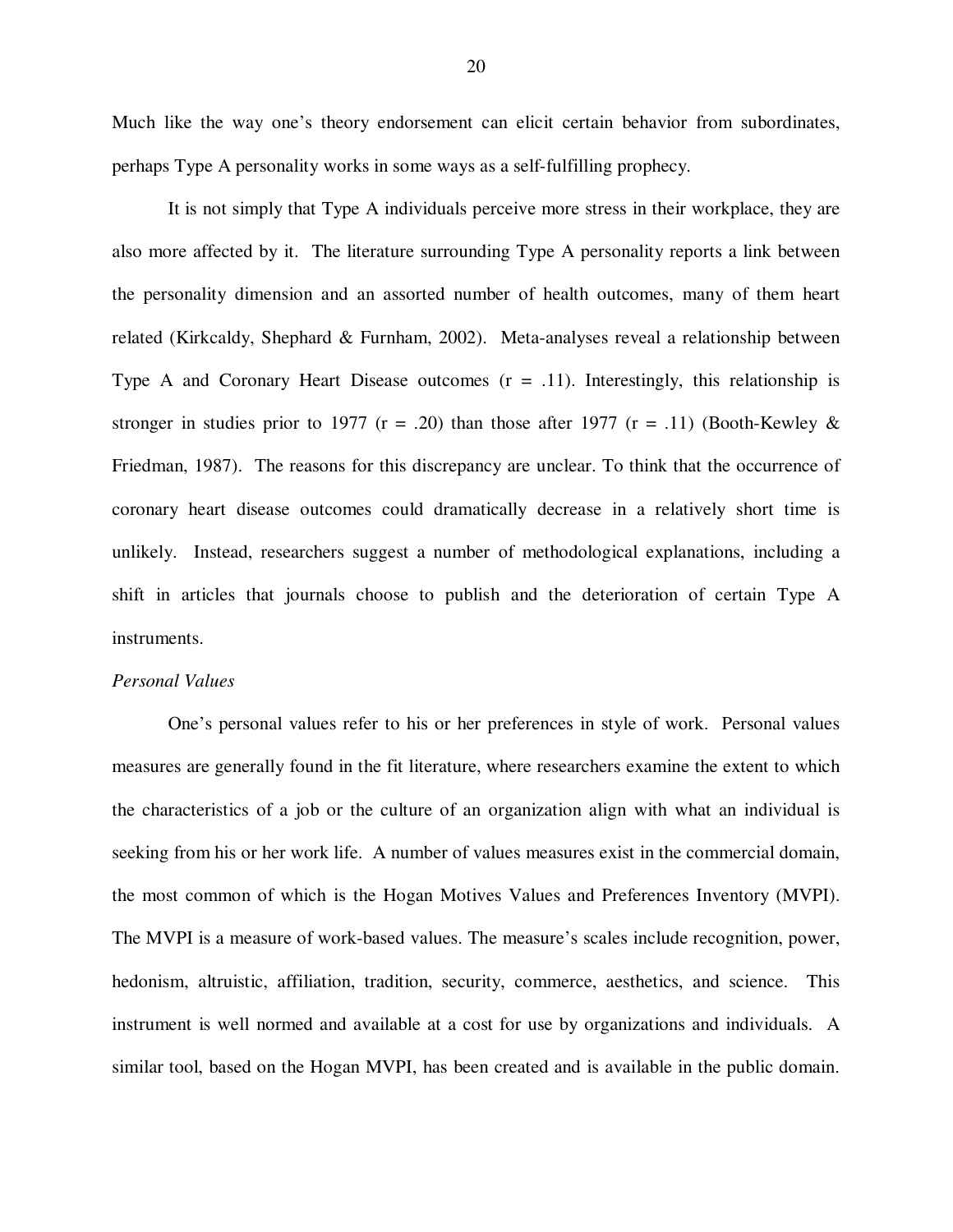The assessment, created by Smith, Dickson, Grojean and Hanges (2002), assess 10 values: aesthetic, affiliation, benevolence, economic, hedonistic, power, security, status, theoretical, and tradition. The scale has been used less frequently than the Hogan MVPI, but has been used in previous research (discussed below) (Giberson et al., 2009).

Personal values have received less attention in the literature than personality. This is unfortunate, given that values provide a unique perspective to the often studied personality traits. Particular to this study, values are tied closely to motivations, as they are descriptive of what people will prefer and will in some capacity work toward. Given that Theory X and Theory Y are, at their core, theories of motivation, the use of a values scale is relevant here.

 As discussed, values are generally considered in regards to person-environment fit. To the extent that one's personal values are consistent with the organization's values, fit is perceived. Values-based fit generally leads to higher commitment and job satisfaction. Significant relationships were found between values congruence and job satisfaction  $(r = .41)$ , organizational satisfaction ( $r = .41$ ), affective commitment ( $r = .36$ ), normative commitment ( $r =$ .34) and turnover (r = -.37) (Finegan, 2000; Amos & Washington, 2008).

 Few significant relationships were found between a leader's personality traits and his or her personal values. Significant relationships include emotional stability and security  $(r = -.38)$ and agreeableness and tradition  $(r = .47)$  (Giberson et al., 2009). The lack of relationships suggests that perhaps one's personality and his or her personal values will differentially predict outcomes, including theory endorsement and health outcomes. A limited number of values are hypothesized to be related to theory endorsement (namely security, power and science). As such, a review of each value will not be provided. The rationale for these values will be discussed below in regards to specific hypotheses.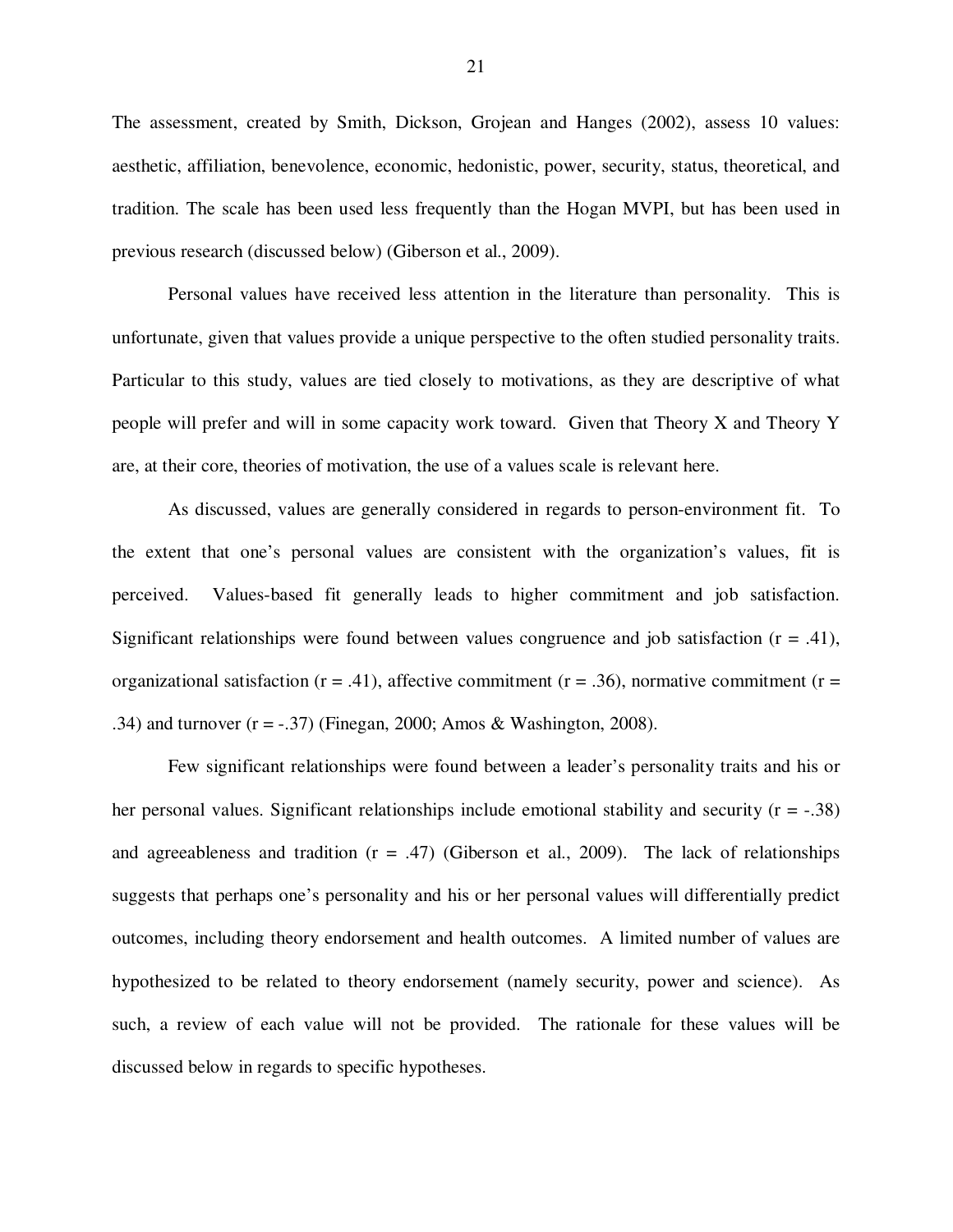In sum, little is known about the antecedents to theory endorsement. An analysis of personality traits (the Big Five as well as Type A) and personal values is a step towards understanding the personality profile of a Theory X or Theory Y leader. Furthermore, it is plausible that the same antecedents will predict health outcomes in individuals. Following is a review of the health outcomes frequently examined in the organizational domain. These are meaningful outcomes given their negative consequences for individuals (physical well-being) as well as the organization (health-care costs and time lost to absenteeism).

#### *Health Outcomes*

 When considering the individual differences associated with theory endorsement, it is also worthwhile to examine the effect of such endorsement on the individual. Some studies, reviewed above, have examined the effect of theory endorsement on subordinate outcomes (e.g. performance, satisfaction, etc.) However, none have considered whether endorsement is linked to any health outcomes for the leaders.

 Health outcomes have been incorporated into the industrial/organizational literature for some time. As early as 1940 researchers were noting that certain working conditions may be associated with physical and mental symptoms of strain (Hebestreit, 1940). This early work examined primarily physical elements of the job (e.g. muscular effort, the presence of noxious conditions, etc), as at the time little was known about the boundaries of working conditions.

Since then, the relationship between work stressors and physical strains has evolved, and it is now fairly understood that certain working conditions are likely to lead to negative health outcomes for individuals. These outcomes have been classified as being either signs (generally objective, such as x-rays) or symptoms (often based on self-report, such as a headache) (Darr & Johns, 2008). One of the predominant areas of study rests in the domain of heart health. It has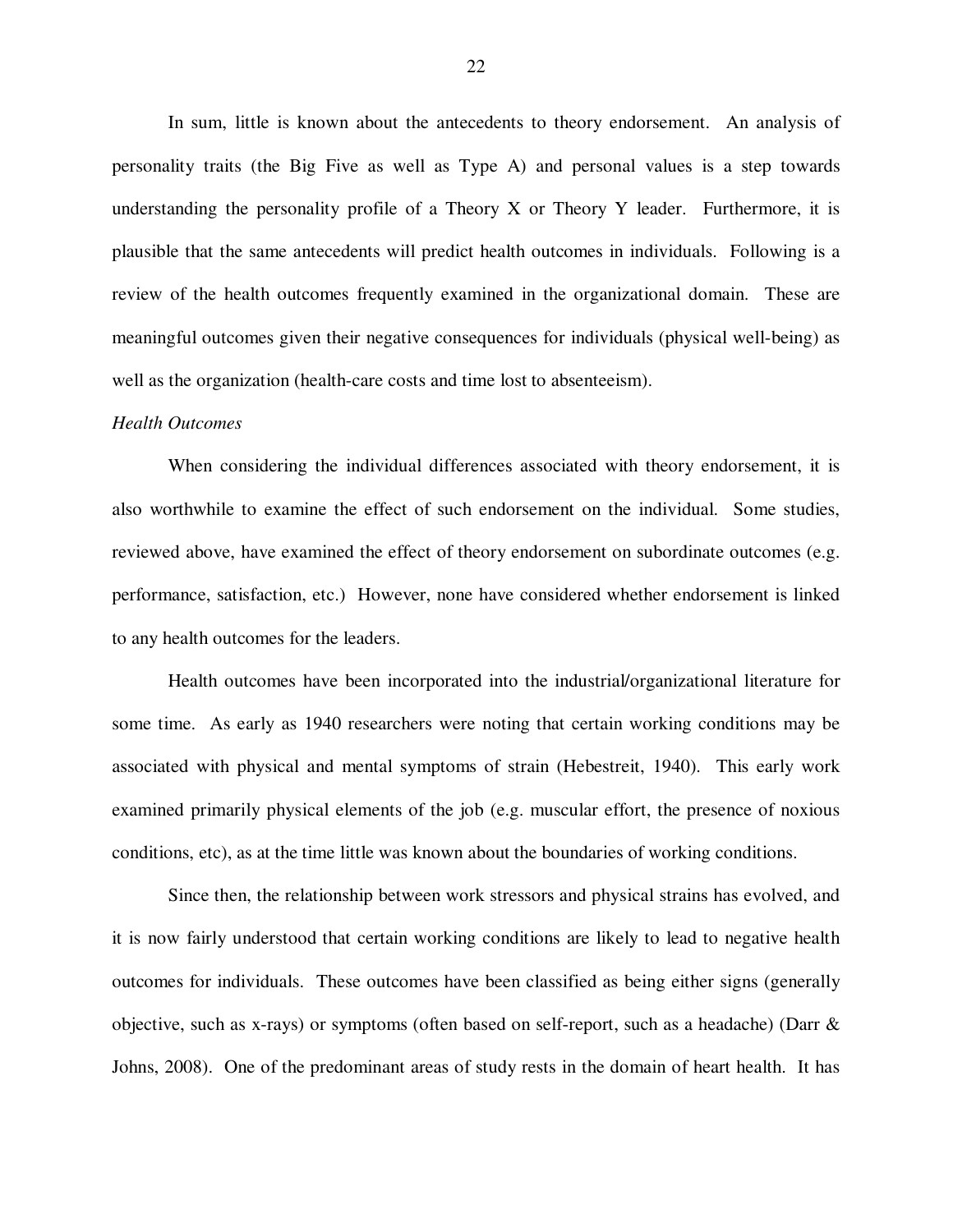been routinely demonstrated that individuals who have highly stressful jobs are more prone to cardiovascular diseases such as hypertension (Landsbergis et al., 2011).

Despite the wealth of knowledge surrounding job stressors, little is known about the health outcomes associated with other characteristics. A number of psychosocial variables, including hostility and anxiety, have been presented as correlates of cardiovascular risk factors (Weidner et al., 1997; Booth-Kewley & Friedman, 1987). However, the relationship between these outcomes and most individual characteristics (personality and personal values) has never been explicitly examined. These potential relationships could have meaningful implications for organizations, both in terms of selection and organizational processes. Indeed, organizations would benefit from being aware of the impact of employee health on their bottom line. The productivity lost due to absenteeism as well as rising health care costs are likely to have a significant impact on organizational profits.

#### *Present Study*

The present study examines both the antecedents and outcomes of theory endorsement for the leader. First, hypotheses based on the Big Five theory of personality are presented. Namely, trait-endorsement hypotheses are made for conscientiousness, neuroticism, agreeableness, and openness to experience. There is no theoretical reason to believe that extraversion is related to theory endorsement, and as such no hypothesis is presented. However, it is included for exploratory purposes in the health outcomes analysis. Second is a discussion of theory endorsement as it is related to one's personal values. Of the ten dimensions included in the scale, three (power, security, and science, discussed below) are particularly relevant to theory endorsement. Last are hypotheses regarding the relationships between theory endorsement, stress perceptions, and subsequent health outcomes.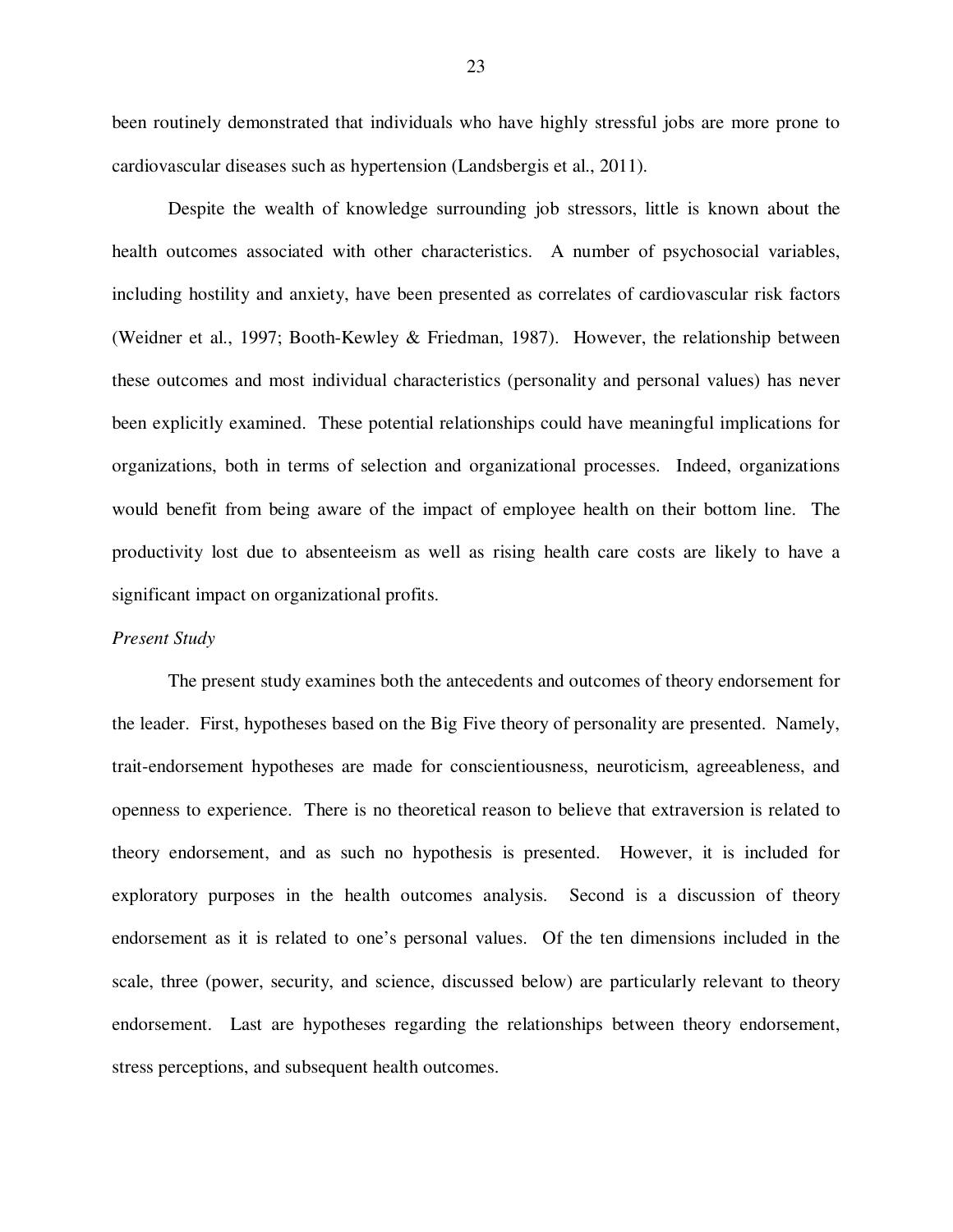Given the nature of the data, the relationship between antecedents (personality and personal values) and stress perceptions and health outcomes could be and is examined. However, no hypotheses were made regarding these relationships. Significant relationships of this kind tell an interesting story, but the lack of a theoretical foundation in this area makes hypothesis generation difficult.

At this point, it is necessary to highlight an important theoretical assumption as it relates to the antecedent hypotheses. The False Consensus Effect (FCE), discussed in the social psychology literature, says that individuals are likely to overestimate the extent to which others share their personality traits, attitudes, and behaviors (Oliver, Bakker, Demerouti  $\&$  de Jong, 2005; Marks & Miller, 1987). For instance, a smoker is likely to overestimate the percentage of the population that smokes. This phenomenon is relevant to the present study in that managers themselves may possess some of the traits that they ascribe to subordinates. For instance, a Theory Y manager may value autonomy and enjoy work itself, and as such assume that his or her subordinates feel the same. In generating hypotheses, some traits are descriptive of both the manager's assumptions about subordinates *and* the manager him or herself. Be advised, this assumption (i.e. FCE operates as a mechanism in theory endorsement) has not been empirically tested, and although it is a valid empirical question, it is outside the scope of this paper.

*Personality* Conscientiousness refers to one's tendency to be reliable, responsible and organized. Individuals who are high on this dimension are generally thorough and selfdisciplined, although those who score extremely high on conscientiousness may be perfectionists (McCrae & John, 1992). It is plausible to think that these traits, often associated with successful managers in general (Gatewood, Feild & Barrick, 2008), would be found in both Theory X and Theory Y individuals. Hence, hypotheses for this variable will made at the sub-dimension level.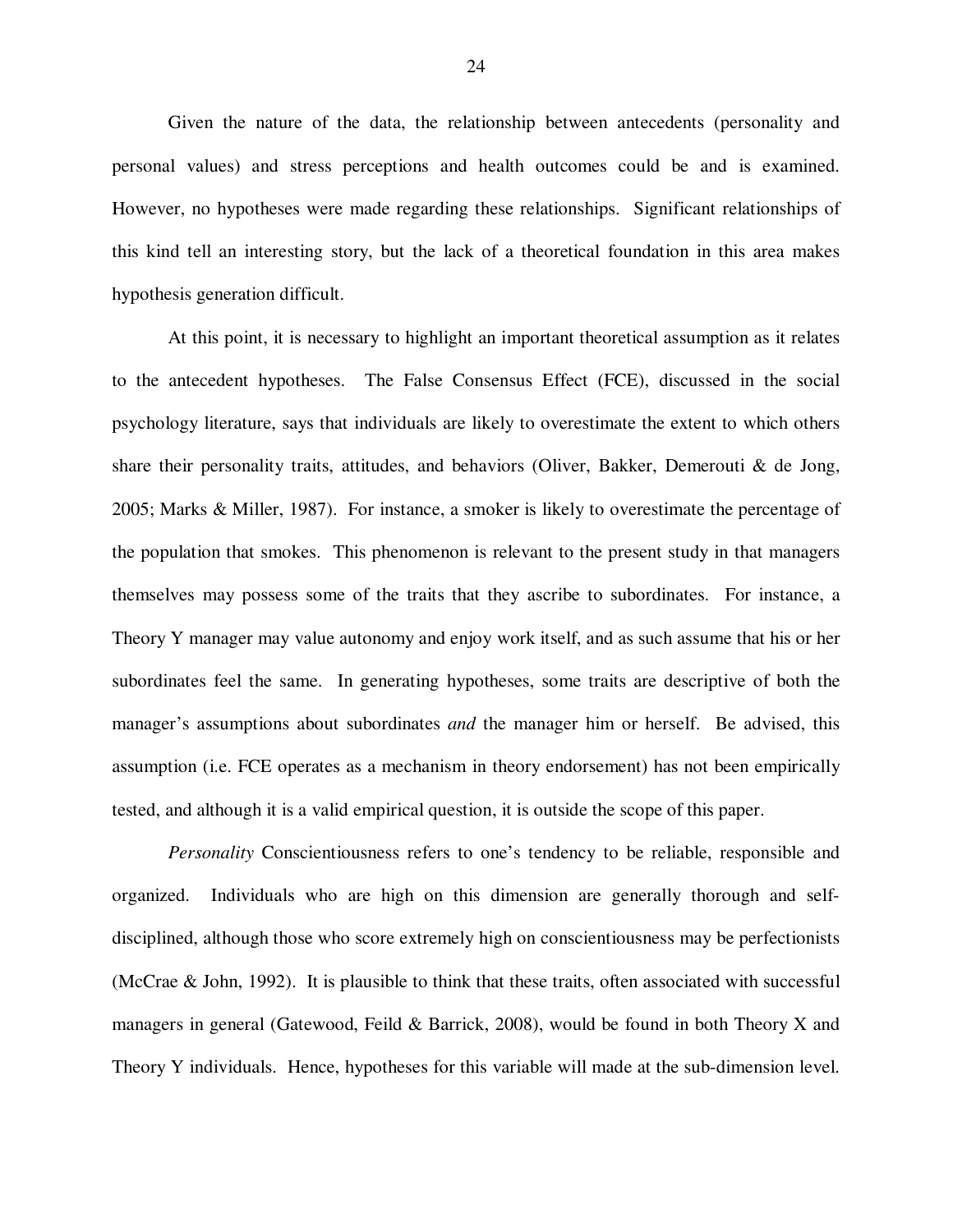As previously discussed, there are six subscales associated with conscientiousness: competence, order, dutifulness, achievement striving, self discipline and deliberation.

Some dimensions (e.g., competence, achievement striving) are likely descriptive of any manager, regardless of theory endorsement. That is, any manager is likely motivated to achieve, but *how* he or she seeks to achieve may vary by endorsement. Some sub-dimensions are more aligned with the typical Theory X manager, while others are characteristic of Theory Y. Specifically, Theory X individuals may be concerned with following the rules and may strive for perfection as a means to avoid punishment. As such, these individuals are likely to display order and dutifulness. Conversely, individuals who thrive in autonomous situations, by necessity, are likely to be highly self-disciplined. Hence:

H1a: Conscientiousness is related to theory endorsement such that those who score highly on the dutifulness and order dimensions are more likely to endorse Theory X.

H1b: Conscientiousness is related to theory endorsement such that those who score highly on the self-discipline dimension are more likely to endorse Theory Y.

Neuroticism, as defined in the context of the Big Five, refers to the tendency to be anxious, tense, and prone to worry. Those who are high on the dimension are often suspicious of others and may be unstable (McCrae & John, 1992). Theory X managers believe employees are inherently lazy and must be closely supervised, and it is possible that this suspicion stems from a lack of trust. As such:

 H2: Neuroticism is related to theory endorsement such that those who are high on the dimension are more likely to endorse Theory X.

Openness to experience refers to one's willingness to try the unfamiliar, as well as the tendency to consider abstract ideas and values (McCrae & John, 1992). To the extent that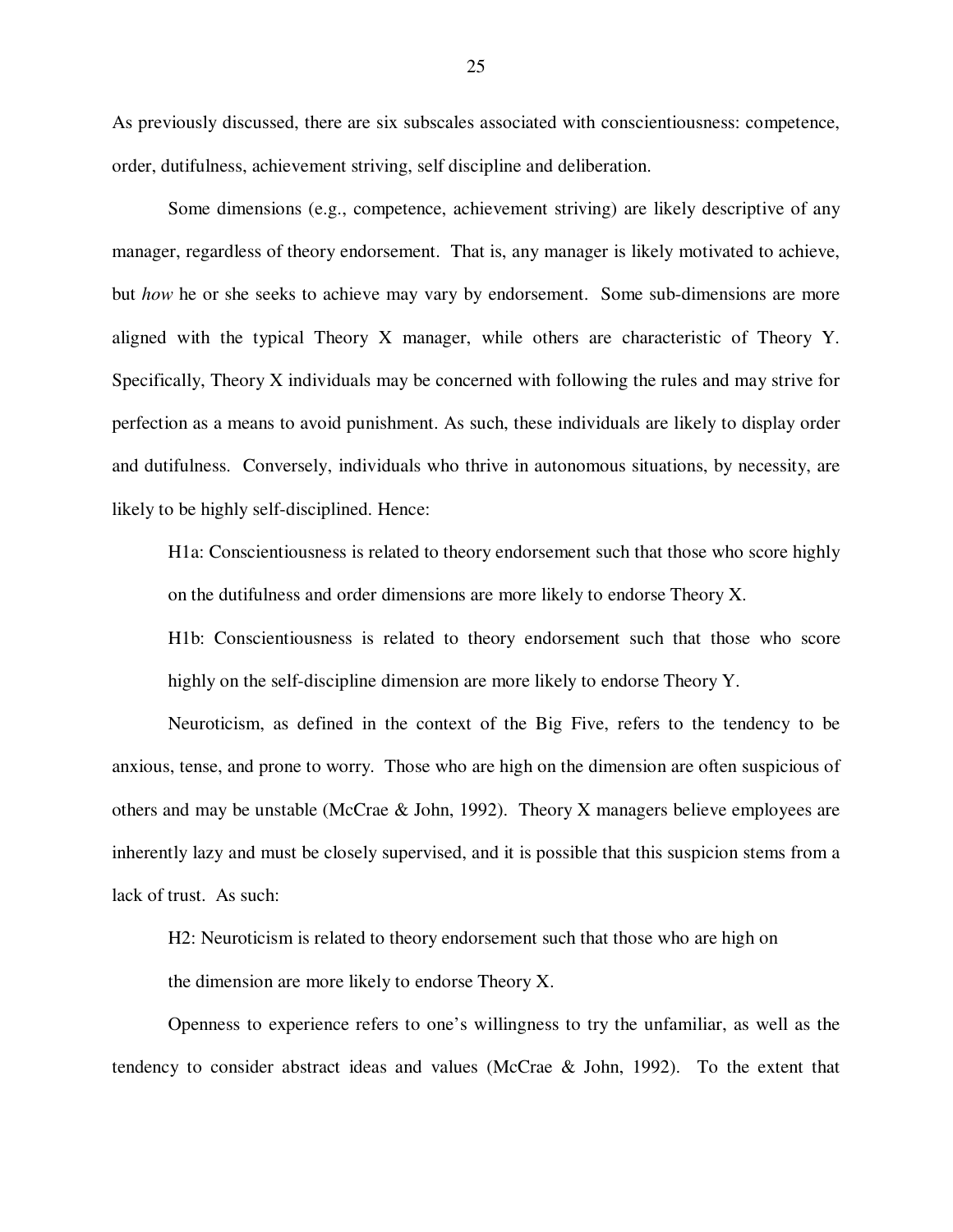Theory X is considered the traditional management style, those scoring high on this dimension may be more likely to endorse newer, less conventional forms of management. For instance, some organizations operate on a "results only" basis, allowing subordinates a large amount of autonomy in how a task gets completed (Pink, 2010). This is not a traditional work environment, and it is likely that the autonomy allowed in this method is largely dependent on a Theory Y perspective. Indeed, openness to experience is negatively related to one's tendency to pursue Holland's conventional pursuits (Barrick, Mount & Gupta, 2003). Hence:

H3: Openness to experience is related to theory endorsement such that those who score highly on the dimension are more likely to endorse Theory Y.

Agreeableness refers to one's tendency to be kind and sympathetic, but also the tendency to be trusting. Those high in agreeableness are less likely to be critical or skeptical and more likely to trust others (McCrae & John, 1992). As such, it is likely that a manager who is high on agreeableness is more apt to trust his or her employees:

H4: Agreeableness is related to theory endorsement such that those high on the dimension are more likely to endorse Theory Y.

Type A individuals value order and structure and have a need to be thorough. They are often rigid and have a need to do the job correctly, bordering on perfectionism, which may result in a "if you want it done right, do it yourself" attitude. Theory X managers tend to believe that subordinates need to be monitored every step of the way. It follows, then, that Type A individuals would more likely be Theory X managers. Hence:

 H5: Type A Personality is related to theory endorsement such that those high on the dimension are more likely to endorse Theory X.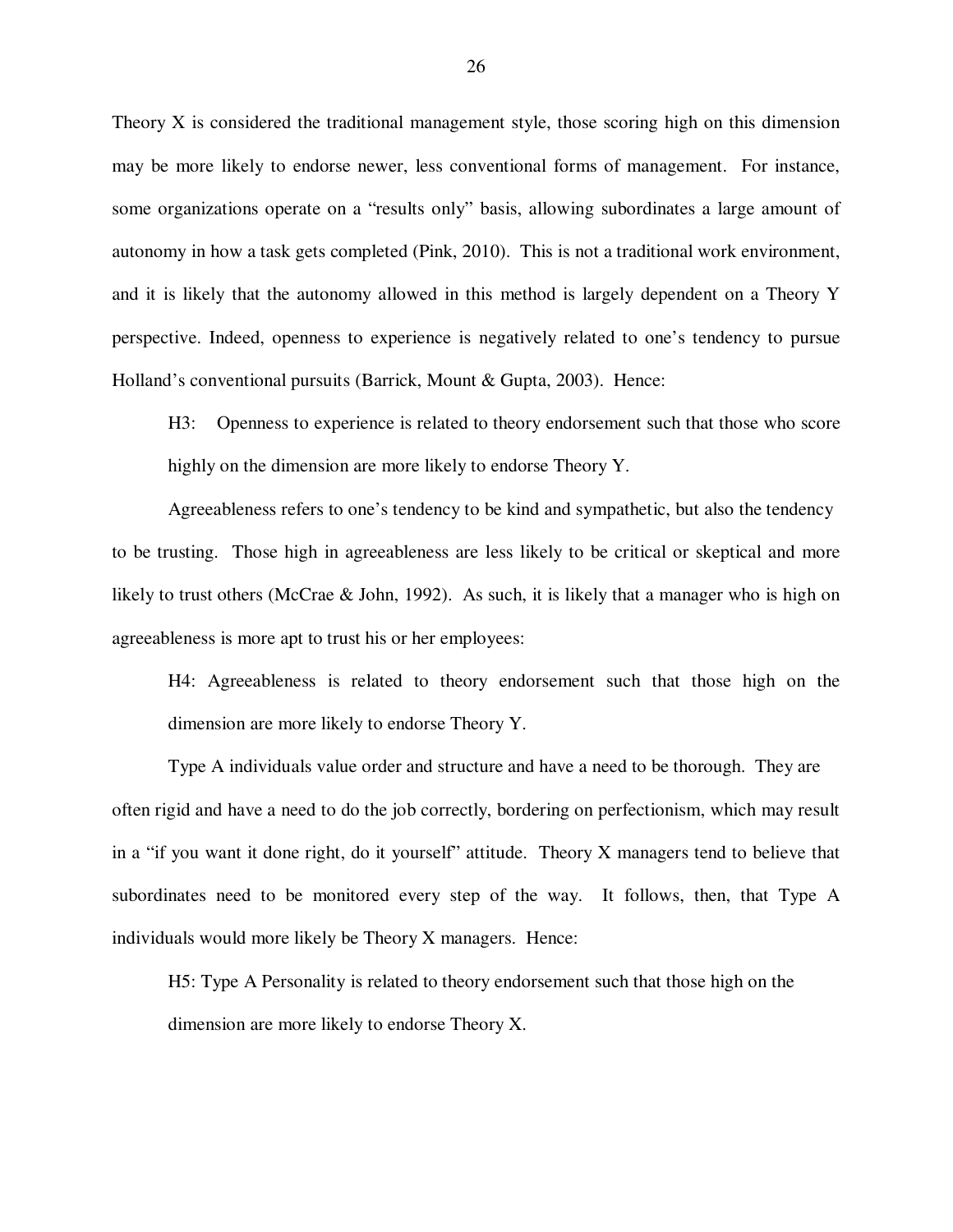*Values* One's personal values refer to the characteristics associated with his or her ideal working environment. The security dimension refers to the desire for a job that is highly predictable with a great deal of structure. Those who score highly on the dimension prefer order and rigidity in their daily work. A similar dimension, referred to as power, describes the tendency to value success, status, and control. Much like the security dimension, those who are high on this dimension prefer to have control over others. Theory X leaders believe subordinates need direction in their day-to-day activities rather than allowing them autonomy. Therefore:

H6: Security is related to theory endorsement such that those who score highly on the dimension are more likely to endorse Theory X.

H7: Power is related to theory endorsement such that those who score highly on the dimension are more likely to endorse Theory X.

Finally, the science scale assesses one's willingness to try new ideas

and value new solutions. Leaders high on the science scale are likely to seek out new and creative ideas from employees and may be more willing to encourage their autonomy. Similar to those high in openness to experience, individuals high on the science dimension embrace change and new ideas. Theory Y leaders believe that their subordinates are capable of contributing new and meaningful ideas, and are likely to embrace new ideas themselves. As such, it is hypothesized that:

H8: Science is related to theory endorsement such that those who score highly on the dimension are more likely to endorse Theory Y.

*Health Outcomes* Given the high cost of health care and an organization's loss of productivity, individual health outcomes have been of interest for some time. Theory X individuals are often more preoccupied with the behaviors of others, and as such may find it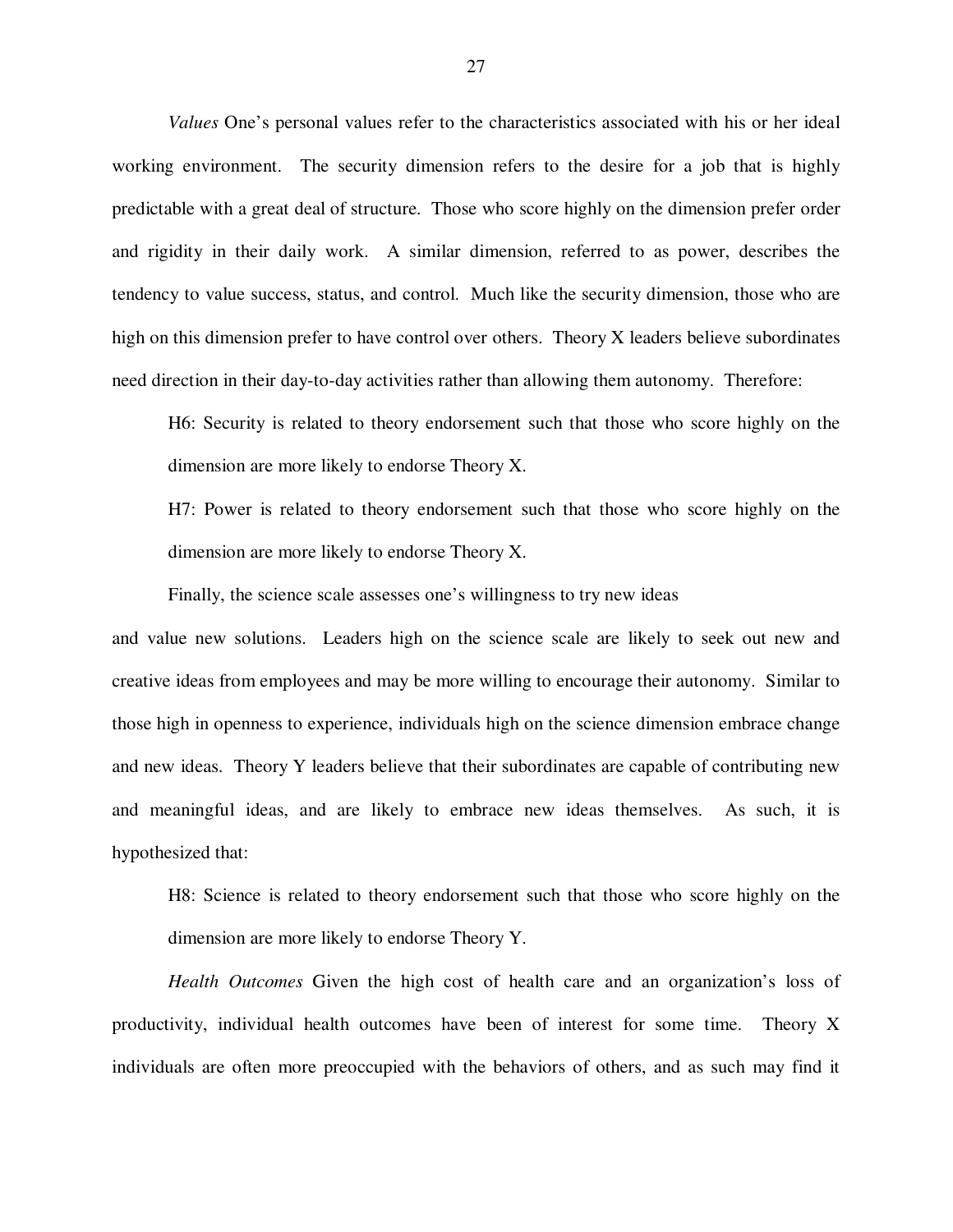difficult to relax while at work. Theory Y managers, who tend to allow their subordinates autonomy, may take a hands-off, and therefore lower stress approach to management. It is hypothesized that Theory X leaders will exhibit more stress related health outcomes than Theory Y leaders. Furthermore, it is hypothesized that stress mediates the relationship:

H9: Leader health is related to theory endorsement such that the reporting of coronary heart disease symptoms is positively related to the endorsement of Theory X.

H10: Stress perceptions mediate the relationship between theory endorsement and health outcomes.

#### Methods

#### *Participants*

 Participants included 115 individuals (56% female, 73% Caucasian, average age = 39 years). Participation was restricted to those who have had managerial experience. This was an essential criterion, given that Theory X/Theory Y endorsement is a reflection of one's beliefs about subordinates. 20.5% of participants had less than one year of managerial experience, 36.8% had 1-5 years experience, 16.2% had 5-10 years and 26.5% had 10 years or more. Of managers, the largest percentage were in educational, health, and human services (25.9%) followed by manufacturing (14.7%). See Table 1 for a summary of demographic data.

Participants were recruited through three methods. First, the researcher spoke to classes of MBA students. Second, an advertisement for the study was placed on the central website for University employees. Third, personal connections and snowball sampling were used to identify interested individuals. Interested individuals were sent an email containing a link to the survey, as well as a unique login and password for the Hogan MVPI. Upon completion of the first portion of the survey, participants were redirected to the MVPI. Upon completing the MVPI,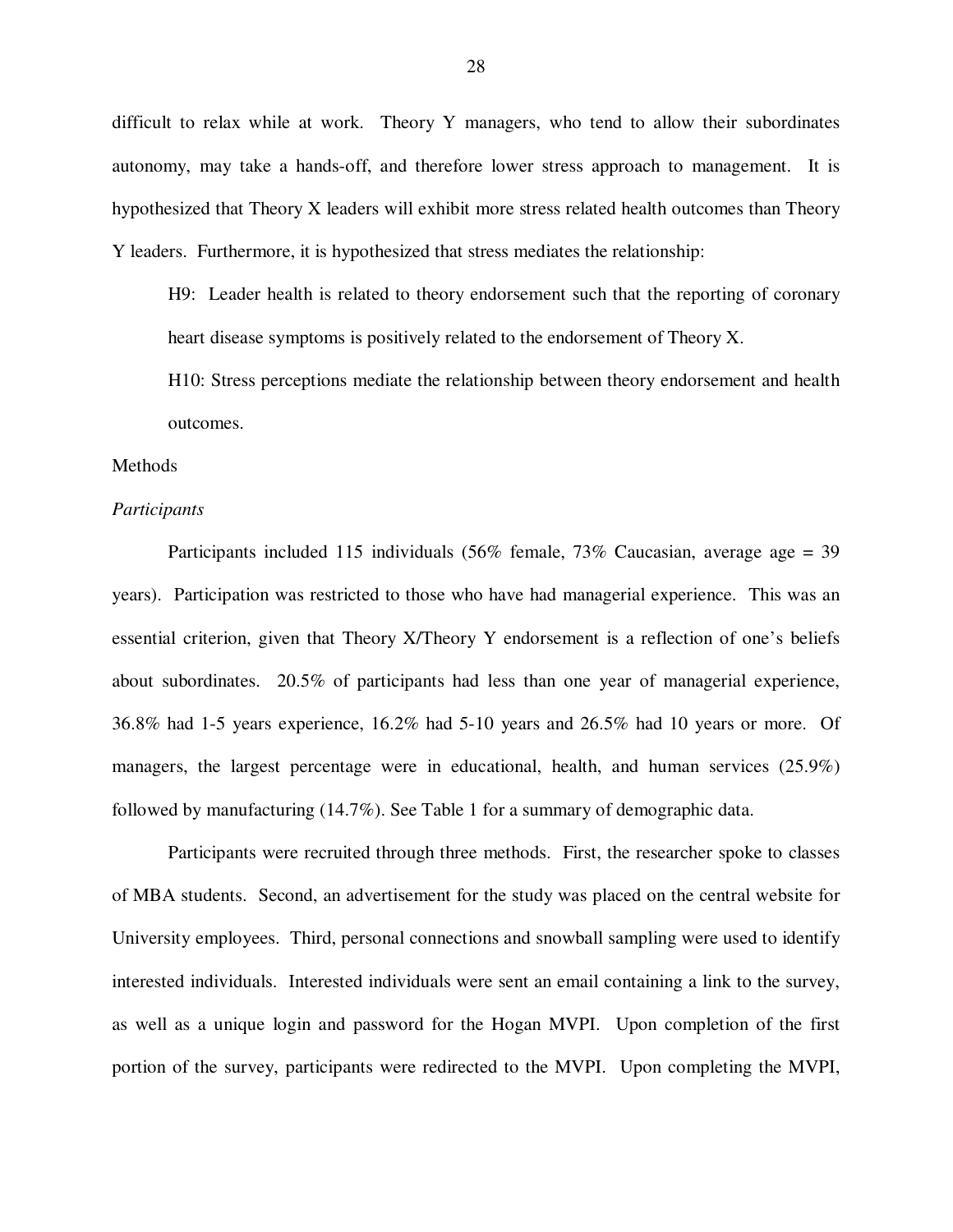participants could view, print and/or save their fully interpreted MVPI report. The report is typically valued around \$40, but was made available at no cost to participants. As such, it was presented as an incentive for participation.

A power analysis revealed that 160 participants were necessary in order to detect a small effect with an alpha of .05. Due to problems related to data collection, the final sample size was smaller (115). Further, a fewer number of individuals completed the Hogan than the other instruments (n=100). However, it should be noted that most results reached significance despite the small sample size, indicating that assuming a small effect may have been too conservative. A power analysis conducted assuming a medium effect size revealed that 111 participants were necessary to detect an effect.

#### *Materials*

 All measures were cross-sectional and based on self-report. All were made available online for participants.

 *Big Five* Despite the fact that each trait in the Five Factor model has been broken into sub-dimensions, only one hypothesis predicts effects at the sub-dimension level. Hence, for all hypotheses with the exception of H1a and H1b (conscientiousness), the dimension level is sufficient. In an attempt to reduce fatigue effects, the full NEO-PI was not used. Although this measure allows for analysis at the sub-dimension level, it is a good deal longer. As such, the sub-dimension scales were only used where necessary. The IPIP is considerably shorter but sufficiently valid (Buchanan, Johnson & Goldberg, 2005).

 Each scale contains 10 items, five of which are positively coded (*I am always prepared)* and five of which are negatively coded (*I waste my time).* Cronbach's alpha for the scales are as follows: .71 (conscientiousness - dutifulness), .82 (conscientiousness – orderliness), .85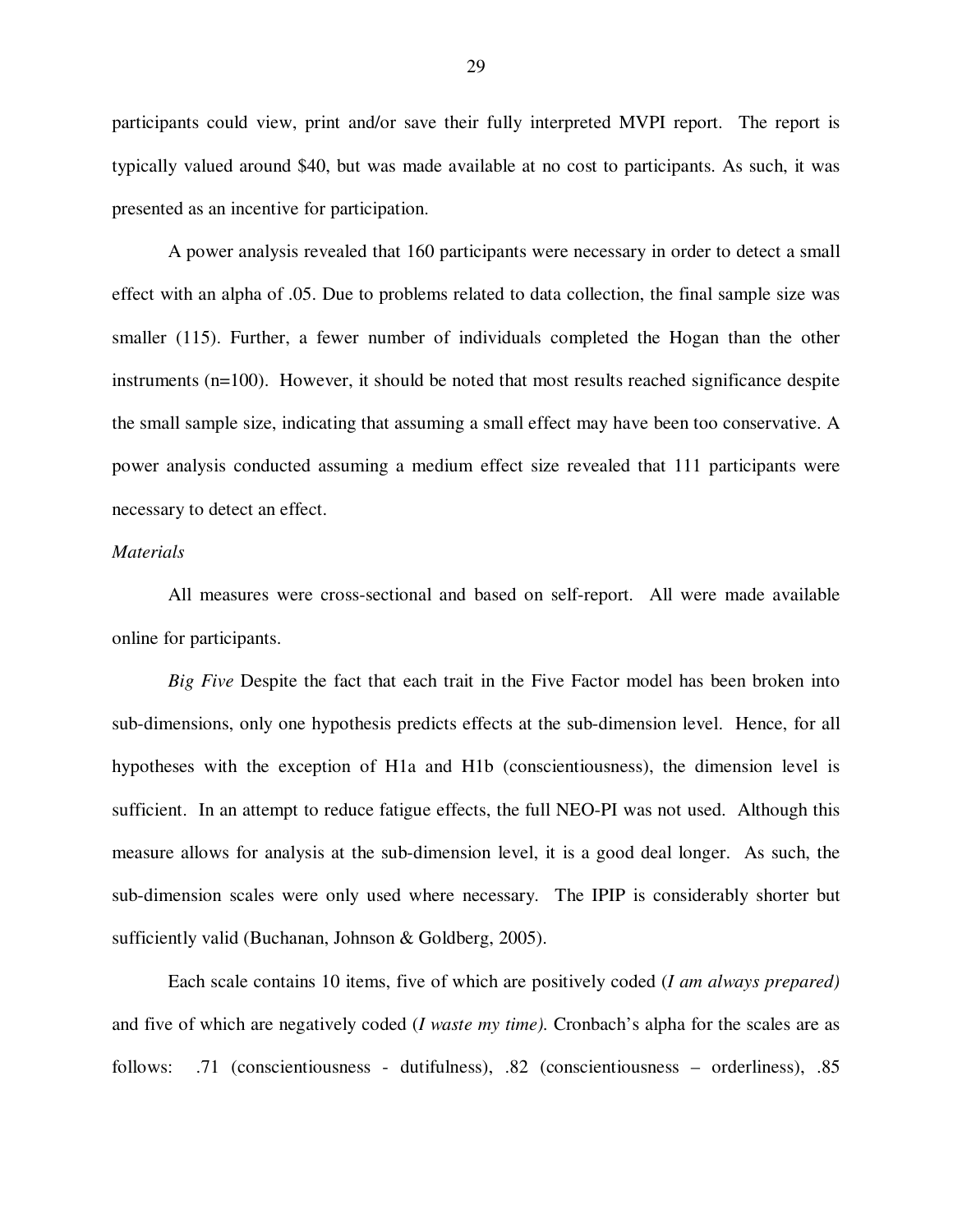(conscientiousness – self discipline), .86, (neuroticism), .76 (openness to experience), .77 (agreeableness) and .85 (extraversion) (Buchanan, Johnson & Goldberg, 2005). Scale items can be found in Appendix A.

*Type A Personality* The most consistently used measure of Type A personality is known as the Jenkins Activity Survey (JAS). The survey was originally presented by Jenkins (1967) to be used in the clinical psychology discipline. A shorter version of the measure has since become available (Spence, Helmreich & Pred, 1987), and has been more widely used than the original in recent research. Because participants were asked to complete a number of scales, the shorter version of the measure was used (see Appendix B for items).

The revised JAS measures two subscales: impatience-irritability and achievement striving. The scales contain five and seven items, respectively and are measured on a 5-point Likert scale where higher scores indicate more extreme Type A behavior. Chronbach's alpha is acceptable, although low, for impatience-irritability ( $\alpha$  = .67 for men and .63 for women) and higher for achievement striving ( $\alpha$  = .79 for both genders) (Bruck & Allen, 2003). Of researchers that report reliability of the JAS, the impatience-irritability properties appear consistent. Spector and O'Connel (1994) report the test-retest reliability of the dimension to be .74, they do no report coefficient alpha. The only other article reviewed to report the coefficient alpha was Kirkcaldy at al (2002), who report that the JAS, as well as all other dimension on their scale, had internal consistency statistics between .64 and .89.

 *Values* A manager's personal values were measured using the Hogan Motives, Values, and Preferences Inventory. This measure is available for use in the commercial domain, and has been normed on over 10,000 individuals. The scale contains 200 items measuring 10 dimensions: recognition, power, hedonism, altruistic, affiliation, tradition, security, commerce,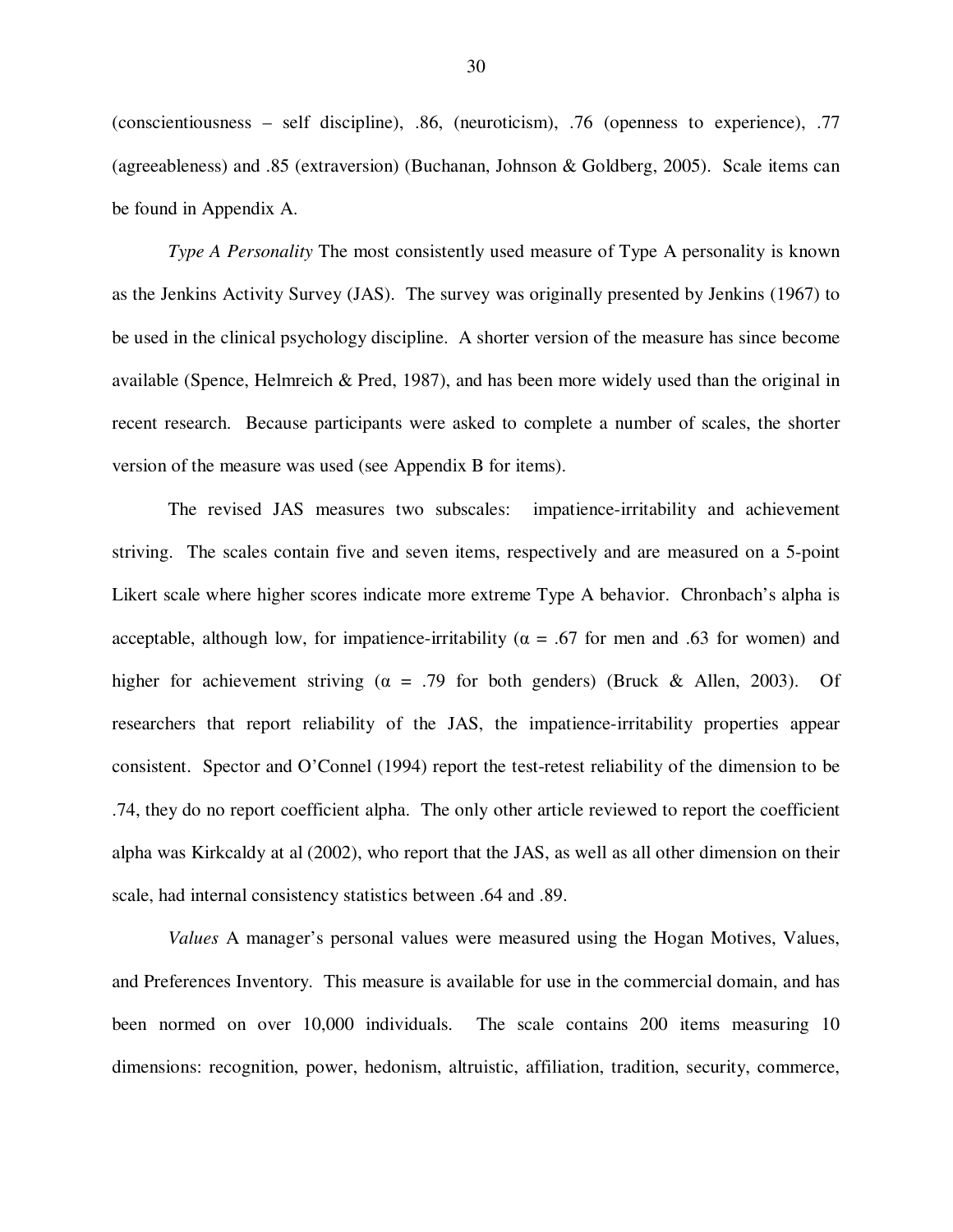aesthetics, and science. Although hypotheses were only generated for three of these dimensions (namely, security, power and science), the instrument is administered in its entirety. See Appendix C for sample items.

*Theory X/Theory Y* Managers were administered two X/Y related scales. The first is the attitude scale developed by Kopelman and colleagues (Kopelman, Prottas & Davis, 2008). This scale was developed to address the need for a construct valid measure of Theory X and Theory Y dimensions. The 17-item attitude measure is composed of items from pre-existing (but nonvalidated) scales of Theory X and Theory Y, including items from Swenson (n.d.) and the Scanlon Leadership Network (n.d.). The second scale, a behaviorally-based measure, was also developed by Kopelman and colleagues (Kopelman, Prottas & Falk, 2010). The behavior measure consists of 13 items from Costley and Todd (1987), Miles (1964), Gordon (1999), Oslund et al. (2001), Greenberg (1999) and Baron and Paulus (1991). For more information regarding scale validation procedures, please see the work of Kopelman and colleagues (2008, 2010).

Cronbach's alphas are .78 and .77 for the attitude and behavior measure, respectively. The two scales are significantly correlated  $(r = 0.61)$ . Scores were calculated by reverse coding the Theory Y endorsed items and summing them with Theory X endorsed items. This resulted in one Theory X score. In total, 17 items measure Theory X and 13 items measure Theory Y. The items from Kopelman et al.'s measures can be found in Appendix D. For the purpose of analyses, Theory X is considered the high end of the scale, and Theory Y is considered the low end. That is, an individual who is more likely to endorse Theory X will score highly on the measure. As such, a positive correlation indicates that as variable A goes up, the person's score approaches pure Theory X endorsement, while a negative correlation indicates that as variable A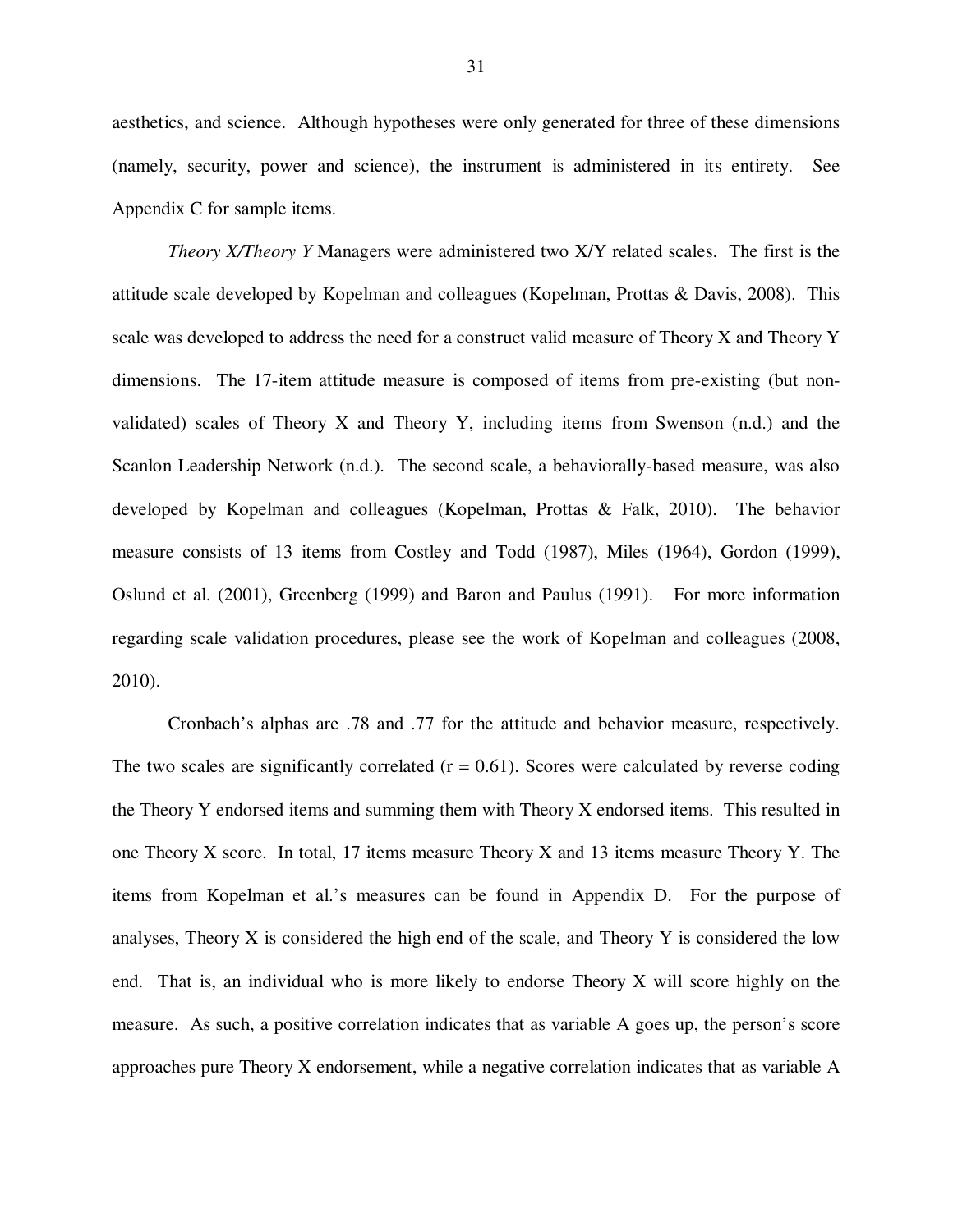goes up, a person's score approaches pure Theory Y endorsement. This is consistent with the method used in previous Theory X/Theory Y research (Kopelman et al., 2008).

*Stress* In the present study, job stress was measured using the scale presented by Jamal and Baba (1992). The scale consists of 9 items (see Appendix E) measuring perceived stress at work. The coefficient alpha for the scale is sufficiently high  $(.83)$ .

 *Health Outcomes* In keeping with the format of the other scales in the present study, health outcomes were based on manager self-report. There are some criticisms regarding the use of self-reported health data, but other methods (e.g. cortisol) do not appear to be significantly more valid. As such, self-report is considered the most popular method of measuring employee health (Spector & Jex, 1998).

 The present study measured health outcomes using the Physical Symptoms Inventory. The scale was originally developed by Wahler (1968) but has since been revised. The current measure consists of 18 items, which can be found in Appendix F. The items are based on physical manifestations of strain (e.g. headache, upset stomach) rather than non-physical symptoms (e.g., cholesterol levels). Managers are asked whether they have, in the last 30 days a.) not experienced the symptom, b.) experienced the symptom but did not report it or c.) experienced the symptom and saw a doctor. Each participant receives three scores: the sum of non-reported symptoms, the sum of reported symptoms, and an overall total (the sum of the previous two scores). Because each item represents a different symptom, internal consistency is not appropriate for this scale (Spector & Jex, 1998).

*Demographics* Five demographic items were included in the survey: age, race, gender, industry, and managerial tenure. There is no reason to suspect different results for any one age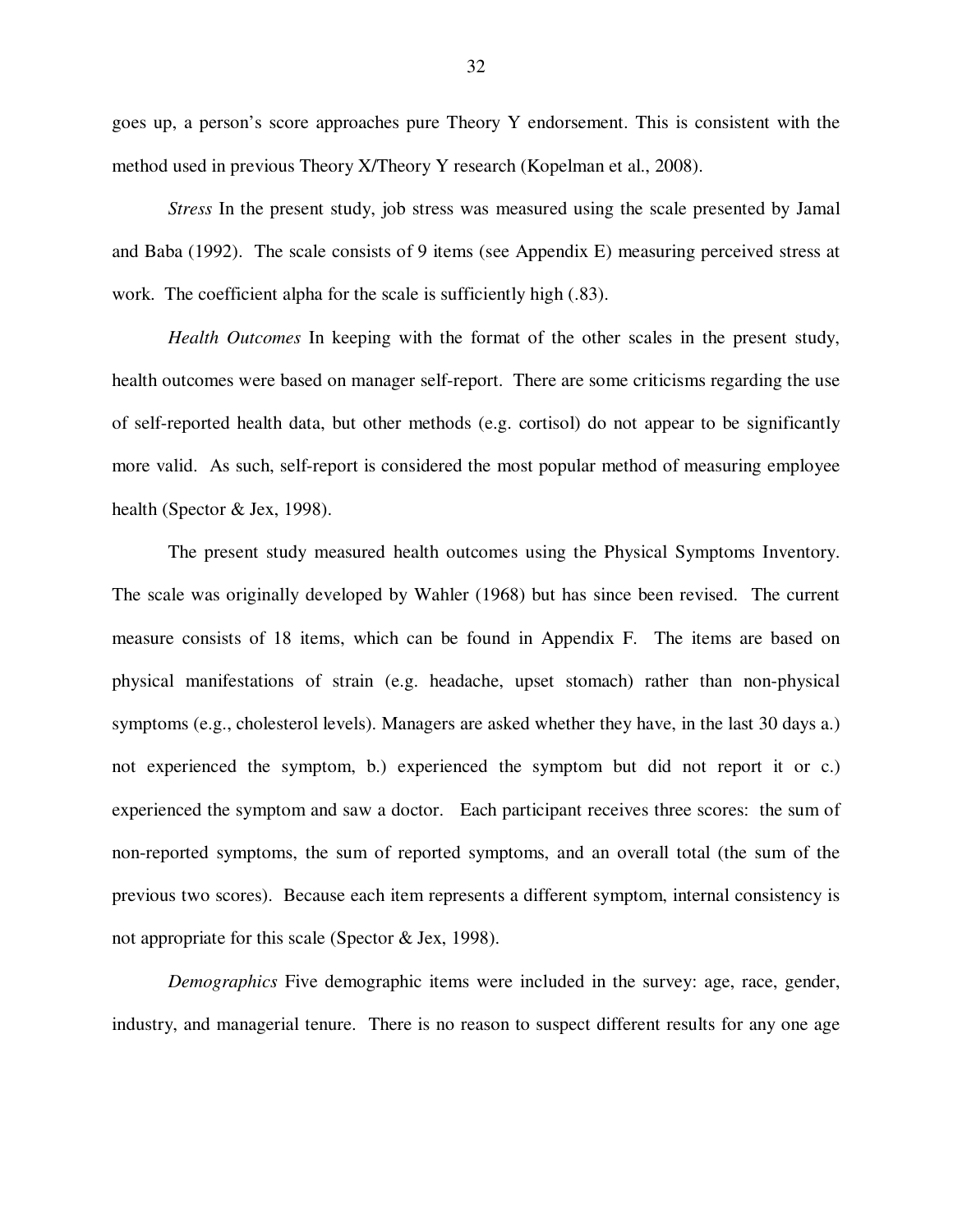group, race or gender (i.e. an effect for men but not women), and as such these demographics were used only to ensure that there are no systematic differences in results.

The remaining two items provided insight into the nature of theory endorsement. It is possible that a theory is more frequently endorsed in certain industries than others. For instance, managers in the manufacturing industry may be more likely to endorse Theory X, while those in advertising or other creative industries may be more likely to endorse Theory Y. A difference in theory endorsement by industry would imply one or both of two phenomena. The first implication is that endorsement is in some way contextually dependent, perhaps because endorsing one theory is more effective than endorsing the other. In this scenario, managers may adjust their theory endorsement in order to succeed. The second possibility is that individuals are drawn to certain industries because of their endorsement. For instance, a creative industry such as advertising may appeal to an individual who values autonomy. In either scenario, the ASA model (Schneider, 1987) would predict that an individual whose endorsement is congruent with the industry is more likely to succeed, further strengthening that industry's "type" of leaders.

The second work-related demographic, managerial tenure, helps to further understand the nature of theory endorsement. Specifically, it provides insight into whether length of experience with subordinates impacts theory endorsement.

#### *Analyses*

 The first step in the analysis was to calculate the correlation between all variables in the analysis. Next, hypotheses 1-8 were tested using linear regression. Total scale scores for each of the dimensions (dutifulness, order, self-discipline, neuroticism, openness to experience, agreeableness, extraversion, Type A, security, power, and science) were entered separately as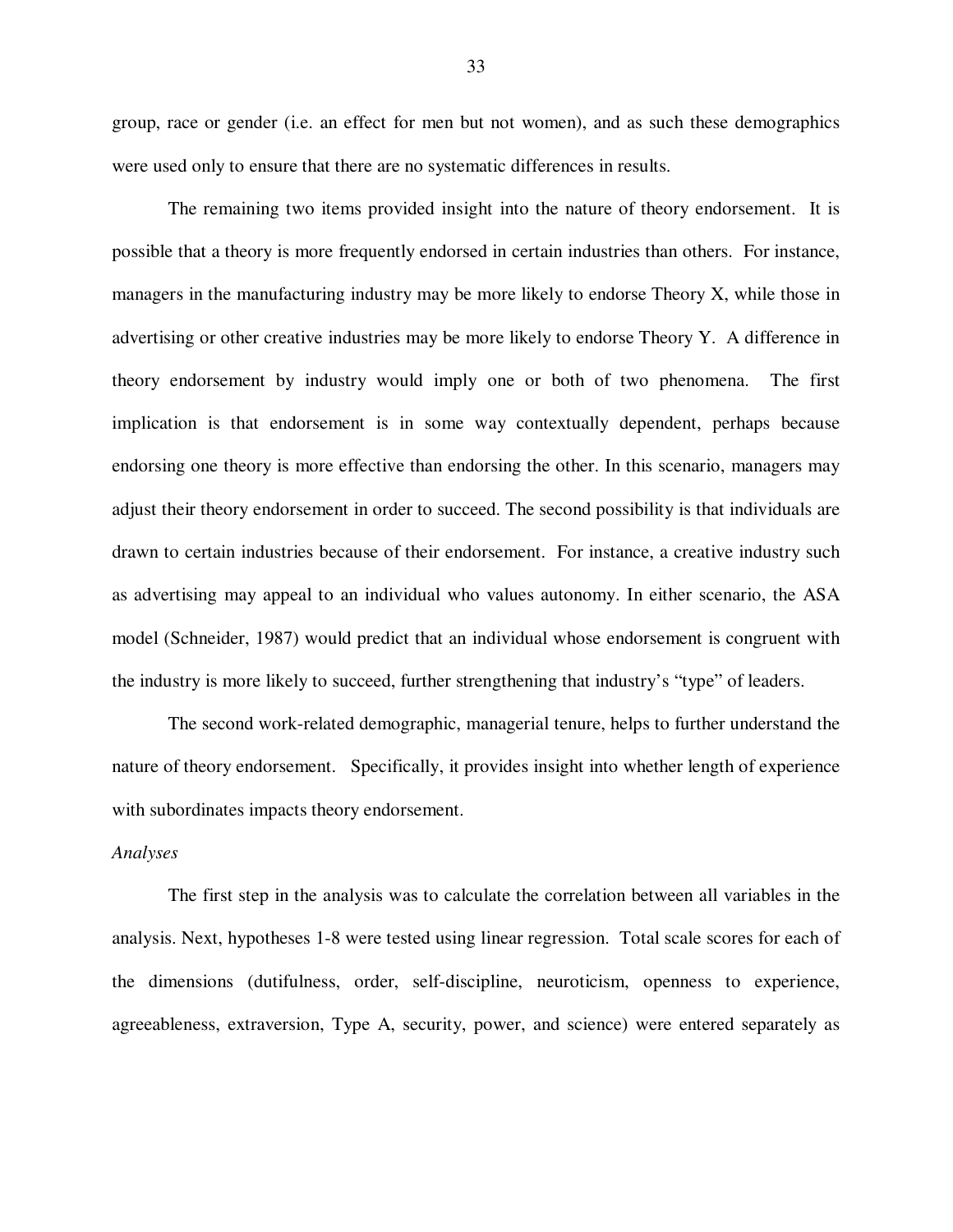predictors of theory endorsement. A final step was to enter all antecedents at once to see if certain predictors emerge as being stronger than others.

 Hypotheses 9 and 10 were also tested using regression. Consistent with mediated regression methods (Tabachnick & Fidell, 2007), the direct relationship between theory endorsement and health outcomes was tested using multiple regression (hypothesis 9). Next, stress was added to the equation. Based on Sobel's (1982) test of mediation, a reduction in the direct effect after the addition of stress indicates that mediation is taking place (hypothesis 10) (Tabachnik & Fidell, 2007, pp. 159-161).

 For exploratory purposes, all antecedents (Big Five and Type A personality scores and values scores) were entered into a linear regression as predictors of stress perceptions and health outcome scores. The direct relationships were tested, in addition to a stress-mediated relationship as described above. Finally, demographic information was used to ensure that there are no systematic differences between groups (by age, race and gender) and to understand the role that context (industry and tenure) plays in theory endorsement.

#### Results

An outlier analysis was conducted to ensure data quality. There were no univariate outliers, as no z-scores exceeded 4, the threshold recommended by Stevens (2009). Further, a Mahalanobis test of residuals revealed no multivariate outliers. There is no evidence of range restriction, as the coefficient of variation (mean/standard deviation) exceeds .001 for all variables. A histogram for each variable was reviewed to ensure that there was no apparent skew or kurtosis.

There were no significant between group differences for gender, race, industry, or tenure as a manager. However, females had significantly lower scores on Theory X endorsement,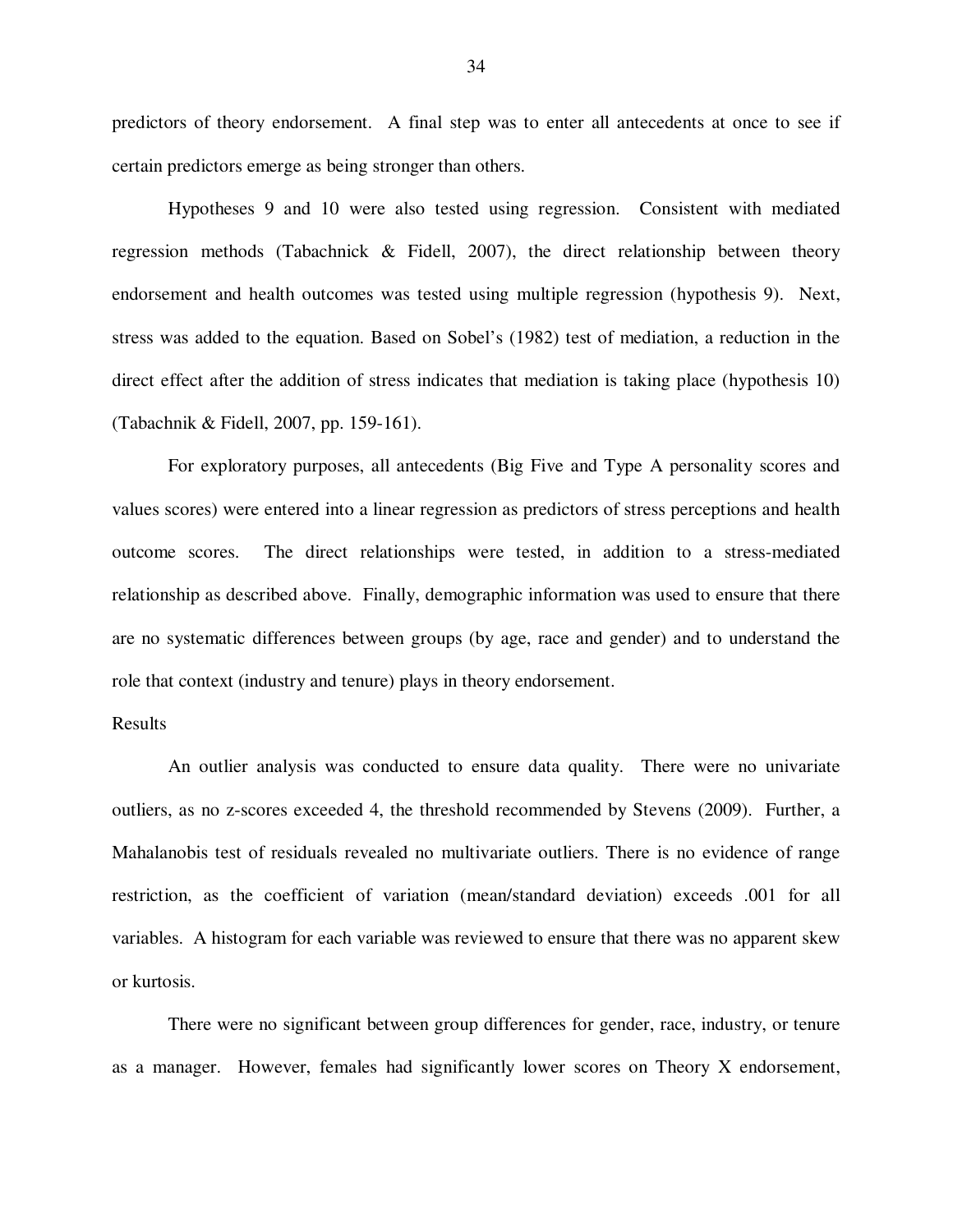indicating that they are more likely to endorse Theory Y ( $p < .05$ ). This supports previous research (Gillman, 1993).

Theory endorsement was calculated by reverse coding Theory Y items and summing scores to one scale score, similar to the approach taken by Kopelman and colleagues (2008, 2010). As such, positive correlations are indicative of the magnitude of Theory X endorsement and negative correlations are indicative of the magnitude of Theory Y endorsement. Intercorrelations between all variables can be found in Table 1. Significant correlations were found between theory endorsement and conscientiousness (dutifulness dimension) ( $r = -.20$ ,  $p <$ .05), openness to experience (r = -0.44, p < .001), agreeableness (r = -0.41, p < .001), type A (r = .20, p < .05), security (r = .31 p < .01), power (r = .22, p < .05), and stress (r = 0.28, p < .01). The relationship with Type A refers to total Type A score. When broken into two dimensions, Impatience-Irritability and Achievement Striving, neither was significant.

Overall, dutifulness, openness to experience and agreeableness were more likely to cooccur with Theory Y endorsement, and Type A, security, power, and stress were more likely to co-occur with Theory X endorsement. Of note, when all predictors were entered into a stepwise regression equation, the variables predicted 44% of variance in theory endorsement ( $R = .67$ ,  $p <$ .001).

The results for the test of Hypothesis 1a, a predicted relationship between dutifulness and Theory endorsement, are opposite the hypothesized direction. Individuals who were high on dutifulness were significantly more likely to endorse Theory Y. This relationship is discussed below. The remaining results support hypotheses 3, 4, 5, 6, and 7 respectively. Although not significant, correlations between theory endorsement and order, self-discipline, neuroticism, science, and health are in the hypothesized direction.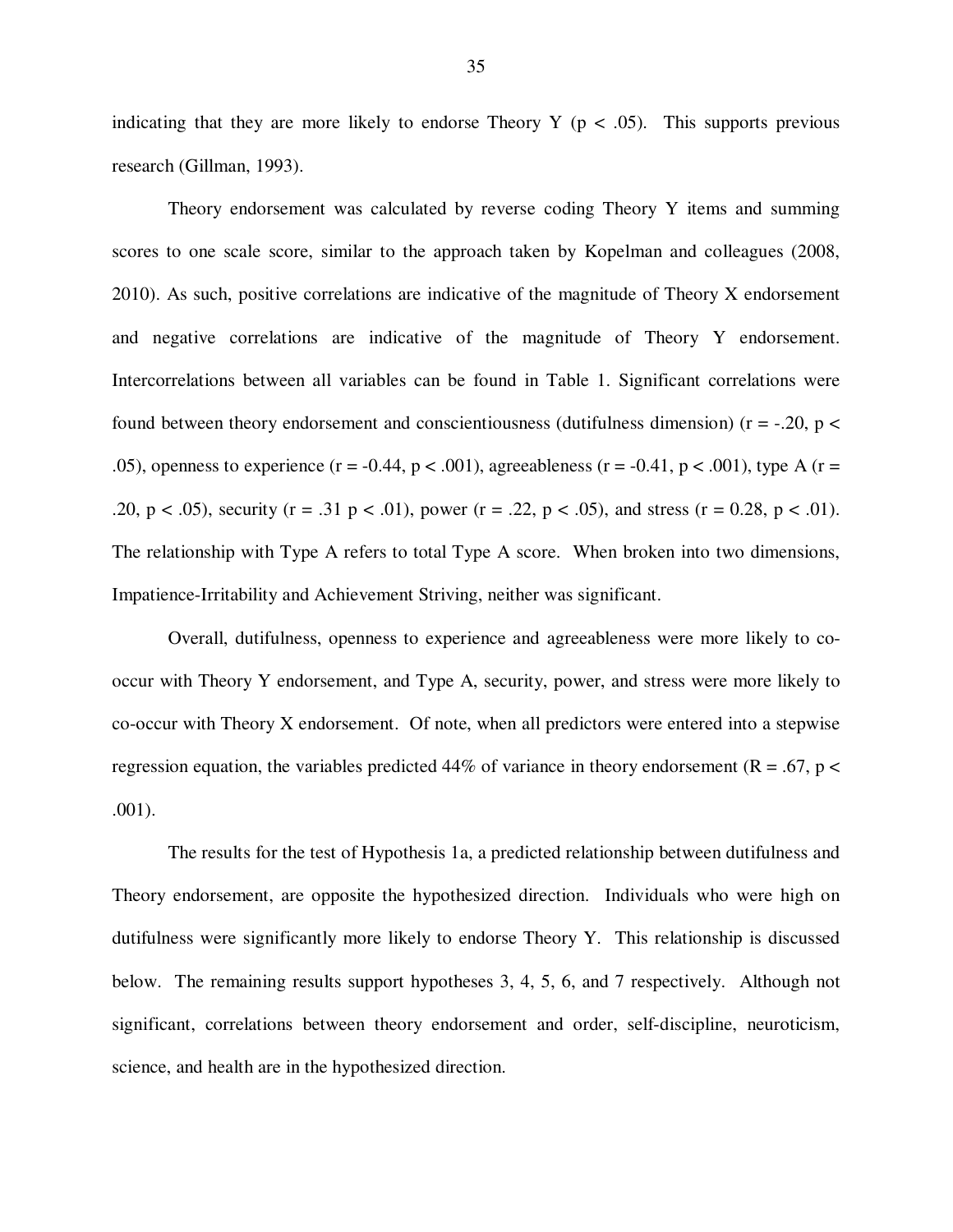Interestingly, significant correlations were found between theory endorsement and the MVPI dimensions of commerce ( $r = .20$ ,  $p < .05$ ), aesthetics ( $r = -0.32$ ,  $p < .01$ ), recognition ( $r =$ .22, p < .05) and tradition (r = .26, p < .01). These relationships were not hypothesized, but potential explanations are offered in the discussion section. When all variables were entered into a regression equation, including variables that were and were not hypothesized, 51% of the variance in theory endorsement was accounted for  $(R = .72, p < .001)$ .

 Hypotheses 9 and 10 were tested using Sobel's method. Contrary to hypothesis 9, the relationship between theory endorsement and health outcomes was not significant  $(r = 0.11, ns)$ . Recent advances in mediated regression analyses suggest that a direct effect between the IV and the DV is no longer required for mediation to occur (for instance, Zhao, Lynch & Chen, 2009). As such, hypothesis 10 was tested using Sobel's method.

The Sobel test of mediation was significant ( $p < .01$ ), suggesting that mediation is occurring. These findings provide support for Hypothesis 10. The relationship between stress and theory endorsement is significant ( $r = .28$ ,  $p < .01$ ), as is the relationship between stress and health ( $r = .49$ ,  $p < .001$ ). When theory endorsement and stress are entered together, they are significant predictors of health outcomes ( $R = .50$ ,  $p < .001$ ). The non-significant relationship between theory endorsement and health suggests that stress is accounting for most of the variance in the relationship.

#### Discussion

 The results of the present study support the notion that certain individual differences predict leadership style. In particular, individuals who are dutiful, open to new experiences and agreeable are more likely to endorse Theory Y. Conversely, individuals who are Type A and those who value power and security are more likely to endorse Theory X. Further, managers who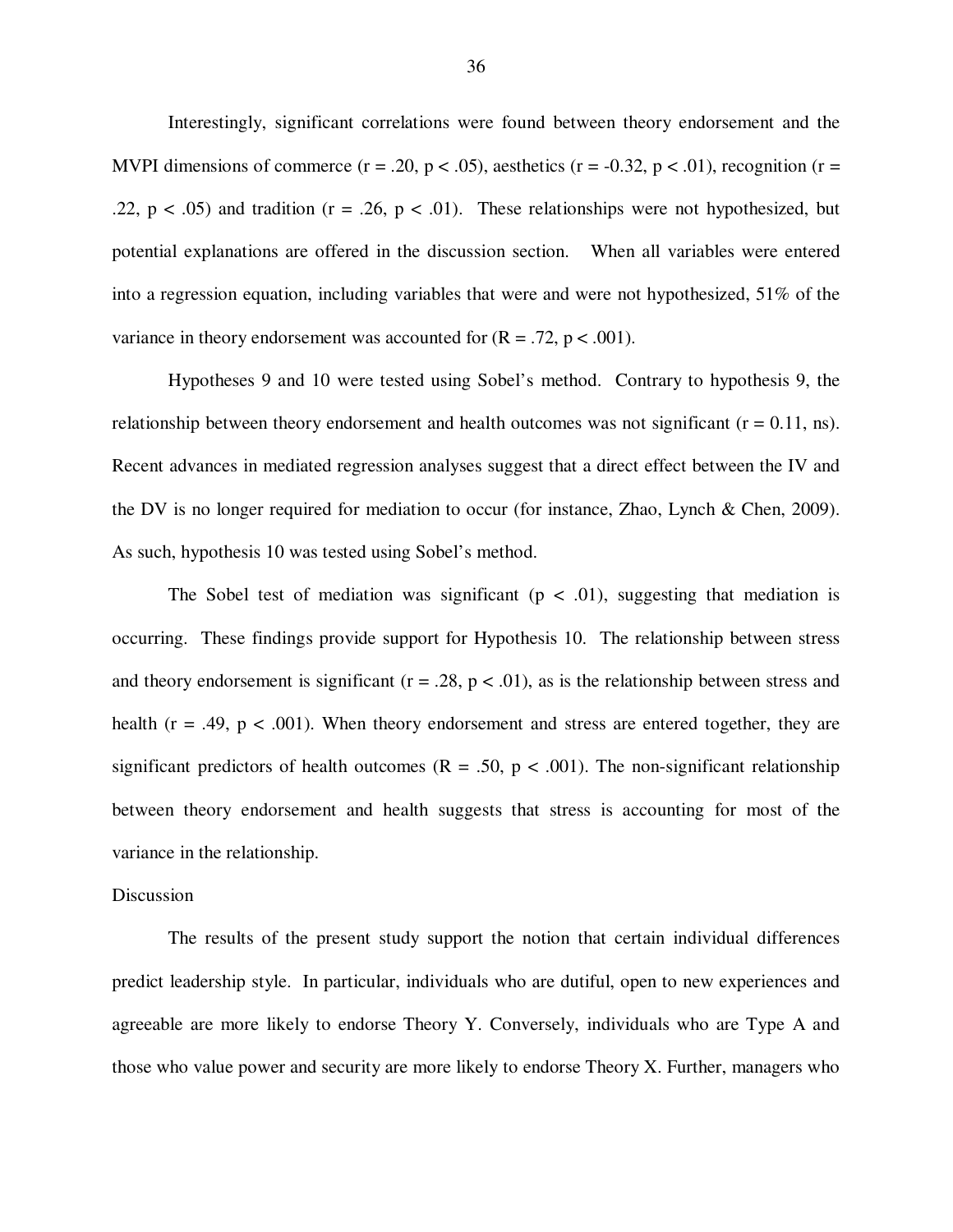endorse Theory X are more likely to experience stress on the job. Theory endorsement may also have meaningful affects on health outcomes, as there was support for a relationship mediated by stress.

 The relationship between dutifulness and theory endorsement was not in the hypothesized direction. It was hypothesized that individuals high on the dutifulness dimension would be more likely to endorse Theory X, but results show that they may be more likely to endorse Theory Y. The reason for this relationship is unclear. The definition of dutifulness holds that individuals are concerned with adhering to a moral code (Costa & McCrae, 2007). As such, it could be that individuals who endorse Theory Y are more likely to function well with autonomy. They may then go on to expect this behavior in subordinates. In other words, individuals who hold themselves accountable for their own work may be more likely to expect the same behavior in others.

 There was no support for hypothesized relationships between theory endorsement and conscientiousness (order and self-discipline), neuroticism, science or health. This could be due to the small sample size or other unknown moderators. Any number of situational context variables, such as number of subordinates, organizational culture, reward structure, etc. could be strong enough to reduce the effect of personality (i.e., strong vs. weak situations, e.g., Withey, Gellatly  $\&$  Annett, 2005). As discussed above, it is also possible that some aspects of theory endorsement operate non-linearly. That is, very high or very low levels on certain dimensions may be related to one type of theory endorsement, while moderate levels are associated with the other.

Significant but unhypothesized results were found between theory endorsement and four MVPI dimensions: commerce, tradition, recognition and aesthetics. Commerce is defined as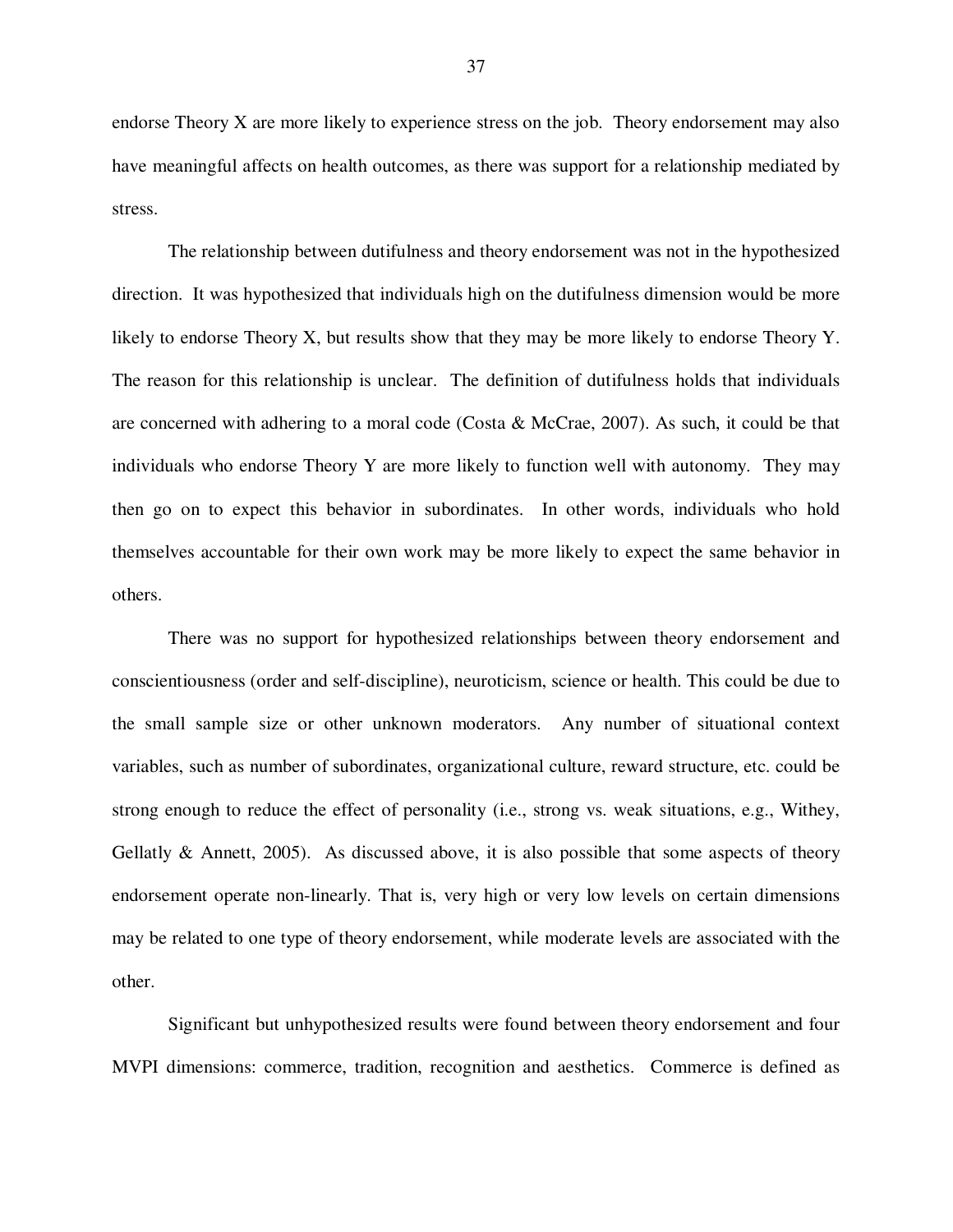"wanting financial success and seeking business opportunities." One possible explanation for the relationship is that Theory  $X$ , to the extent that it is a traditional style, may be a faster route to promotion. Of note, this may be true for more traditional organizations, where traditional approaches lead to success. However, in some organizations Theory Y styles may be more related to success.

To this point, the MVPI dimension of tradition was significantly related to Theory X endorsement. MVPI defines tradition as "believing in family values and endorsing socially approved behavior". To the extent that tradition is associated with following the status quo, it is plausible that it would be related to Theory X. Individuals that endorse Theory X may prefer more traditional management styles including close supervision and delegation.

The recognition dimension refers to one's responsiveness to attention, approval, and praise. This relationship may be understood when one considers the extent to which managers utilize traditional reward and punishment tactics. A manager that considers attention and praise to be motivating may prefer practicing these with employees.

The aesthetics dimension is defined as "wanting to be stylish and fashionable and being concerned about appearances." It is difficult to speculate how this may be related to Theory Y endorsement. Perhaps individuals who endorse Theory Y are concerned about the image they portray to followers. Those who seek the approval of their followers may be more likely to do so by being a hands-off manager. Again, these four relationships were not hypothesized, and as such any speculation about the relationships is occurring in an ad hoc manner.

#### *Limitations*

 One limitation of the present research is the possibility of common-method bias. Because all measures are self-report surveys, it is possible that biases exist based on an individual's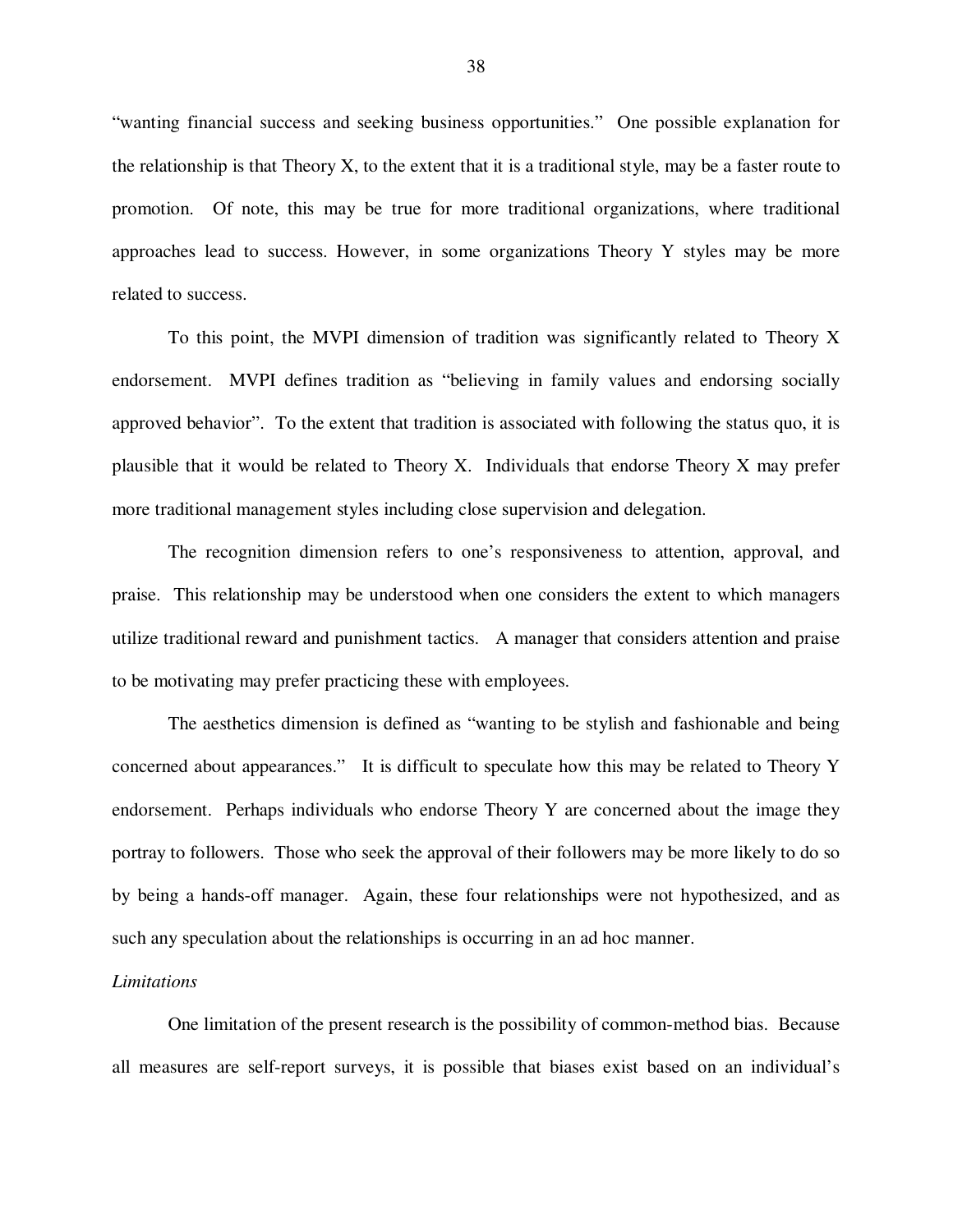response tendencies or other individual biases. This is a valid concern, and one that has been discussed by a number of researchers (for a detailed list, see Spence & Jex, 1998). However, it remains a common practice to collect only self-report data. This is likely due to the convenience associated with cross-sectional, self report data, particularly when this data can be collected online. Regardless, the method has been defended as valid (Spence  $\&$  Jex, 1998). Indeed, most if not all of the scales in the present research are, by necessity, self report. It is impossible for another individual to assess someone else's fundamental beliefs about the nature of humans, and fairly difficult to assess someone else's perceived work-related stress. As such, the benefits gained from using self-report data outweigh the proposed costs.

 Second, the presented analyses are all correlational and cross-sectional in nature. As such, it is impossible to infer causation. Based on what we know about personality (i.e. that it is fairly stable over time), it is plausible that one's personality is, in essence, causing his or her theory endorsement. This possibility is strengthened when one considers that an individual's personality is likely developed long before he or she is in a managerial role, indicating that personality is developed and stabilized previous to theory endorsement.

Still, it is possible that one's fundamental beliefs about the nature of humans have impacted how he or she sees the world and treats others. This may work to shape his or her personality in a meaningful way. Take, for instance, a Theory X individual who is overseeing a number of disorganized individuals. It may be that, out of necessity, the manager becomes increasingly conscientious as a way to better monitor and organize the work of his or her subordinates. This calls into question the trait vs. state theories of personality, and may suggest that situational strength may dictate which personality traits an individual is likely to express.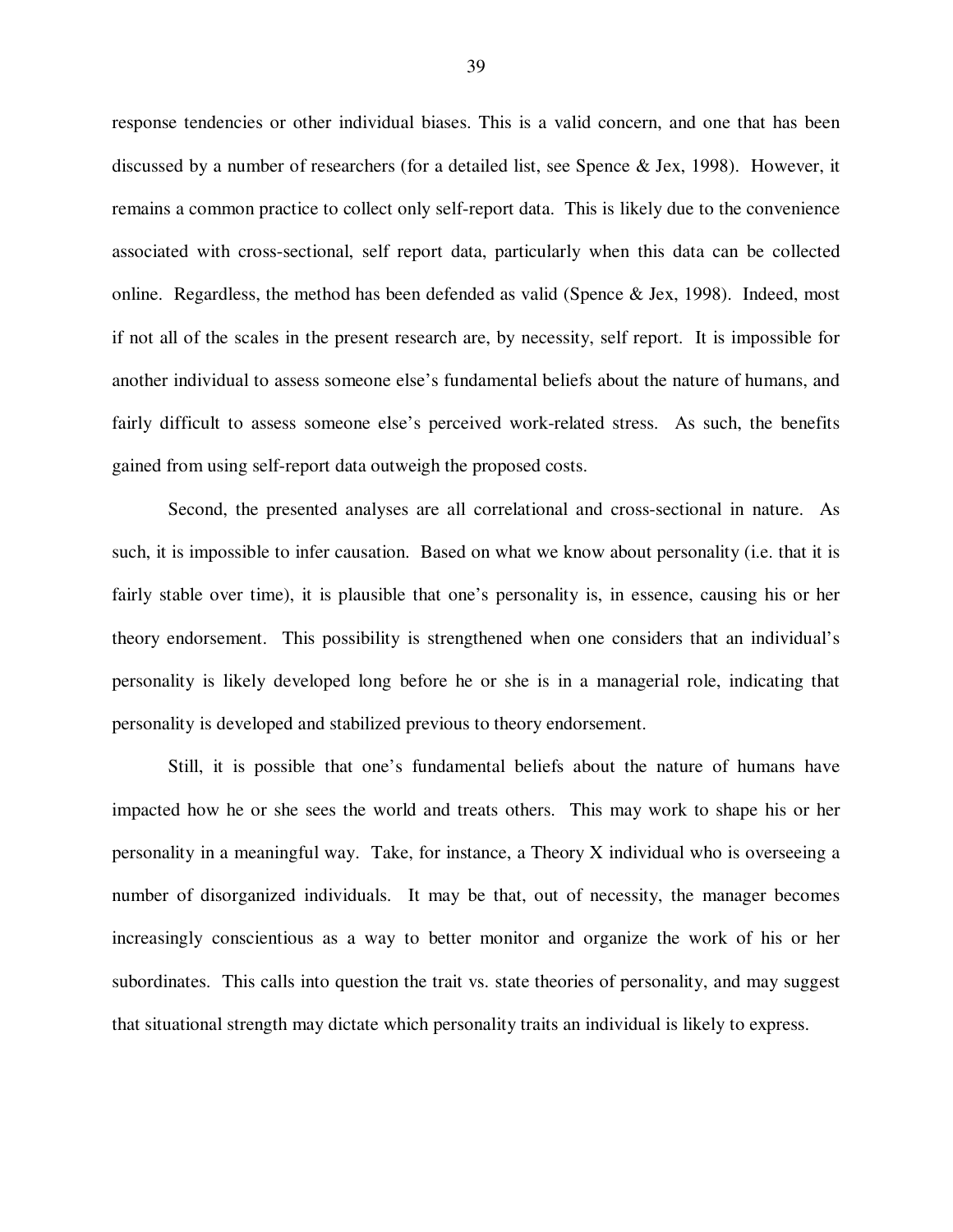The causal relationship is particularly interesting when one considers the relationship between stress and theory endorsement. It is possible that Theory X leadership styles increase one's stress levels because they are overly concerned with the behavior and work processes of subordinates. However, it is also possible that managers who are experiencing a lot of stress, whether personal or because of factors in the work environment, will find Theory X type behaviors more efficient or effective. In other words, they adopt these strategies as a way to cope with stress. There are interesting implications, discussed below, depending on the direction of this causal relationship, and as such one should be cognizant of each potential relationship.

#### *Implications*

 The results presented have a number of important implications. First, the relationship between personality and leadership style has meaningful selection-related consequences. To some extent, many hiring managers and other professionals are often leery of personality-based selection. However, it has been demonstrated that knowledge of certain personality traits may meaningfully predict leadership style, something that managers are very likely to care about. Further, because endorsement is believed to be deeply held, it is unlikely that it is trainable. Rather, organizations are more likely to select leaders, either directly or indirectly, based on culture fit. Extrapolating the present research, one may consider whether an understanding of personality and leadership style may provide insight into a leader's fit with an organization. The present hypotheses address the extent to which personality-based selection measures could make this a possibility. Overall, there may be implications in selection, succession planning and organizational culture related to theory endorsement.

Another meaningful implication is related to the stress related outcome. Theory endorsement appears to be associated with more stress, suggesting that there may be benefits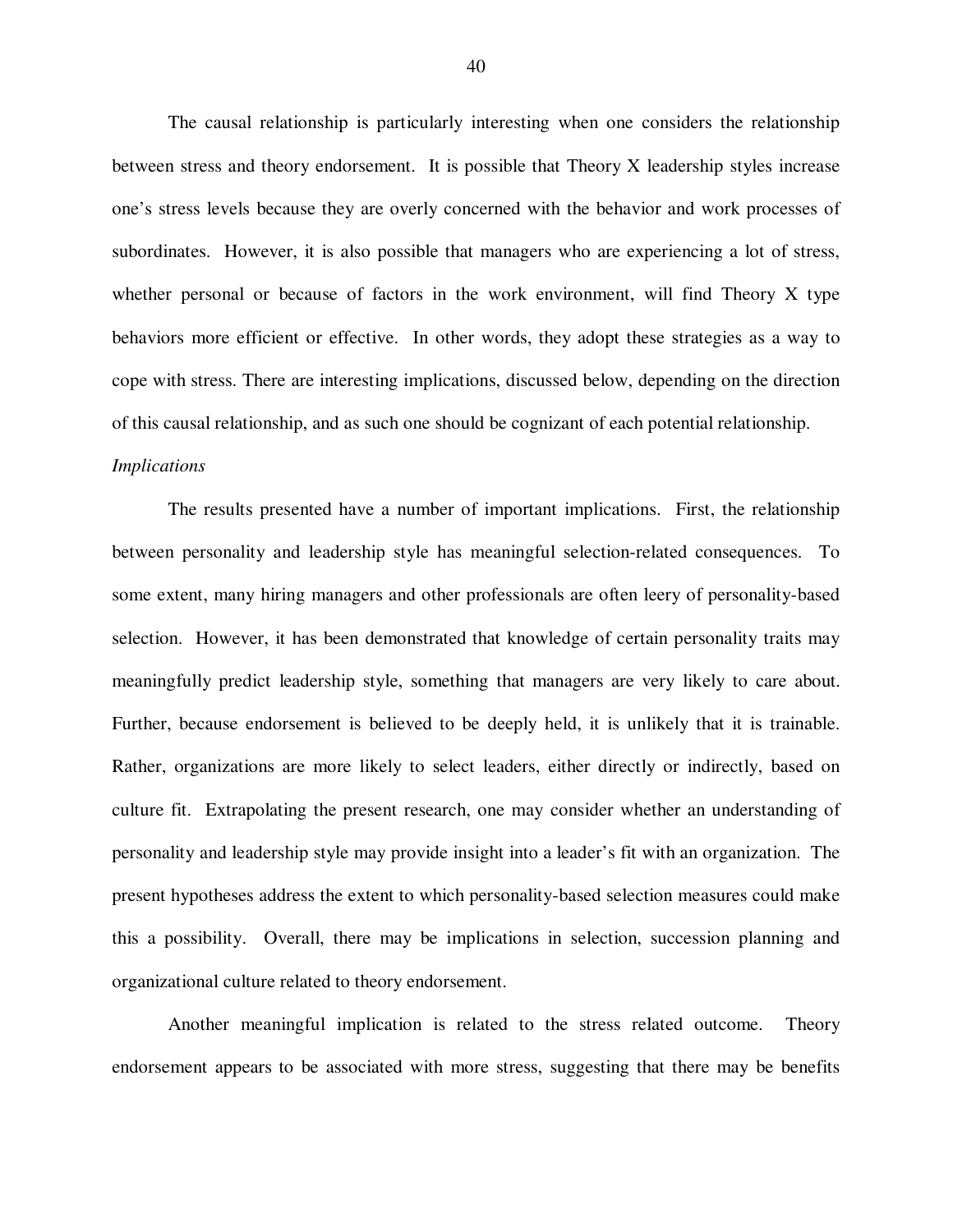associated with certain leadership philosophies. As mentioned above, the causal direction of the relationship between theory endorsement and stress is unknown. If theory endorsement is the cause of perceived stress, there may be justified cause to examine interventions aimed at theory endorsement. It has been argued that theory endorsement is deeply held and may be outside of consciousness. If this is true, changing one's endorsement would be difficult, if not impossible. Rather, it may be worthwhile to investigate the behaviors associate with endorsement, with the eventual aim of helping Theory X leaders develop less stressful practices.

If the opposite causal relationship is occurring (i.e. stress is causing theory endorsement), a different approach may be more appropriate. Specifically, practitioners may consider stress related interventions such as reducing workload or diary keeping techniques. Doing so may allow managers to experience reduced stress, and as such adopt more Theory Y related behaviors.

Stress, in turn, is shown to be linked to health outcomes. The mediated relationship between theory endorsement and health outcomes may have meaningful consequences for individual managers as well as organizations more broadly. Theory Y in particular is closely associated with the positive psychology movement, which is quickly gaining momentum (Wright & Cropanzano, 2004). Tying positive psychological principles (the importance of autonomy, for instance) to meaningful outcomes (such as stress and even health) may lend credibility to the positive psychology movement. Further, it may impact future directions in organizational leadership.

#### *Conclusion*

The research presented above examines the context surrounding Theory X and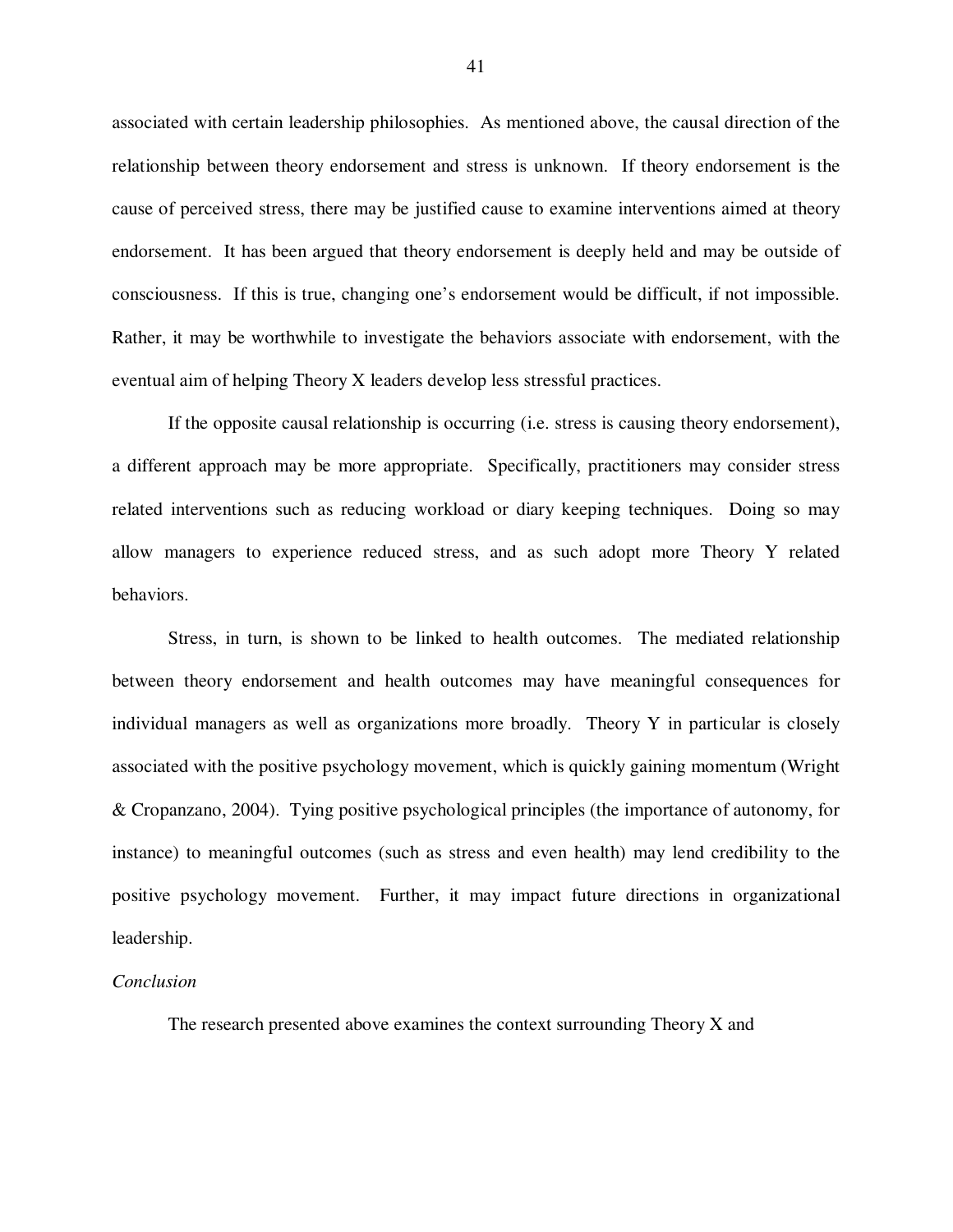Theory Y. Theory endorsement is commonly used to categorize individuals, but little is known about the antecedents and consequences of theory endorsement, particularly for the leader. The present study is meant to address the existent void in present research, as well as to substantiate the leadership theory presented by McGregor in 1960. Theory endorsement is meaningfully related to many individual differences and stress and health related outcomes. These relationships are important to organizations both in a selection context and in regards to costs of health care and time lost to absenteeism.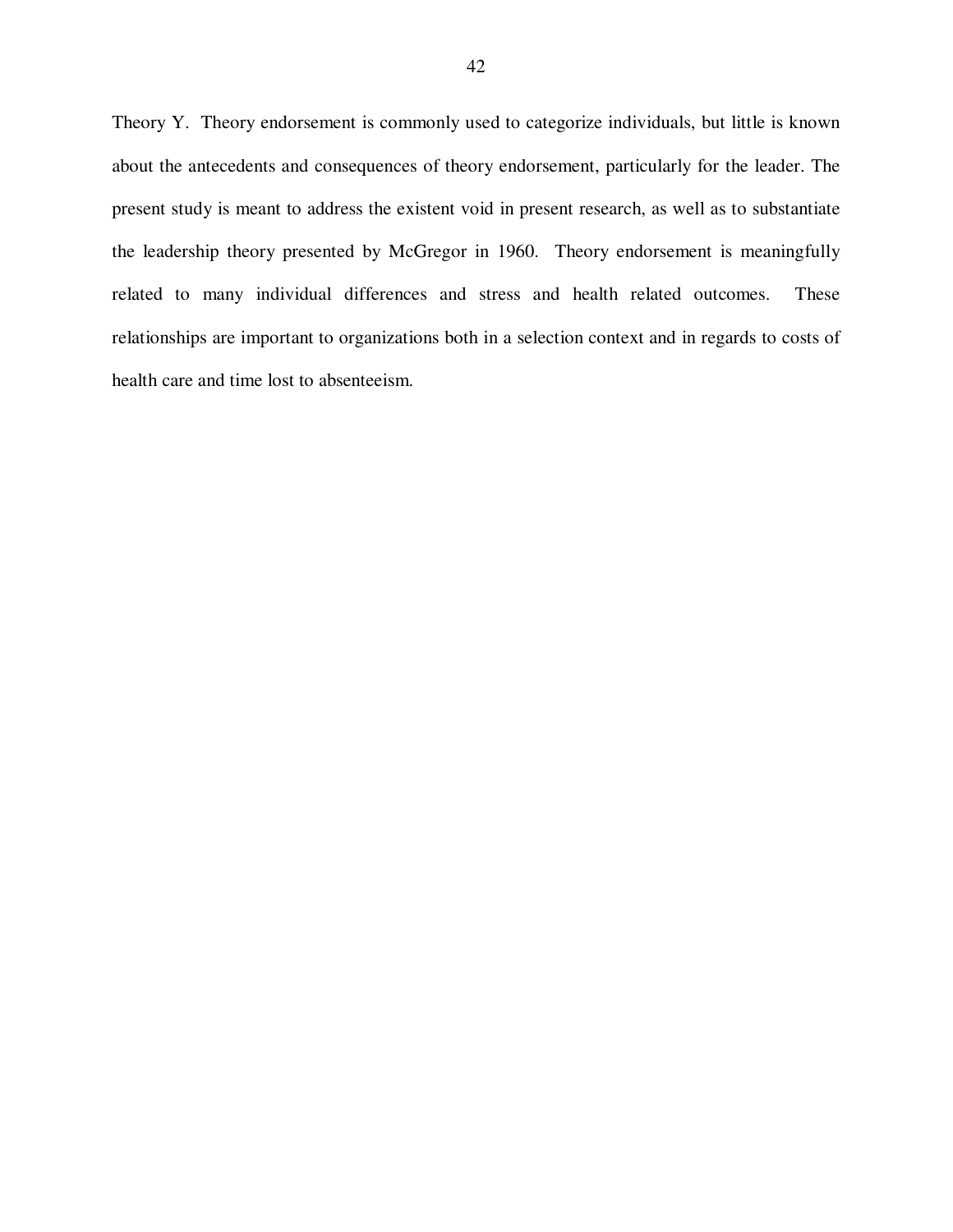# Table 1: Demographic Summary

|            |                                                                                           | Frequency | Percent | Mean |
|------------|-------------------------------------------------------------------------------------------|-----------|---------|------|
|            | Age                                                                                       |           |         | 39   |
| Gender     | Male                                                                                      | 51        | 43.6    |      |
|            | Female                                                                                    | 66        | 56.4    |      |
| Race       | African American                                                                          | 16        | 13.7    |      |
|            | Asian                                                                                     | 5         | 4.3     |      |
|            | Caucasian                                                                                 | 84        | 71.8    |      |
|            | Hispanic                                                                                  | 2         | 1.7     |      |
|            | Two or more races                                                                         | 9         | 7.7     |      |
| Source     | MBA                                                                                       | 40        | 34.2    |      |
|            | Snippet                                                                                   | 28        | 23.9    |      |
|            | Other                                                                                     | 49        | 41.9    |      |
| Managerial | Less than 1 year                                                                          | 24        | 20.5    |      |
| Tenure     | 1-5 years                                                                                 | 43        | 36.8    |      |
|            | 5-10 years                                                                                | 19        | 16.2    |      |
|            | More than 10 years                                                                        | 31        | 26.5    |      |
| Industry   | Construction                                                                              | 1         | .9      |      |
|            | Manufacturing                                                                             | 17        | 14.5    |      |
|            | Retail trade                                                                              | 7         | 6.0     |      |
|            | Transportation and warehousing,<br>and utilities                                          | 1         | .9      |      |
|            | Information                                                                               | 8         | 6.8     |      |
|            | Finance, insurance, real estate and<br>rental and leasing                                 | 7         | 6.0     |      |
|            | Professional, scientific,<br>management, administrative, and<br>waste management services | 14        | 12.0    |      |
|            | Educational, health and social<br>services                                                | 30        | 25.6    |      |
|            | Arts, entertainment, recreation,<br>accommodation and food services                       | 14        | 12.0    |      |
|            | Other services (except public<br>administration)                                          | 14        | 12.0    |      |
|            | Public administration                                                                     | 3         | 2.6     |      |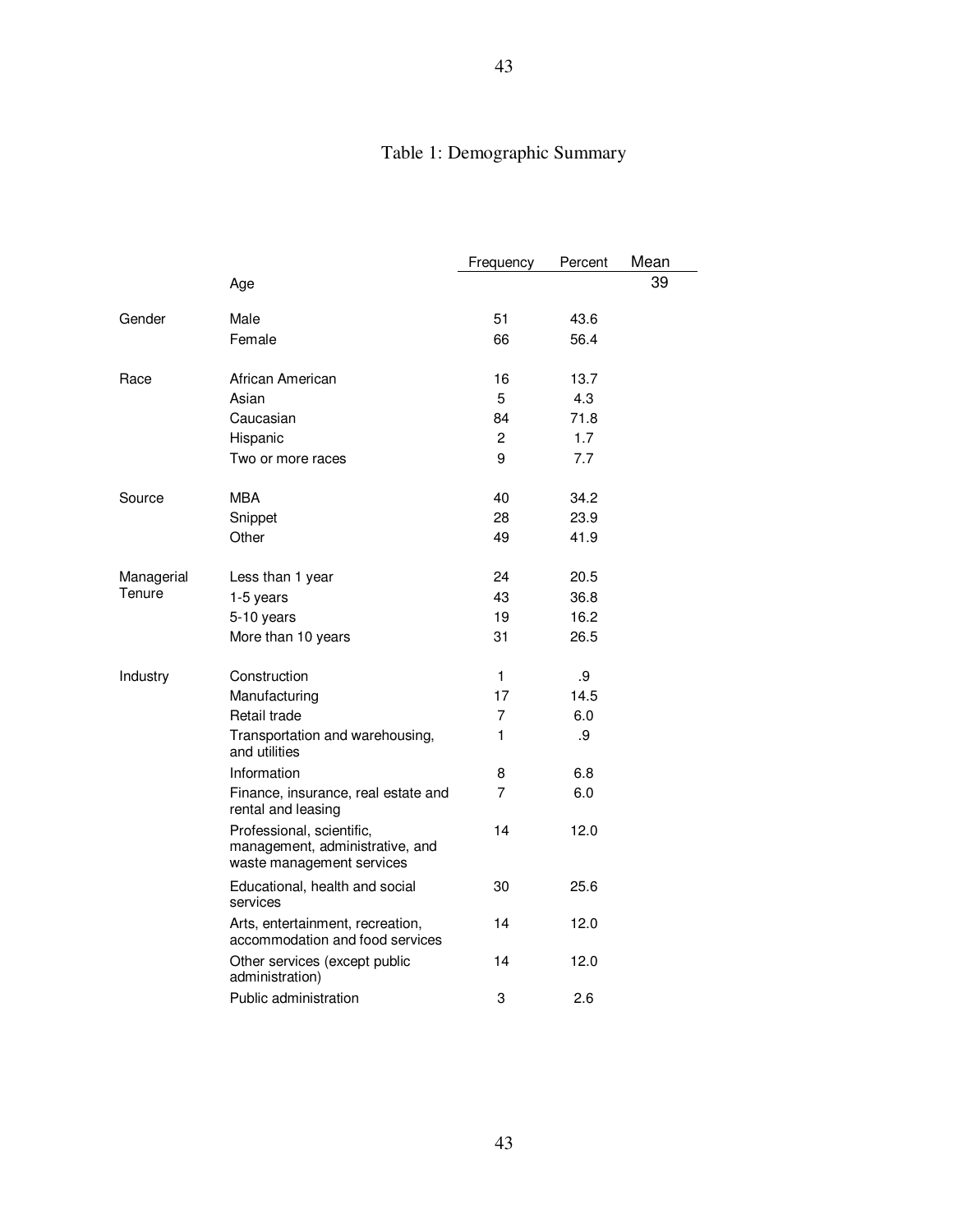## Table 2: Correlations between hypothesized variables

|                                          | Mean | SD   | Theory X  | Duti                 | Order                | Disc      | Neur                 | Open     | Agr     | Type A   | Sec  | Pow  | Sci     | <b>Stress</b> |
|------------------------------------------|------|------|-----------|----------------------|----------------------|-----------|----------------------|----------|---------|----------|------|------|---------|---------------|
| Theory X                                 | 70.4 | 12.7 |           |                      |                      |           |                      |          |         |          |      |      |         |               |
| Conscientiousness:<br><b>Dutifulness</b> | 36.9 | 3.9  | $-.200$   |                      |                      |           |                      |          |         |          |      |      |         |               |
| Conscientiousness:<br>Order              | 35.7 | 5.7  | .151      | $.329$ <sup>**</sup> |                      |           |                      |          |         |          |      |      |         |               |
| Conscientiousness:<br>Self-Discipline    | 34.3 | 7.1  | $-160$    | $.463$ "             | $.409$ <sup>**</sup> |           |                      |          |         |          |      |      |         |               |
| Neuroticism                              | 24.0 | 6.4  | .118      | $-066$               | .063                 | $-.324$ " |                      |          |         |          |      |      |         |               |
| Openness to<br>Experience                | 37.9 | 5.4  | $-445$    | $-066$               | $-.307$              | $-.075$   | $-.003$              |          |         |          |      |      |         |               |
| Agreeableness                            | 38.4 | 3.7  | $-.405$ * | $.348$ "             | .122                 | .117      | $-.358$              | $.309$ " |         |          |      |      |         |               |
| Type A                                   | 33.2 | 3.7  | .197      | $-134$               | .064                 | $-.253$   | .226                 | $-157$   | $-.192$ |          |      |      |         |               |
| <b>MVPI: Security</b>                    | 42.5 | 7.6  | $.306$ "  | $.410^{44}$          | $.435$ "             | .065      | .122                 | $-0.399$ | $-114$  | .036     |      |      |         |               |
| MVPI: Power                              | 47.5 | 6.9  | .222      | $-0.053$             | .124                 | $.320$ "  | $-132$               | $-106$   | $-179$  | $-160$   | .090 |      |         |               |
| <b>MVPI: Science</b>                     | 43.1 | 8.7  | $-0.047$  | .103                 | $-0.089$             | $-0.015$  | .078                 | .124     | $-041$  | .108     | .192 | .151 |         |               |
| <b>Stress</b>                            | 26.4 | 7.2  | $.283$ "  | $-0.016$             | $-.107$              | $-0.259$  | .427                 | .019     | $-.202$ | $-0.032$ | .189 | .040 | $-0.01$ |               |
| Health                                   | 23.3 | 4.7  | .105      | $-0.98$              | $-0.046$             | $-.350$   | $.374$ <sup>**</sup> | .195     | $-063$  | .008     | .060 | .037 | .063    | .485          |

\*. Correlation is significant at the 0.05 level (2-tailed).

\*\*. Correlation is significant at the 0.01 level (2-tailed).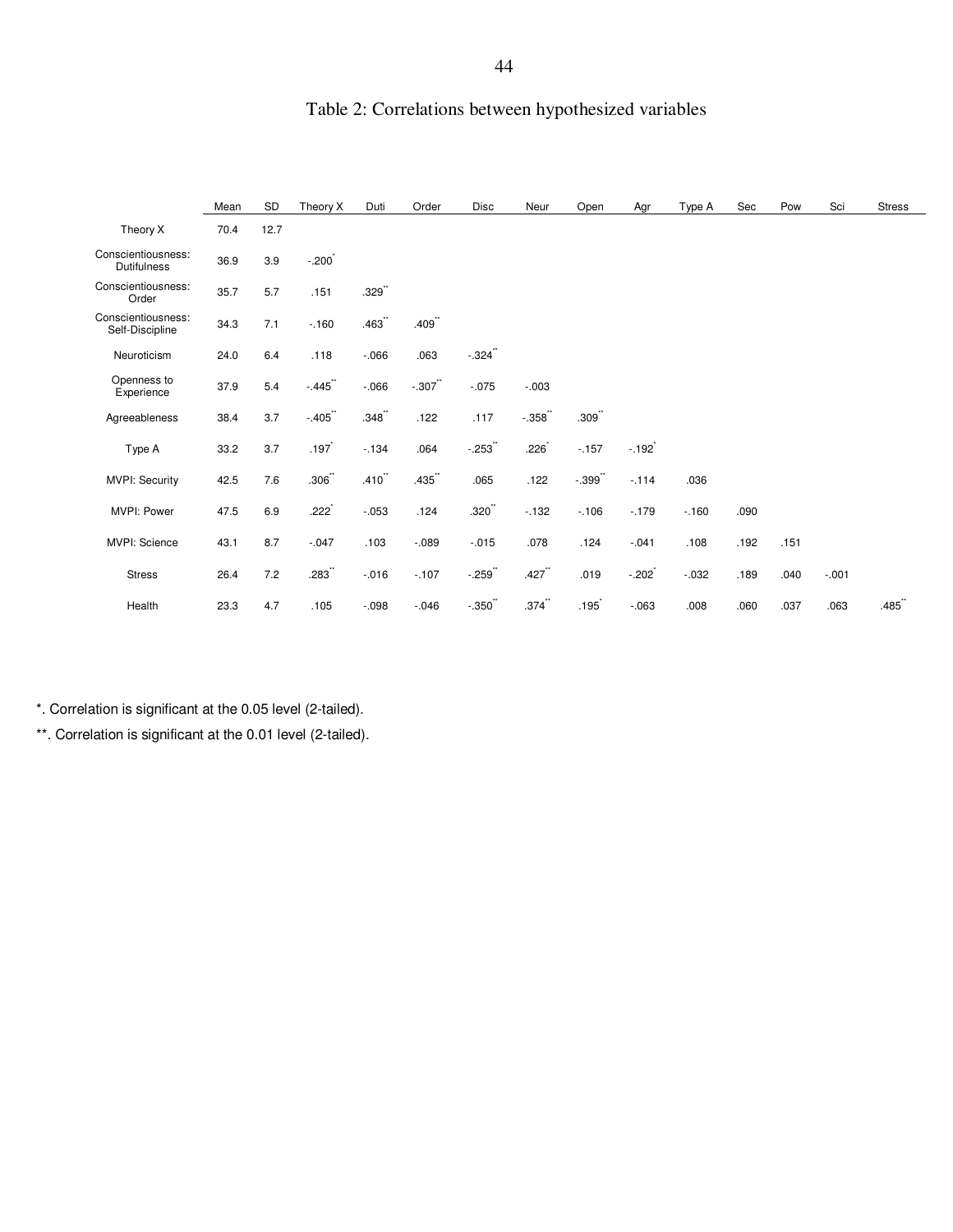#### **APPENDIX A**

#### **IPIP**

## **Conscientiousness: Dutifulness** (.71)

Try to follow the rules.  $(+)$ Keep my promises. (+) Pay my bills on time.  $(+)$ Tell the truth.  $(+)$ Listen to my conscience. (+) Break rules. (-) Break my promises. (-) Get others to do my duties. (-) Do the opposite of what is asked. (-) Misrepresent the facts. (-)

## **Conscientiousness: Orderliness** (.82)

Like order.  $(+)$ Like to tidy up.  $(+)$ Want everything to be "just right."  $(+)$ Love order and regularity. (+) Do things according to a plan. (+) Often forget to put things back in their proper place. (-) Leave a mess in my room. (-) Leave my belongings around. (-) Am not bothered by messy people. (-) Am not bothered by disorder. (-)

#### **Conscientiousness: Self Discipline** (.85)

Get chores done right away.  $(+)$ Am always prepared. (+) Start tasks right away. (+) Get to work at once.  $(+)$ Carry out my plans.  $(+)$ Find it difficult to get down to work. (-) Waste my time. (-) Need a push to get started. (-) Have difficulty starting tasks. (-) Postpone decisions. (-)

#### **Neuroticism** (.86)

Often feel blue. (+) Am often down in the dumps. (+) Dislike myself. (+) Have frequent mood swings. (+) Panic easily. (+)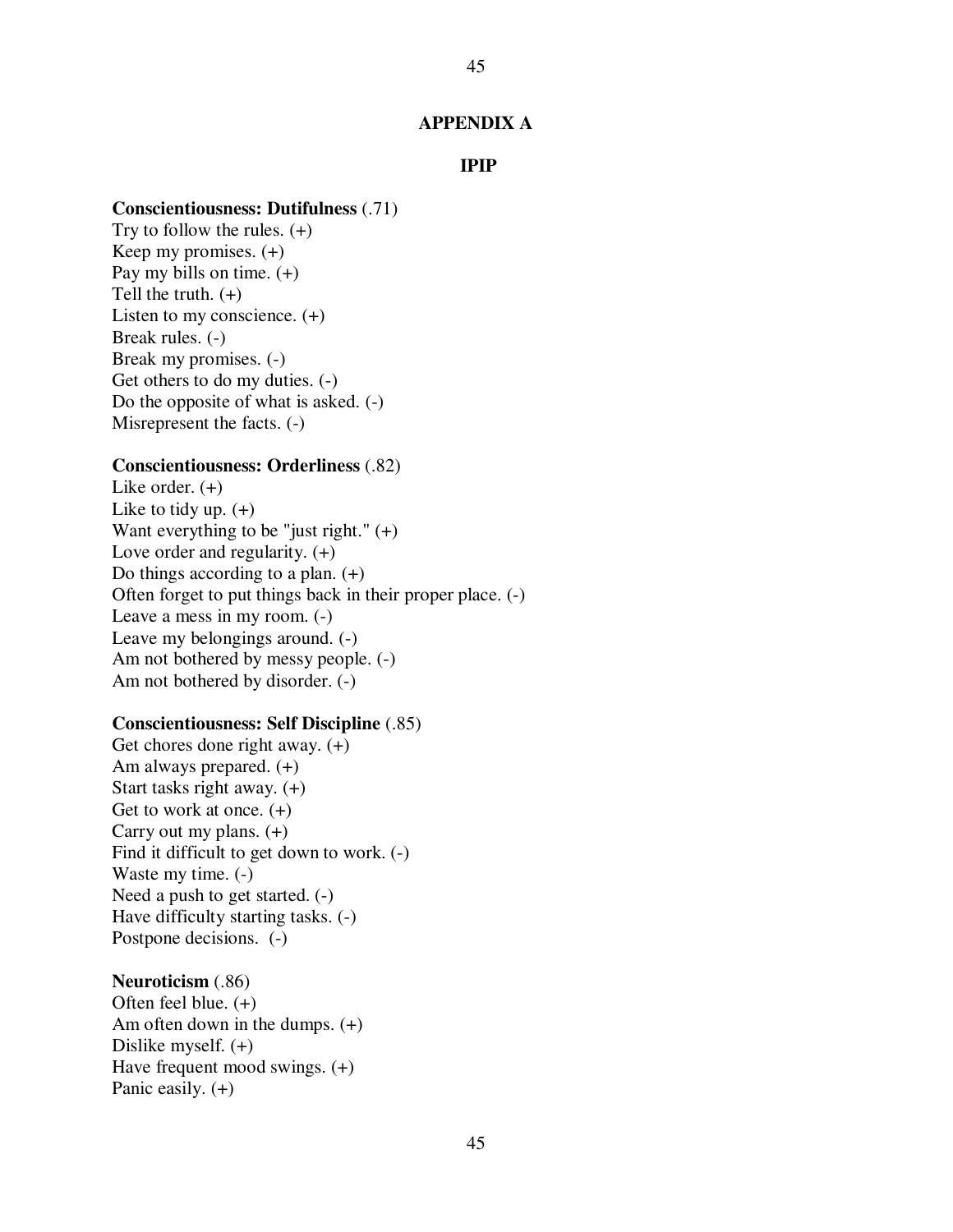Seldom feel blue. (–) Feel comfortable with myself.  $(-)$ Am very pleased with myself.  $(-)$ Rarely get irritated.  $(-)$ Am not easily bothered by things. (–)

## **Openness to Experience** (.82)

Believe in the importance of art.  $(+)$ Have a vivid imagination. (+) Enjoy hearing new ideas. (+) Tend to vote for liberal political candidates. (+) Carry the conversation to a higher level.  $(+)$ Do not like art.  $(-)$ Do not enjoy going to art museums.  $(-)$ Am not interested in abstract ideas. (–) Avoid philosophical discussions. (–) Tend to vote for conservative political candidates. (–)

## **Agreeableness** (.77)

Have a good word for everyone. (+) Respect others. (+) Believe that others have good intentions. (+) Accept people as they are. (+) Make people feel at ease. (+) Cut others to pieces.  $(-)$ Insult people.  $(-)$ Have a sharp tongue.  $(-)$ Get back at others.  $(-)$ Suspect hidden motives in others.  $(-)$ 

## **Extraversion** (.86)

Am the life of the party.  $(+)$ Am skilled in handling social situations. (+) Make friends easily. (+) Know how to captivate people. (+) Feel comfortable around people. (+) Don't talk a lot.  $(-)$ Keep in the background.  $(-)$ Have little to say.  $(-)$ Don't like to draw attention to myself.  $(-)$ Would describe my experiences as somewhat dull. (-)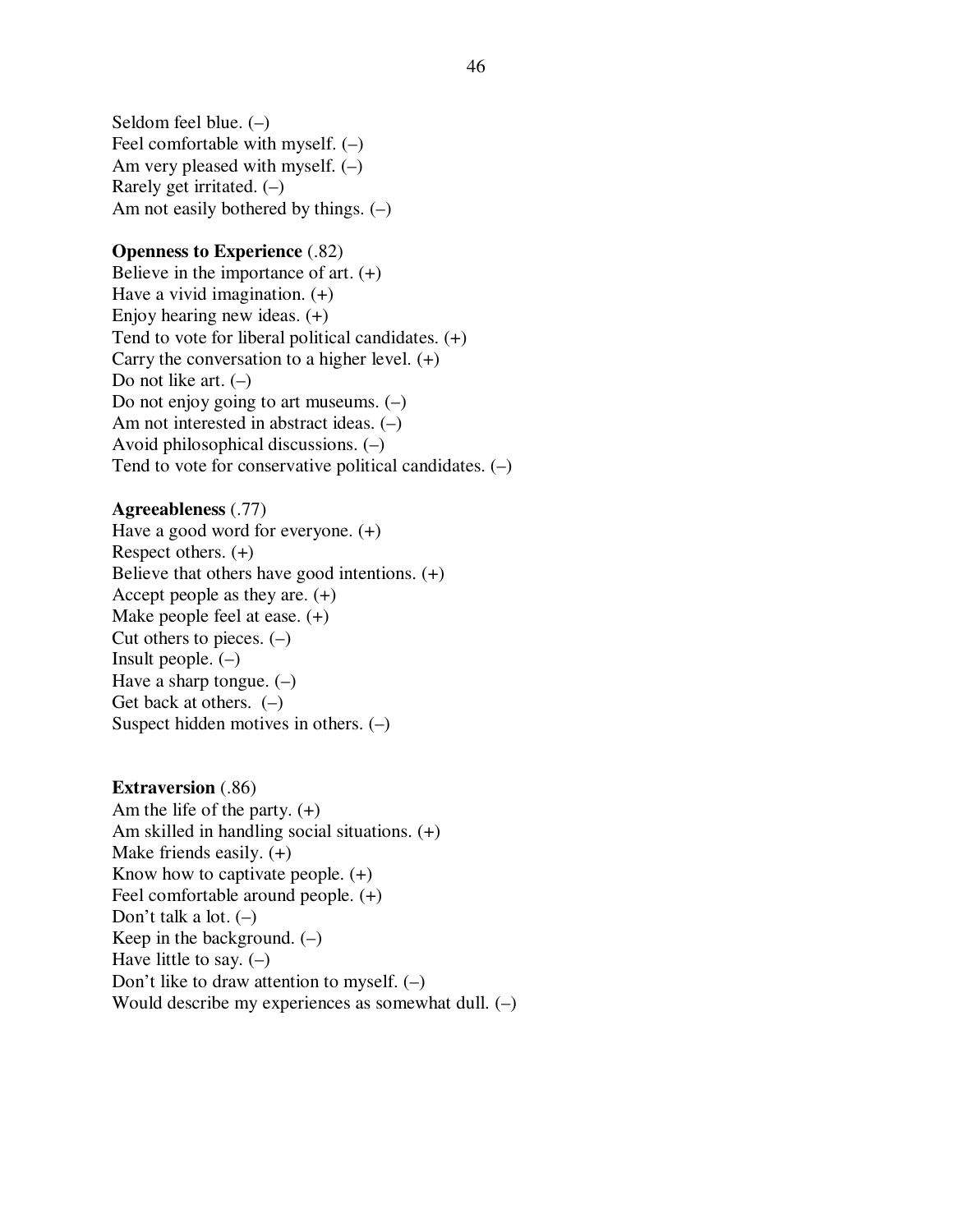## **APPENDIX B**

## **JENKINS ACTIVITY SURVEY**

Impatience-Irritability

1. When a person is talking and takes too long to come to the point, how often do you feel like hurrying the person along? *(very frequently* to *almost never)* 

2. Typically, how easily do you get irritated? *(extremely easily* to *not at all easily)* 

3. Do you tend to do most things in a hurry? *(definitely true to not at all true)* 

4. How is your "temper" these days? *(very hardto contralto I seldom gel angry)* 

5. When you have to wait in line such as at a restaurant, the movies, or the post office, how do you usually feel? *(accept calmly to feel very impatient and refuse to stay long)* 

Achievement Strivings

1. How much does college "stir you into action?" *(much less* to *much more than others)* 

*2.* Nowadays, do you consider yourself to be: *(very hard-drivingto very relaxed and easy going)*  3. How would your best friends or others who know you well rate your general level of activity? *(too slow* to *very active: should slow down)* 

4. How seriously do you take your work? *(much more* to *much less than most)* 

*5.* How often do you set deadlines or quotas for yourself in courses or other activities? *(very often* to *almost never)* 

*6.* Compared with other students, the amount of effort I put forth is: *(much more to much less)* 

7. Compared with other students, I approach life in general: *(much more* to *much less seriously)* 

*Note.* The labels for the end points of the 5-point rating scale accompanying each item appear in abbreviated form in parentheses.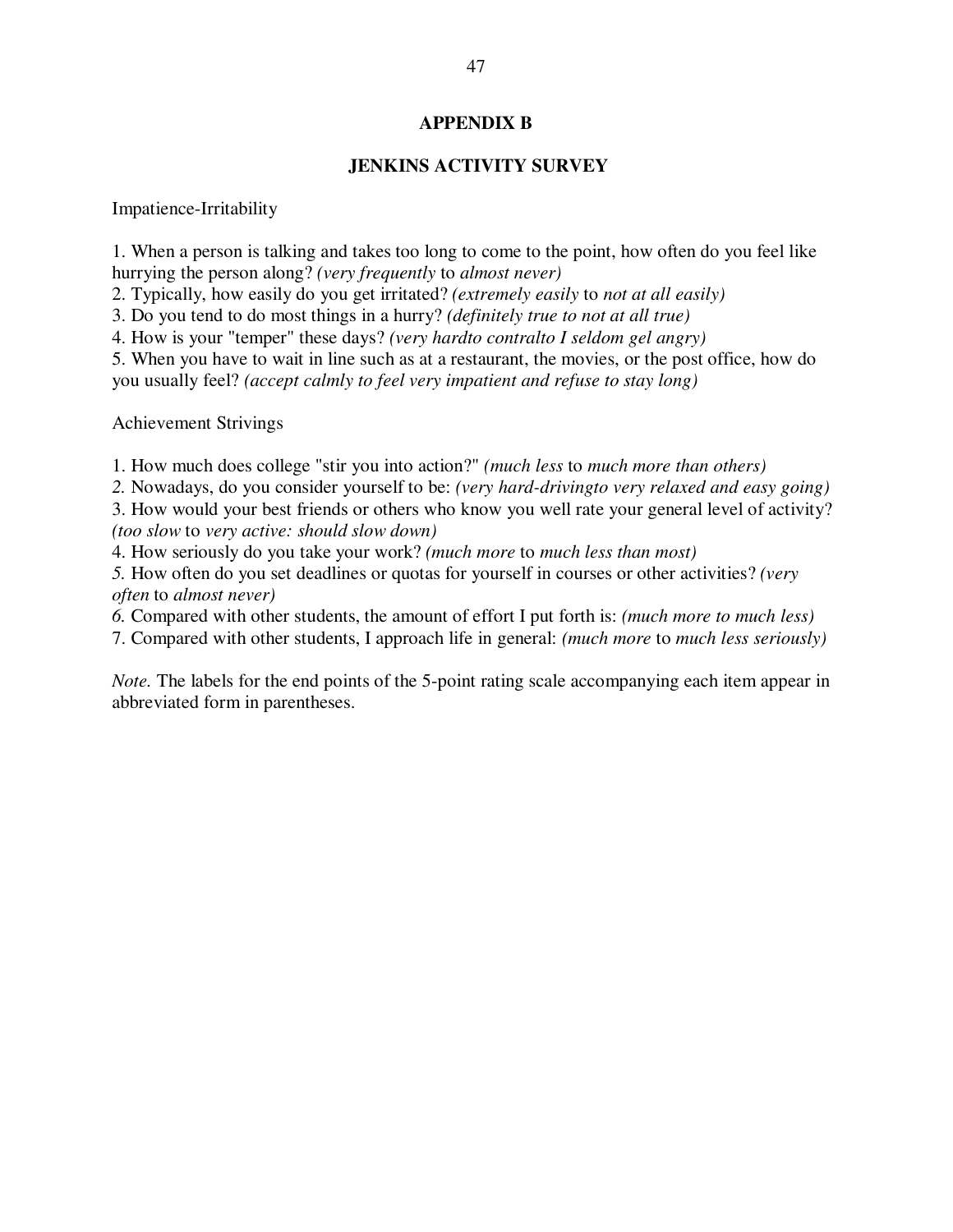## **APPENDIX C**

## **HOGAN MOTIVES, VALUES AND PREFERENCES INVENTORY**

## **Items are copyright protected by Hogan Assessments. Sample items are below.**

It is better to be a leader than a follower. T/F I don't like serious, uptight people. T/F I enjoy helping others. T/F Most of my friends would go out of their way to help someone who needed it. T/F I never judge other people's actions. T/F I enjoy being in charge. T/F I would like to be a writer. T/F I play close attention to my finances, taxes, and budget. T/F I would like to create new scientific knowledge. T/F I rarely worry about moral issues. T/F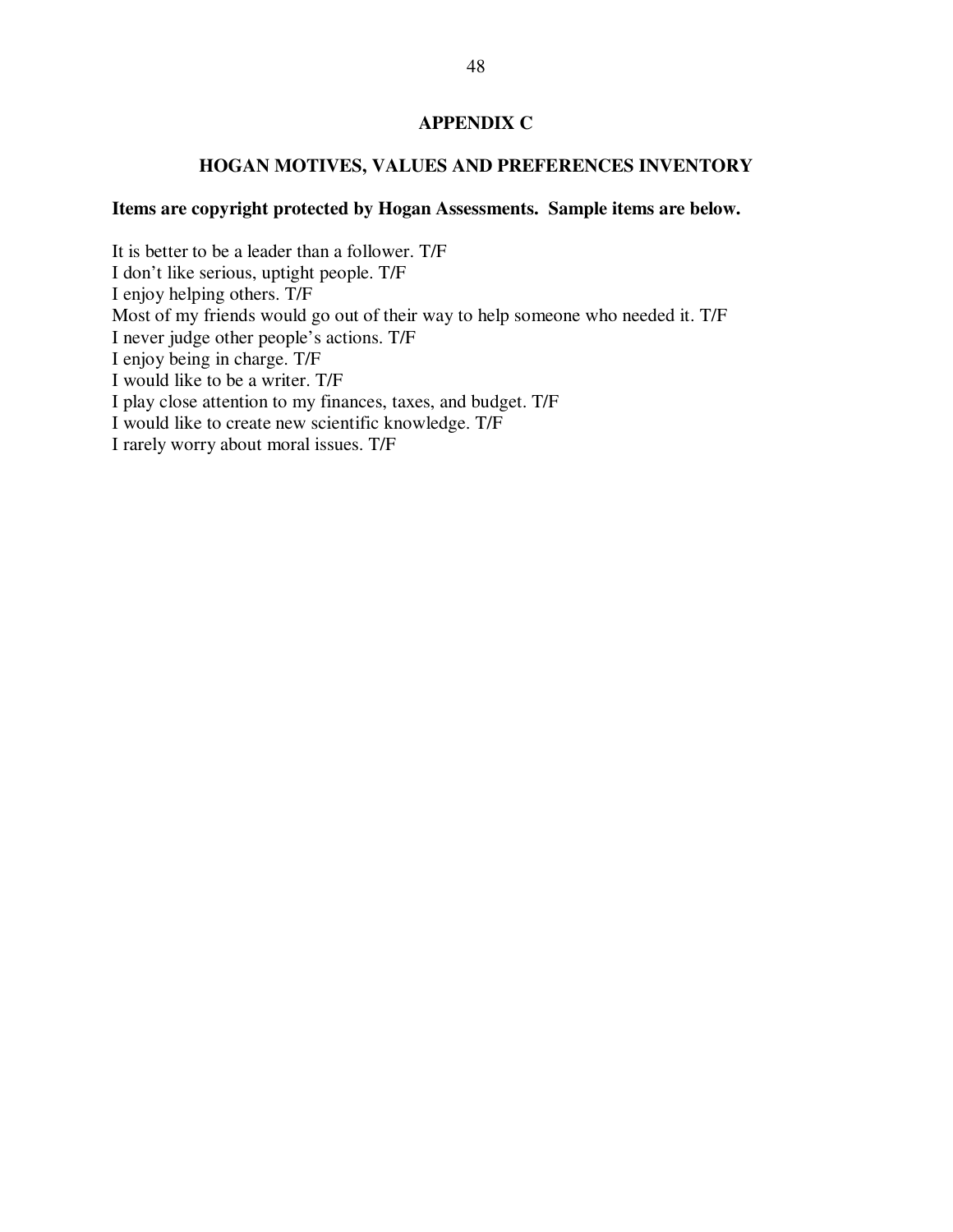## **APPENDIX D**

## **THEORY X/Y ATTITUDES AND BEHAVIORS**

## **Attitude Measure**

1. Most people will try to do as little work as possible.

2. For most people, work is as natural as play or recreation.

3. Most employees must be closely supervised to get them to perform up to expectations.

4. Most employees actually prefer to be told exactly what to do rather than having to figure it out for themselves.

5. Most employees do not care much about the organization's goals.

6. Most employees would prefer increased responsibility to increased job security.

7. Most people will not use their own initiative or do things that they have not been specifically assigned to do.

8. Employees generally do not have much to contribute when asked to participate in making decisions or solving problems.

9. It is just basic human nature — people just naturally dislike work.

10. Most employees will not exercise self-control and self-motivation — managers must do this for them.

11. Most employees have little ambition.

12. Most people do want responsibility.

13. Most employees prefer to have someone else set their goals and objectives.

14. Most people work to cat and pay their bills rather than because they need to solve problems and be creative.

15. Most employees prefer supervising themselves rather than close supervision.

16. Most people are lazy and don't want to work.

17. Most employees can't be trusted.

## **Behavior Measure**

Cronbach alpha  $= .77$ 

Test-retest =  $.65$ 

- 1. Mutual responsibility and shared objectives should be emphasized.
- 2. The amount of information given to employees should be carefully limited and controlled.
- 3. High standards of performance should be expected of all employees
- 4. Company objectives and sub-objectives should be communicated to all employees
- 5. The amount of responsibility given to employees should be limited and controlled
- 6. You need to constantly check up on employees to ensure they are working as required
- 7. It is important to continually remind people to meet deadlines
- 8. Employees should participate in establishing individual performance goals
- 9. Employees should be encouraged to participate in decision making within their own departments
- 10. Jobs should be enriched in terms of adding more meaningful tasks
- 11. Employees should be encouraged to share their ideas and suggestions
- 12. If anything is to get done, the manager has to make the decision
- 13. Establishing a trusting relationship between manager and workers is a good way to motivate employees.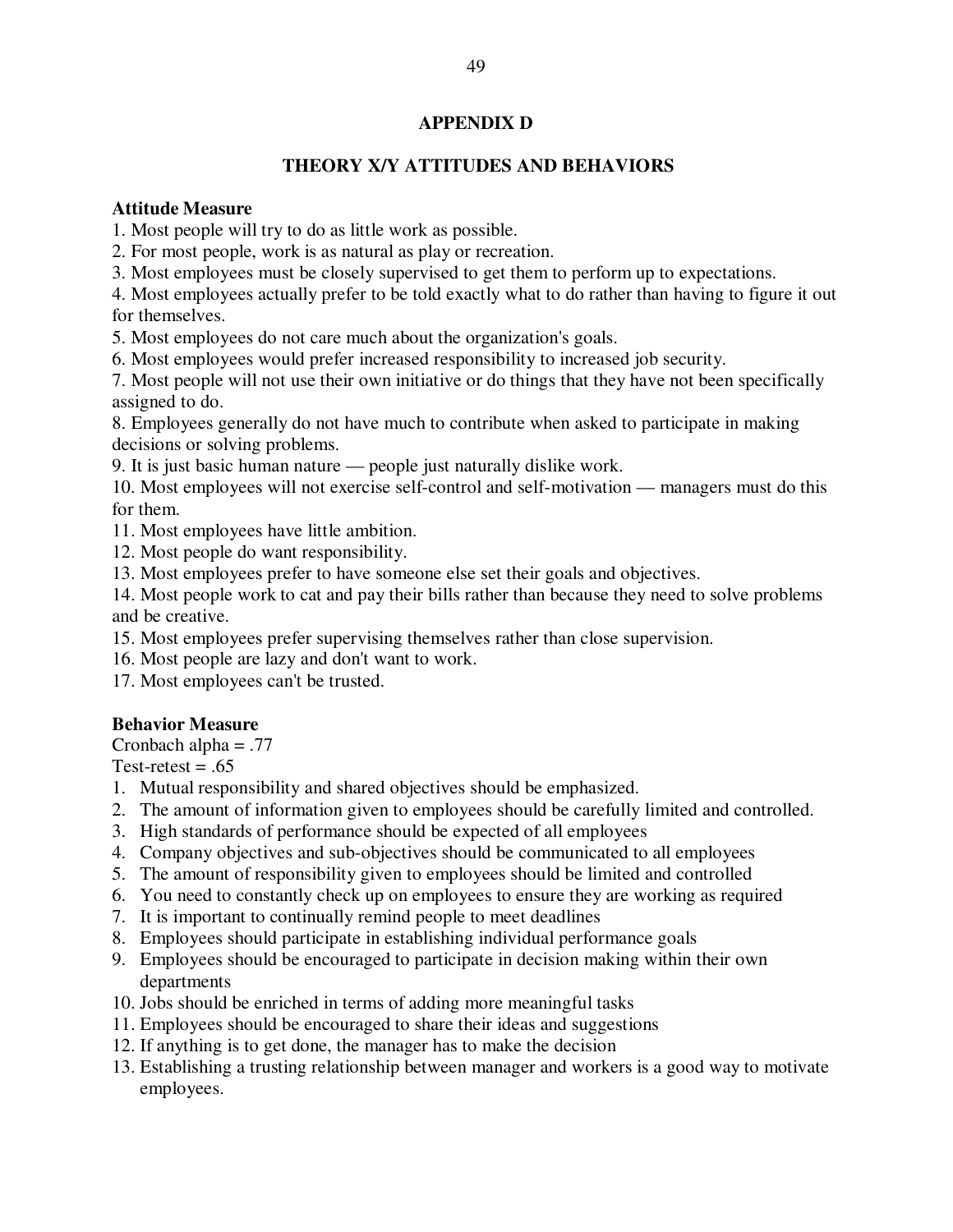## **APPENDIX E**

## **JOB STRESS**

## **Jamal and Baba, 1992 (.83)**

I have too much work and too little time to do it in I sometimes dread the telephone ringing at home because the call might be job-related I feel like I never have a day off Too many people at my level in the company get burned out by my job demands I have felt fidgety or nervous as a result of my job My job gets to me more than it should There are lots of times when my job drives me right up the wall Sometimes when I think about my job I get a tight feeling in my chest I feel guilty when I take time off work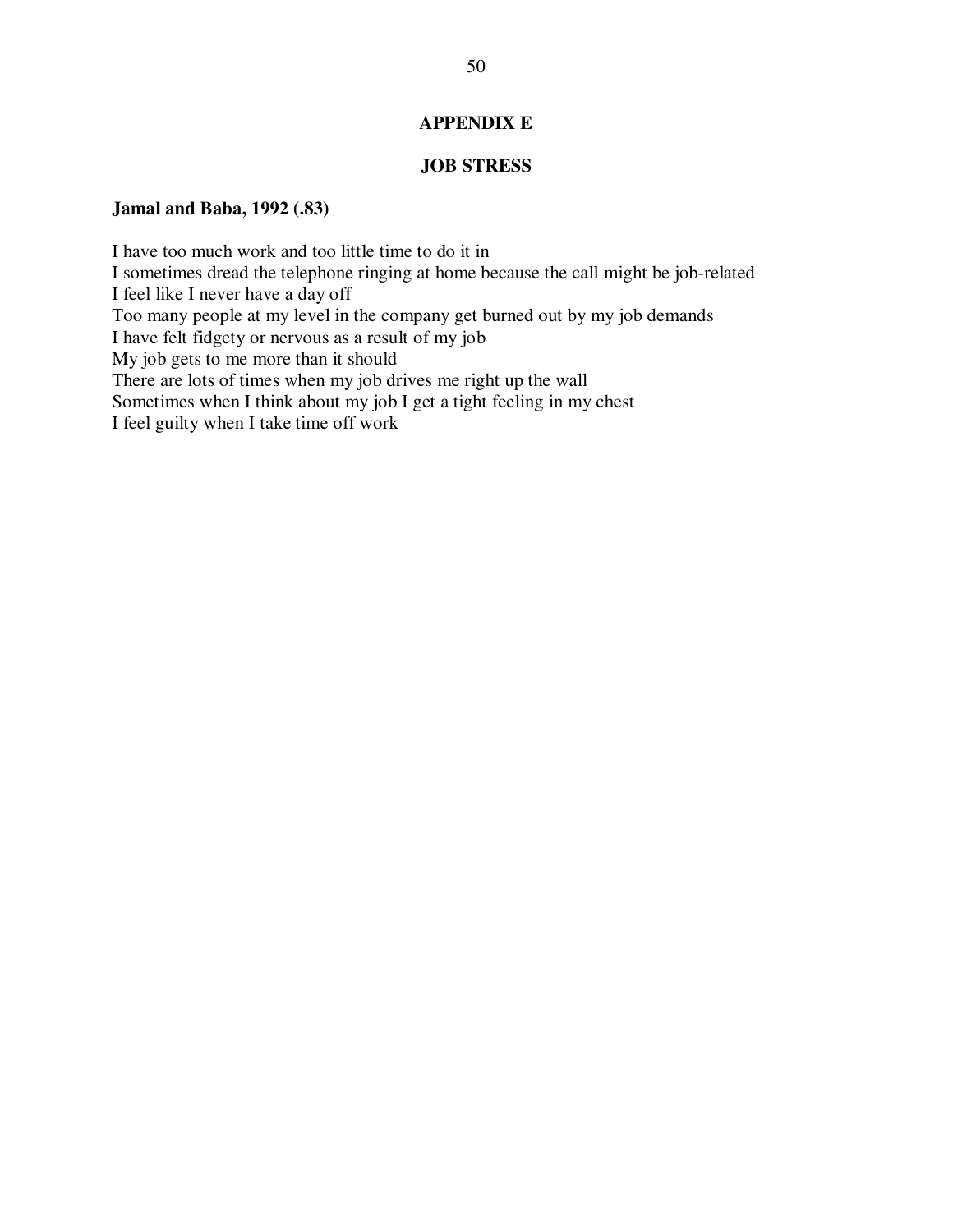## **APPENDIX F**

## **PHYSICAL SYMPTOMS INVENTORY**

## **(Spector & Jex, 1997)**

During the past **30 days** did you have any of the following symptoms? If you did have the symptom, did you see a doctor about it?

No Yes, but I didn't see doctor Yes, and I saw doctor

- 1. An upset stomach or nausea
- 2. A backache
- 3. Trouble sleeping
- 4. A skin rash
- 5. Shortness of breath
- 6. Chest pain
- 7. Headache
- 8. Fever
- 9. Acid indigestion or heartburn
- 10. Eye strain
- 11. Diarrhea
- 12. Stomach cramps (Not menstrual)
- 13. Constipation
- 14. Heart pounding when not exercising
- 15. An infection
- 16. Loss of appetite
- 17. Dizziness
- 18. Tiredness or fatigue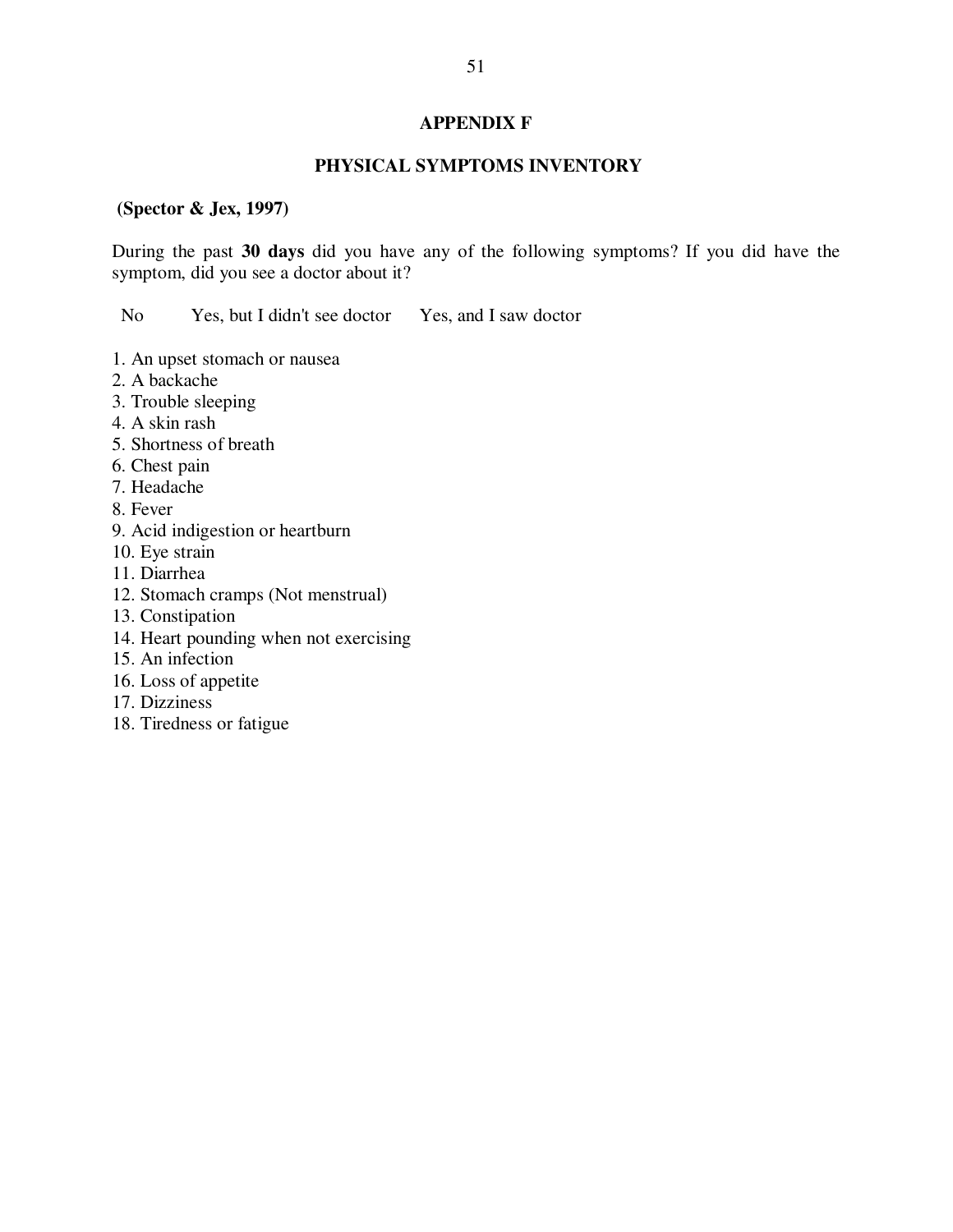#### **REFERENCES**

- Alarcon, G., Eschleman, K. J. & Bowling, N. A. (2009). Relationships between personality variables and burnout: A meta-analysis. *Work & Stress, 23,* 244-263.
- Amos, E. A. & Washington, B. L. (2008). An analysis of the relation between employeeorganization value congruence and employee attitudes. *The Journal of Psychology, 142,*  615-631.
- Aziz, A., Goldman, H. M., Olsen, N. (2007). Facets of type A personality and pay increase among the employees of fast food restaurants. *International Journal of Hospitality Management, 26,* 754-758.
- Barrick, M. R. & Mount, M. K. (1991). The big five personality dimensions and job performance: A meta-analysis. *Personnel Psychology, 44,* 1-26.
- Barrick, M. R. & Mount, M. K. & Gupta, R. (2003). Meta-analysis of the relationship between the five-factor model of personality and Holland's occupational types. *Personnel Psychology, 56,* 45-74.
- Barrick, M. R. & Mount, M. K. & Judge, T. A. (2001). Personality and performance at the beginning of the new millennium: What do we know and where do we go next? *Personality and Performance, 9,* 9-30.
- Berry, C. M., Ones, D. S. & Sackett, P. R. (2007). Interpersonal deviance, organizational deviance, and their common correlates: A review and meta-analysis. *Journal of Applied Psychology, 92,* 410-424
- Block, J. (1995). A contrarian view of the five-factor approach to personality description. *Psychological Bulletin, 117,* 187-215.

Bonner, C. (2007) From coercive to spiritual: What style of leadership is prevalent in K--12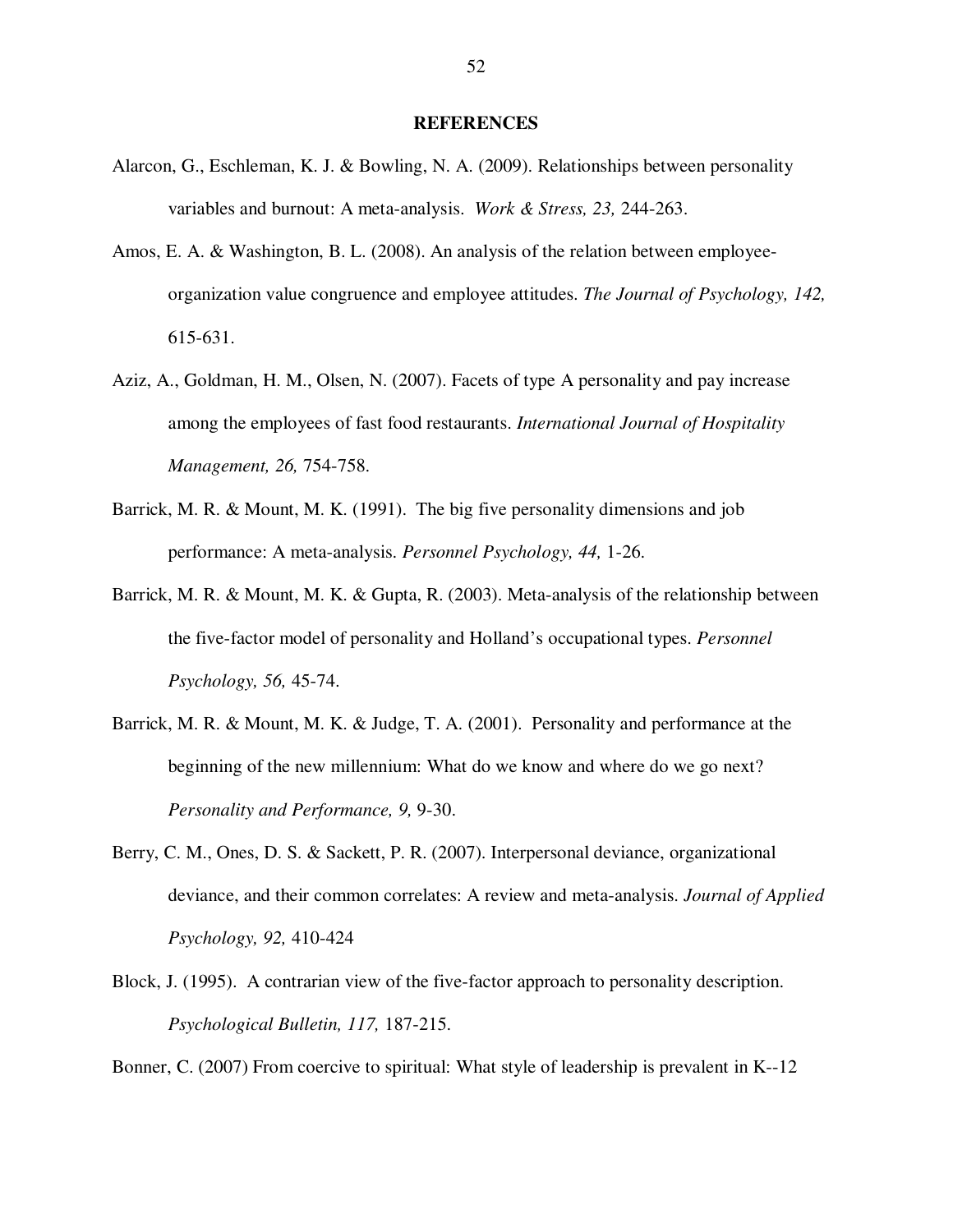public schools? Ph.D. dissertation, Drexel University, United States -- Pennsylvania. Retrieved April 20, 2010, from Dissertations & Theses: Full Text. (Publication No. AAT 3256250).

- Booth-Kewley, S. & Friedman, H. S. (1987). Psychological predictors of heart disease: A quantitative review. *Psychological Bulletin, 3,* 343-362.
- Bruck, C. S., Allen, T. D. (2003). The relationship between big five personality traits, negative affectivity, type A behavior, and work-family conflict. *Journal of Vocational Behavior, 63*, 457-472.
- Buchanan, T., Johnson, J. A., Goldberg, L. R. (2005). Implementing a five-factor personality inventory for use on the internet. *European Journal of Psychological Assessment, 21,*  115-127.
- Darr, W. & Johns, G. (2008). Work strain, health, and absenteeism: A meta-analysis. *Journal of Occupational Health Psychology, 13,* 293-318.
- Fiman, B. G. (1973). An investigation of the relationships among supervisory attitudes, behaviors, and outputs: An examination of McGregor's Theory Y. *Personnel Psychology, 26,* 95-105.
- Finegan, J. E. (2000). The impact of person and organizational values on organizational commitment. *Journal of Occupational and Organizational Psychology, 73, 149-169.*
- Gatewood, R. D., Feild, H. S., & Barrick, M. (2008). *Human Resource Selection (6th Ed).*  Mason, OH: Thomson South-Western.
- Giberson, T. R., Resick, C. J., Dickson, M. W., Mitchelson, J. K., Randall, K. R. & Clark, M. A. (2009). Leadership and organizational culture: Linking CEO characteristics to cultural values. *Journal of Business Psychology, 24,* 123-137.

Gillman, Lynn Schiffer (1993). Staff satisfaction and leadership behavior of Theory X- and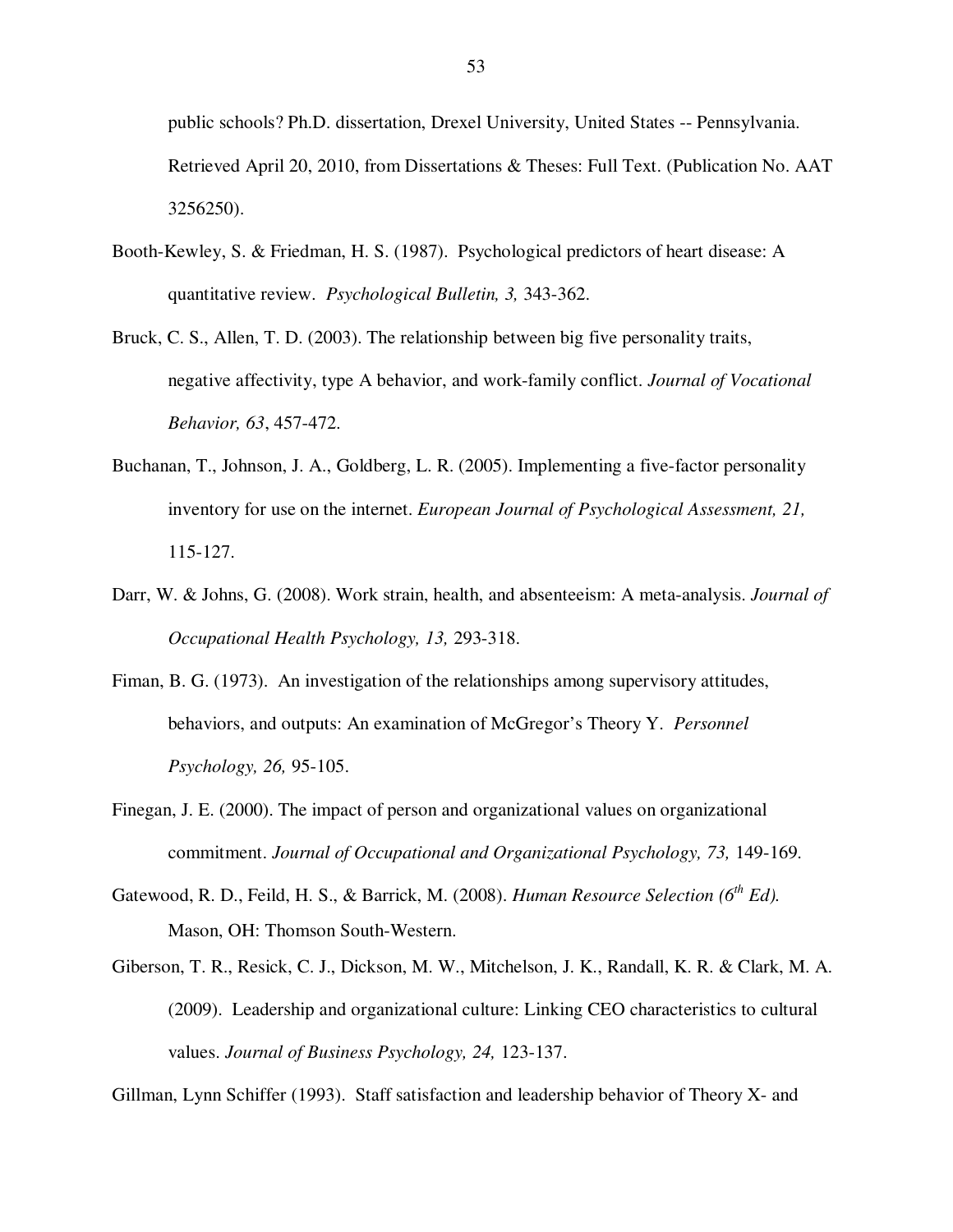Theory Y-oriented principals in the greater Chicago public school system. Ed.D. dissertation, Andrews University, United States -- Michigan. Retrieved April 20, 2010, from Dissertations & Theses: Full Text. (Publication No. AAT 9334298).

- Goldberg, L. R & Saucier, G. (1995). So what do you propose we use instead? A reply to Block. *Psychological Bulletin, 117,* 221-225.
- Hebestriet, H. (1940). Characterization of job demands and its practical significance. *Archiv fuer Gewerbepathologie und Gewerbehygiene,10,*164-222.
- Johnston, A. (2007). Contradiction and the carnival: A study of McGregor's Theory X and Theory Y framework applied to communication within a carnival setting. M.A. dissertation, Liberty University, United States -- Virginia. Retrieved April 20, 2010, from Dissertations & Theses: Full Text. (Publication No. AAT 1441460).
- Judge, T. A., Bono, J. E., Ilies, R. & Gerhardt, M. W. (2002). Personality and leadership: A qualitative and quantitative review. *Journal of Applied Psychology, 87,* 765-780.
- Judge, T. A., Heller, D. & Mount, M. K. (2002). Five factor model of personality and job satisfaction: A meta-analysis. *Journal of Applied Psychology, 87,* 350-541.
- Kirkcaldy, B. D., Shephard, R. J., Furnham, A. F. (2002). The influence of type A behaviour and locus of control upon job satisfaction and occupational health. *Personality and Individual Differences, 33,* 1361-1371.
- Kopelman, R. E., Prottas, D. J., & Davis, A. L. (2008). Douglas McGregor's theory X and Y: Toward a construct-valid measure. *Journal of Managerial Issues, 20,* 255-271.
- Kopelman, R. E., Prottas, D. J. & Falk, D. W. (2010). Construct validation of a theory X/Y behavior scale. *Leadership & Organization Development Journal, 31,* 120-135.

Landsbergis, P. A., Schnall, P. L., Belkic, K. L., Baker, D., Schwartz, J. E., Pickering, T. G.,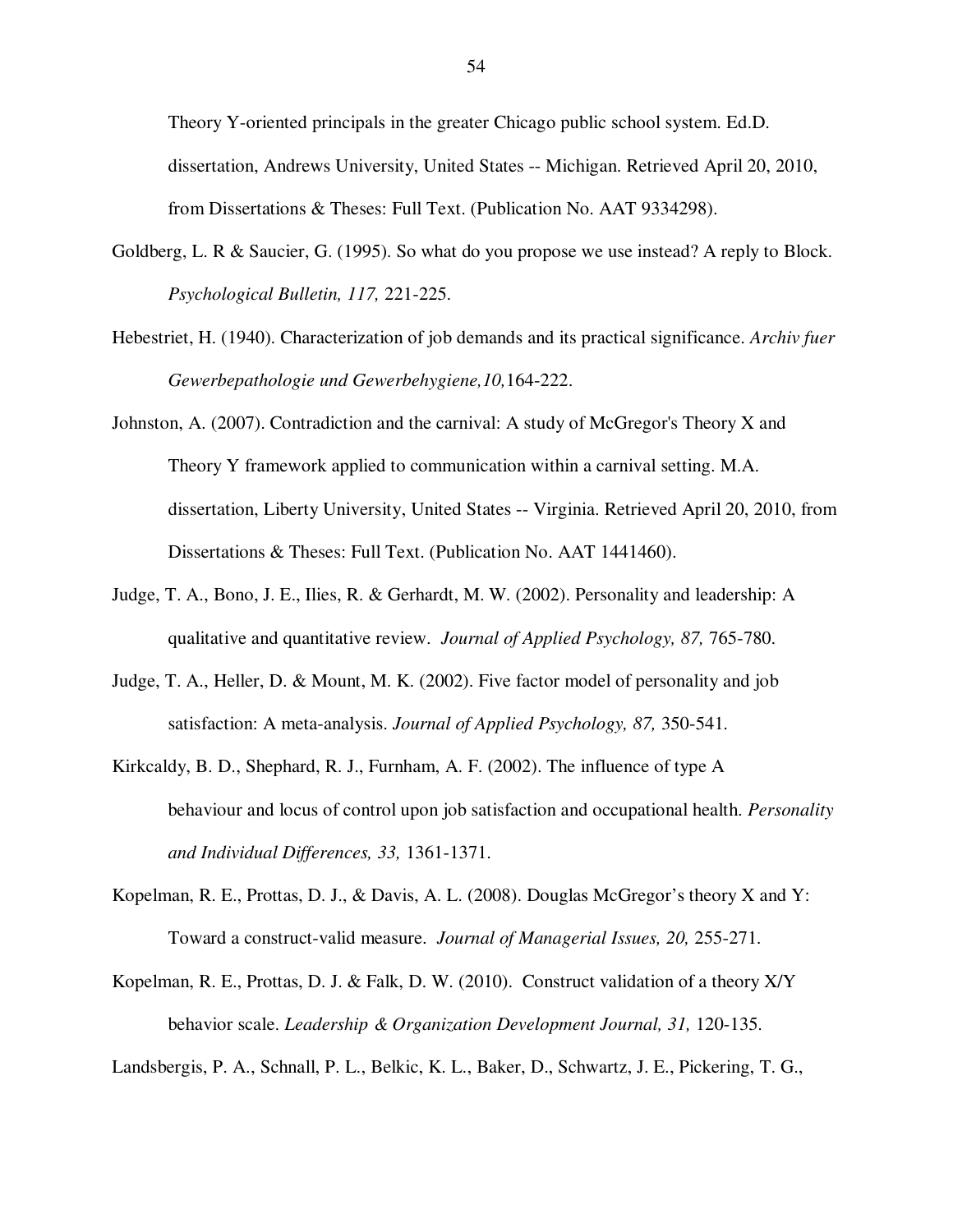(2001) in Quick, J. C. & Tetrick, L. E. (Eds.). Workplace and cardiovascular disease: Relevance and potential role for occupational health psychology. *Handbook of occupational health psychology* (2nd ed.). (pp. 243-264). Washington, DC, US: American Psychological Association.

- Logozzo, R. N. (1989). The relationship of managers' Theory X and Theory Y assumptions to managerial participative behavior, employee commitment, and employee absenteeism. Ph.D. dissertation, University of Massachusetts Amherst, United States -- Massachusetts. Retrieved April 20, 2010, from Dissertations & Theses: Full Text. (Publication No. AAT 8917373).
- Marks, G. & Miller, N. (1987). Ten years of research on the false consensus effect: An empirical and theoretical review. *Psychological Bulletin, 102,* 72-90.
- McCrae, R. R. & John, O. P. (1992). An introduction to the five factor model and its applications. *Journal of Personality, 60,* 175-215.
- McGregor, D. (1960). *The human side of enterprise*. McGraw-Hill. New York, New York.
- Merton, R. (1948). The self-fulfilling prophecy. *Antioch Review, 8,* 193-210.
- Miner, J. B. (2003). The rated importance, scientific validity, and usefulness of organizational behavior theories: A quantitative review. *Academy of Management Learning and Education, 2,* 250-268.

Myers, D. G. (2010). *Social Psychology*. McGraw-Hill. New York, New York..

- Neuliep, J. W. (1987). The influence of Theory X and Theory Y management styles on the selection of compliance gaining strategies. *Communication and Research Reports, 4,* 14- 19.
- Neuliep, J. W. (1996). The influence of Theory X and Theory Y management style on the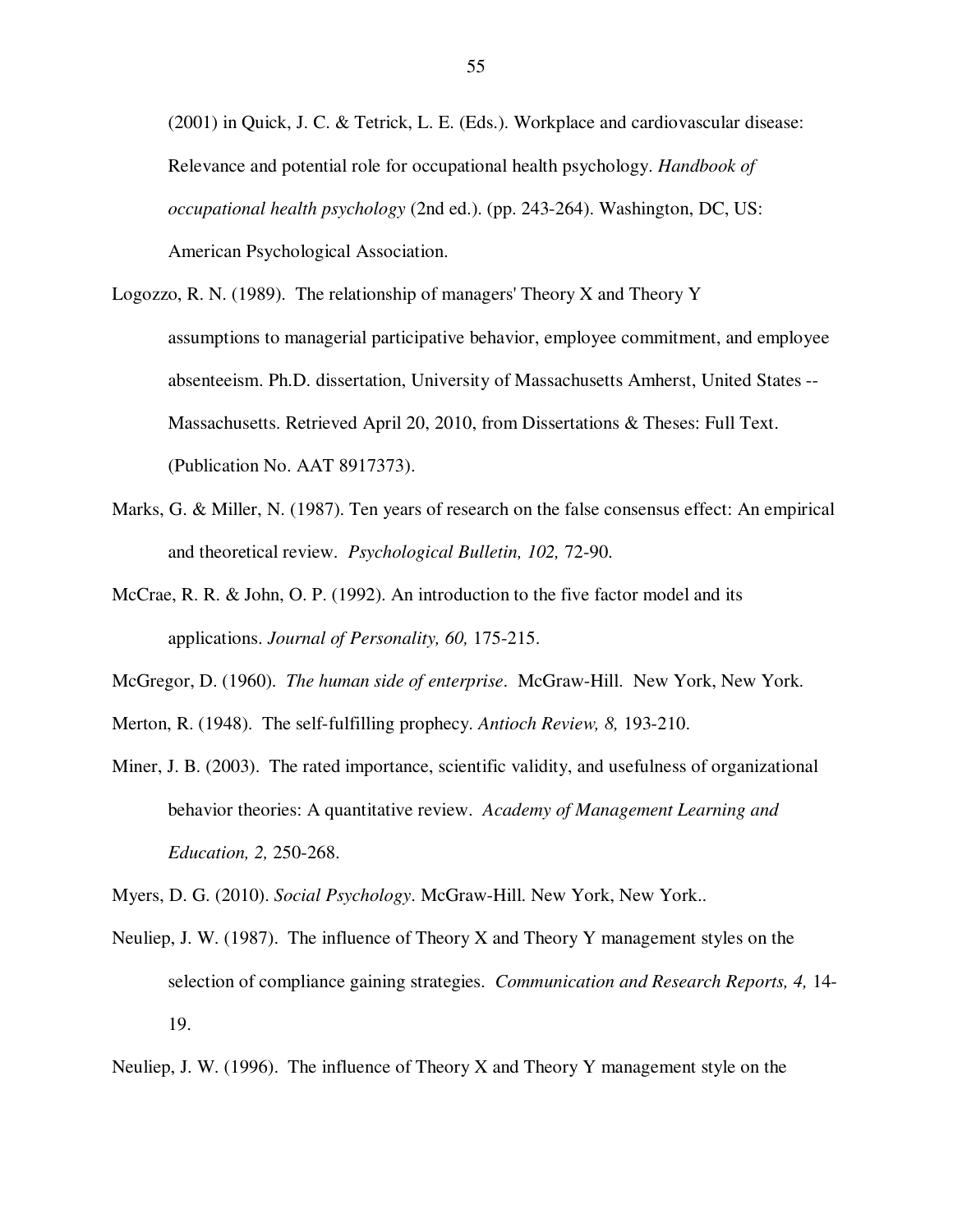perception of ethical behavior in organizations. *Journal of Social Behavior and Personality, 11,* 301-311.

- Oliver, J., Bakker, A. B., Demerouti, E. & de Jong, R. D. (2005). Projection of own on others' job characteristics: Evidence for the false consensus effect in job characteristics information. *International Journal of Selection and Assessment, 13,* 63-74.
- Ones, D. S., Viswesvaran, C., Schmidt, F. L. (2003). Personality and absenteeism: a meta-analysis of integrity tests. *European Journal of Personality, 17,* 19-38
- Ouchi, W. G. (1982). *Theory Z: How American businesses can meet the Japanese challenge*. New York, New York: Avon.
- Pink, D. H. (2010). *Drive*. New York, NY. Riverhead Books.
- Rizzo, J. R., House, R. J. & Lirtzman, S. I. (1970). Role conflict and ambiguity in complex organizations. *Administrative Science Quarterly, 15,* 150-163.
- Sager, K. L. (2008). An exploratory study of the relationship between theory X/Y assumptions and the superior communicator style. *Management Communication Quarterly, 22,* 288- 312.
- Schneider, B. (1987). The people make the place. *Personnel Psychology, 40,* 437-453.
- Siegel, J. P. (1973). Machiavellianism, MBA's and managers: Leadership correlates and socialization effects. *Academy of Management Journal, 16,* 404-411.
- Smith, D. B., Dickson, M. W., Grojean, M., & Hanges, P. J. (2002). Development and validation of a new measure of personal values. Working Paper. Houston, TX: Rice University.

Spector, P. E. & Jex, S. M. (1998). Development of four self-report measures of job stressors and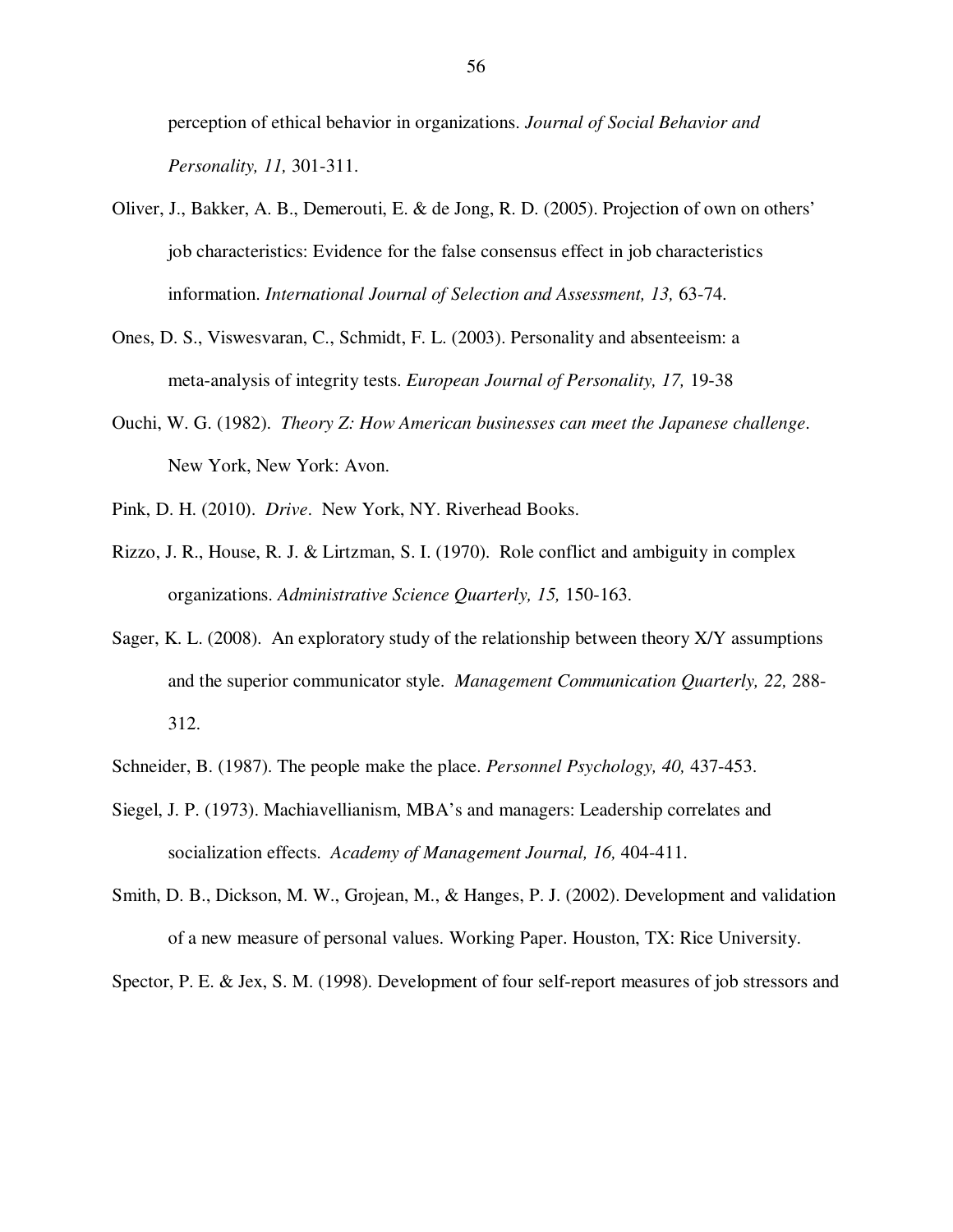strain: Interpersonal conflict at work scale, organizational constraints scale, quantitative workload inventory and physical symptoms inventory. *Journal of Occupational Health Psychology, 3,* 356-367.

- Spector, P. E. & O'Connel, B. J. (1994). The contributions of personality traits, negative affectivity, locus of control and type a to the subsequent reports of job stressors and job strains. *Journal of Occupational and Organizational Psychology, 67,* 1-11.
- Spence, J. T., Helmreich, R. L. & Pred, R. S. (1987). Impatience versus achievement strivings in the type a pattern: Differential effects on students' health and academic achievement. *Journal of Applied Psychology, 72,* 522-528.
- Tabachnik, B. G. & Fidell, L. S. (2007). *Using multivariate statistics* (5<sup>th</sup> Ed.). New York: Harper Collins College Publishers.
- Tett, R. P., Jackson, D. N. & Rothstein, M. (1991). Personality measures as predictors of job performance: A meta-analytic review. *Personnel Psychology, 44,* 703-742.
- Wahler, H. J. (1968). The physical symptoms inventory: Measuring levels of somatic complaining behavior. *Journal of Clinical Psychology, 24,* 207-211.
- Ward, D. L. (1990). The impact of Theory X and Theory Y assumptions on human relations in two elementary schools. Ed.D. dissertation, Oklahoma State University, United States -- Oklahoma. Retrieved April 20, 2010, from Dissertations & Theses: Full Text. (Publication No. AAT 9106889).
- Watson, W. E., Minzenmayer, T., Bowler, M. (2006). Type A personality characteristics and the effect on individual and team academic performance. *Journal of Applied Social Psychology, 36,* 1110-1128.

Weidner, G., Boughal, T., Connor, S. L., Pieper, C. & Mendell, N. R. (1997). Relationship of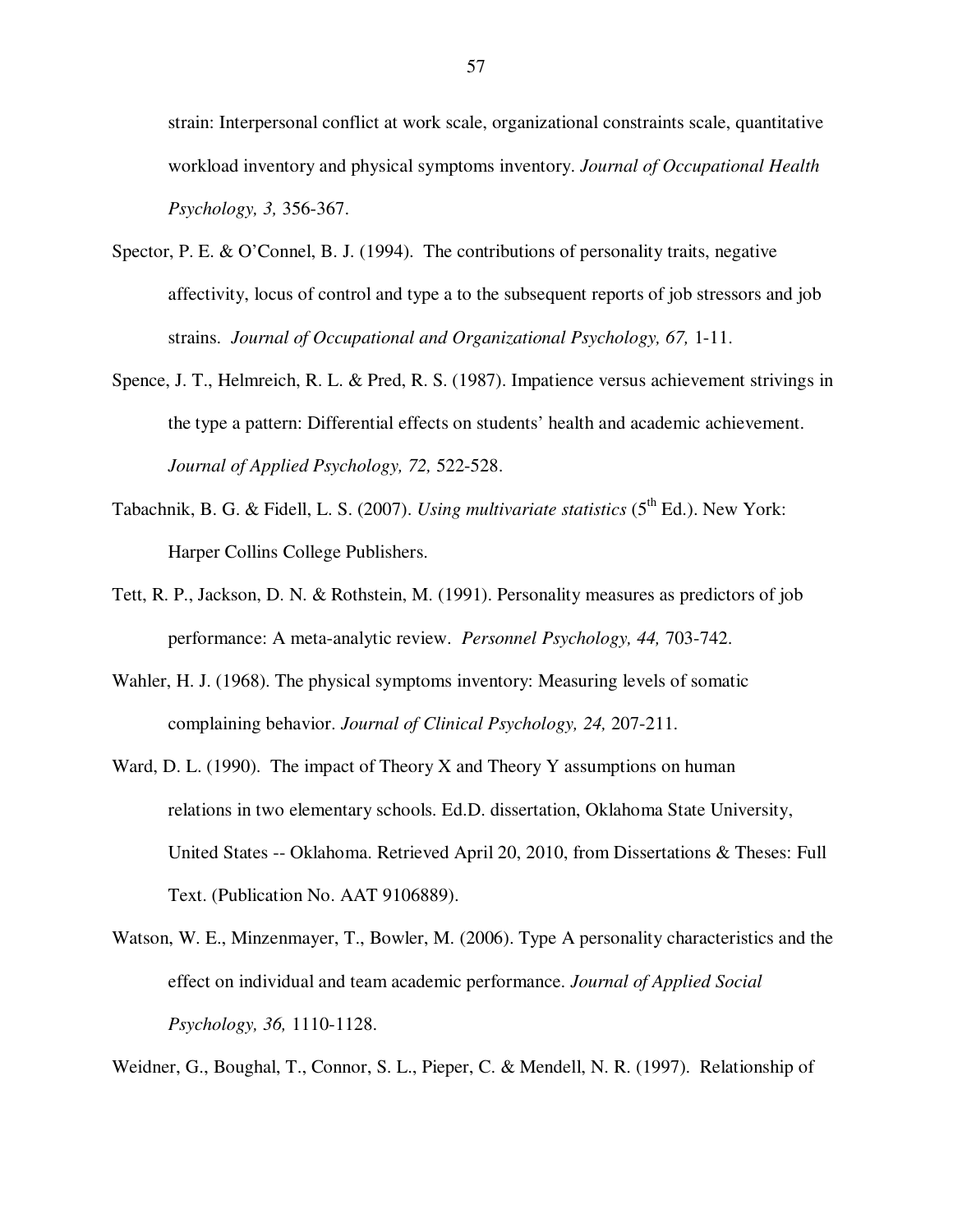job strain to standard coronary risk factors and psychological characteristics in women and men of the family heart study. *Health Psychology, 3,* 239-247.

- Weiss, H. M. (1977). Subordinate imitation of supervisor behavior: The role of modeling in organizational socialization. *Organizational Behavior and Human Performance, 19(1),* 89-105.
- Wright, T. A. & Cropanzano, R. (2004). The role of psychological well-being in job performance: A fresh look at an age-old quest. *Organizational Dynamics, 33,* 338-351.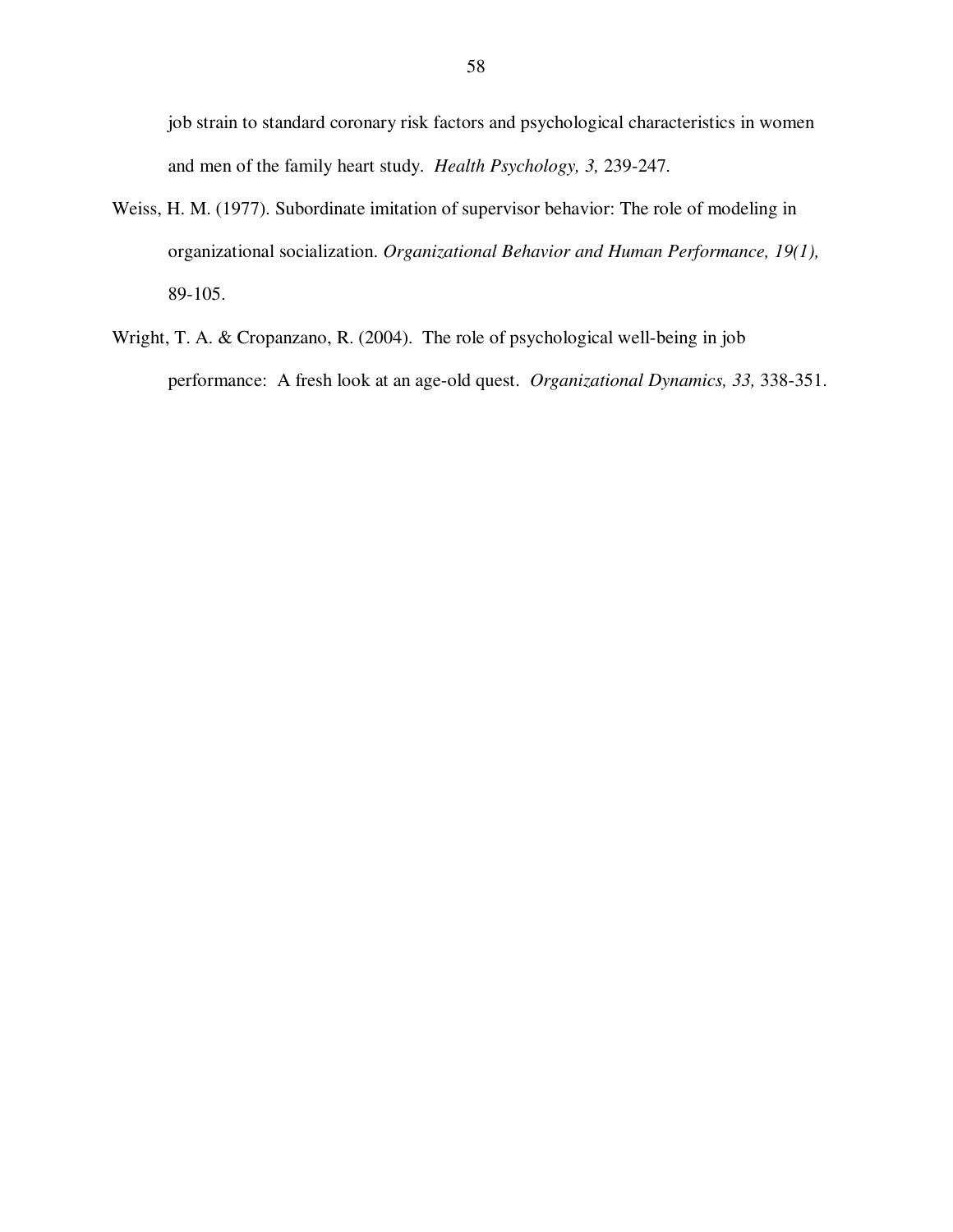#### **ABSTRACT**

## **THE ANTECEDENTS AND OUTCOMES OF MCGREGOR'S THEORY ENDORSEMENT**

by

#### **AMY SUND**

#### **AUGUST 2012**

**Advisor:** Dr. Marcus Dickson

**Major:** Psychology (IO)

**Degree:** Master of Arts

Despite being used to categorize individuals, little is known about McGregor's Theory X and Theory Y. It is hypothesized that a number of personal traits and personal values predict theory endorsement and that endorsement is subsequently related to stress and health related outcomes. Results support the notion that individual differences are related to endorsement. Further, theory endorsement is related to stress, which mediates the relationship between theory endorsement and health.